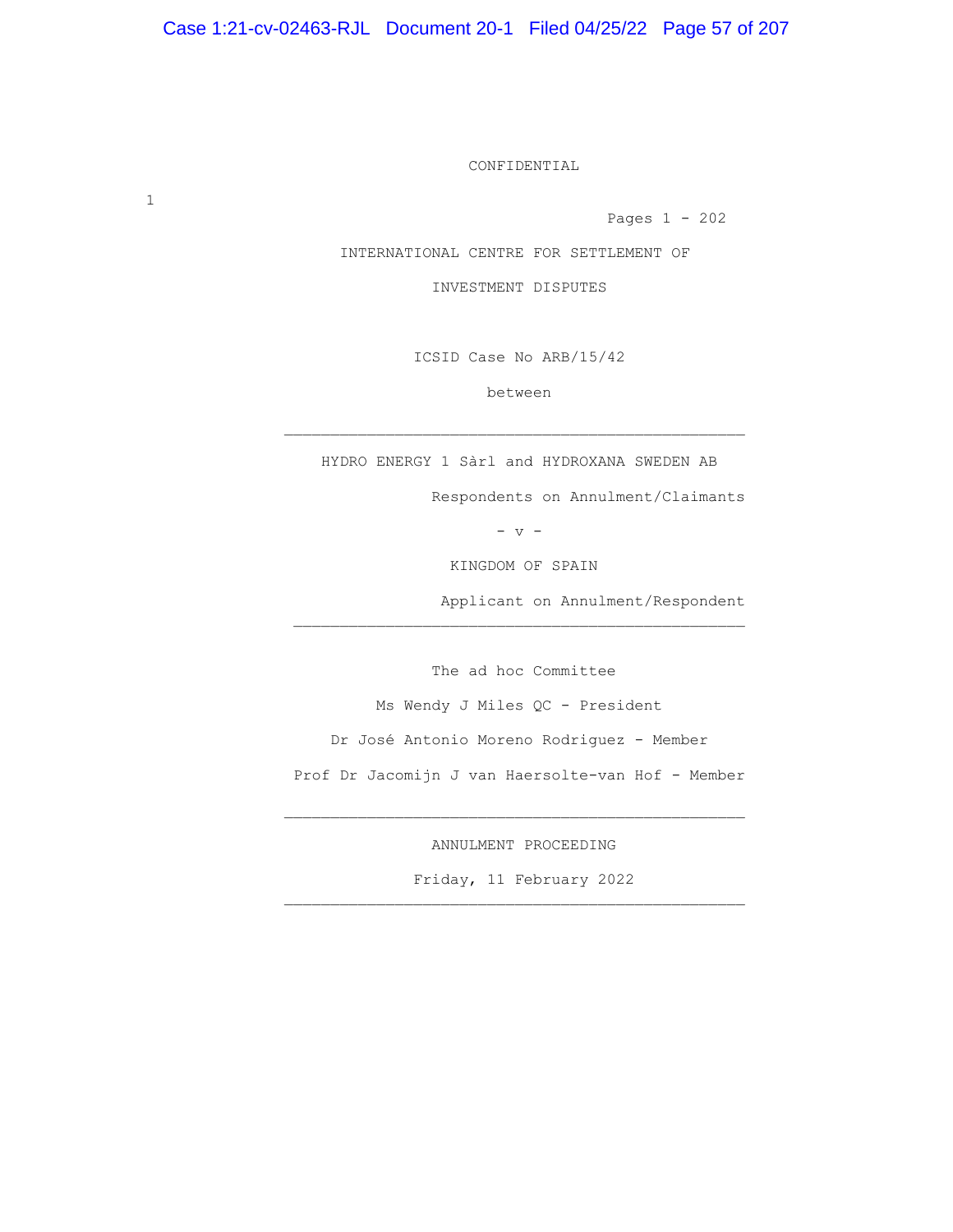CONFIDENTIAL

2

A P P E A R A N C E S

The Tribunal:

The President:

MS WENDY MILES QC

Co-Members:

DR JOSÉ ANTONIO MORENO RODRIGUEZ

PROF DR JACOMIJN J VAN HAERSOLTE-VAN HOF

ICSID Secretariat:

MR PAUL JEAN LE CANNU, Secretary of the Tribunal

Interpreters:

 JESUS GETAN BORNN AMALIA THALER-DE KLEMM SILVIA COLLA

Court Reporters:

 English transcript: DIANA BURDEN, Diana Burden Ltd ANN LLOYD, Diana Burden Ltd

 Spanish transcript: DANTE RINALDI, DR Esteno

Technician:

Sparq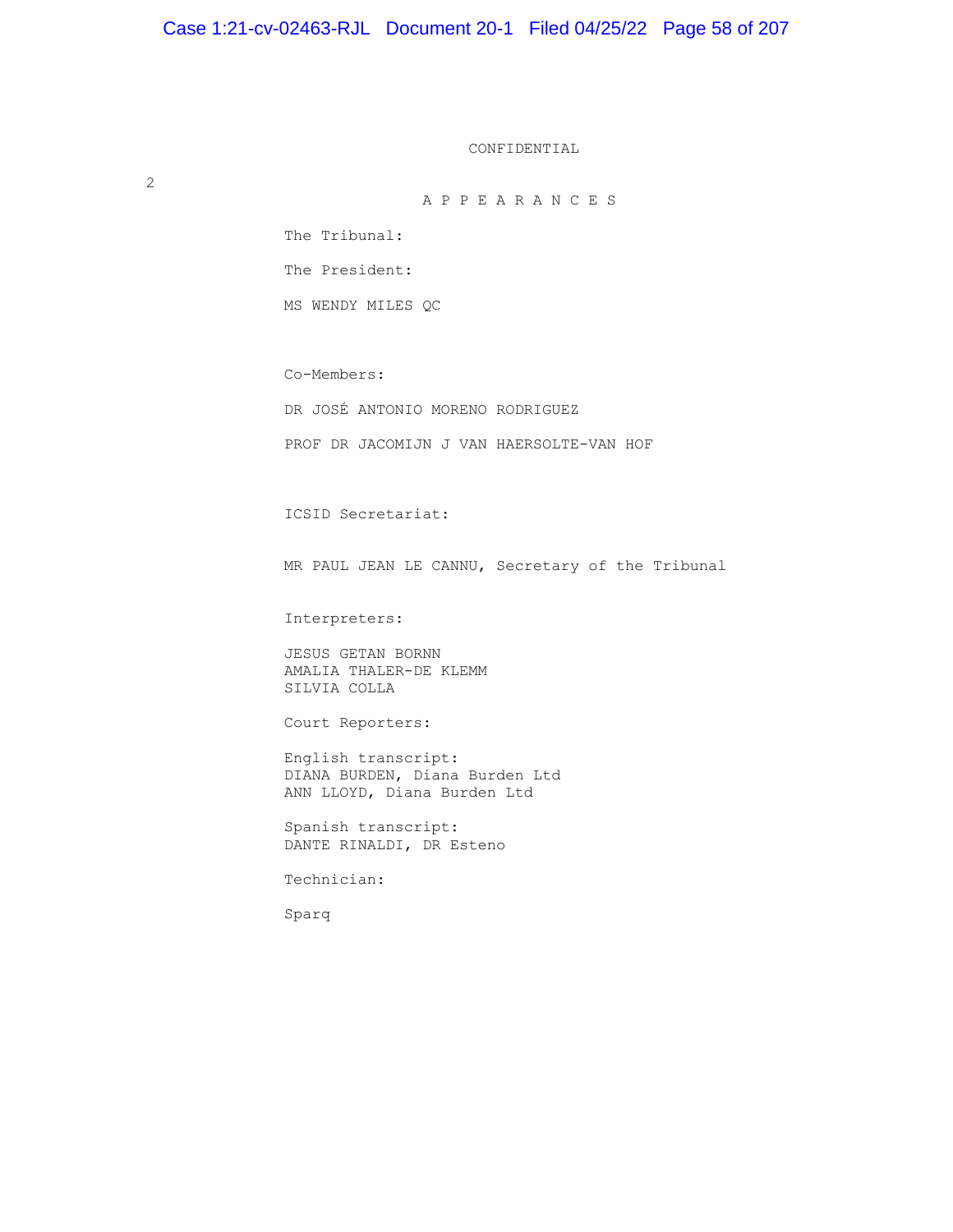# Case 1:21-cv-02463-RJL Document 20-1 Filed 04/25/22 Page 59 of 207

CONFIDENTIAL

3

A P P E A R A N C E S

On behalf of Claimant:

Counsel:

Gibson, Dunn & Crutcher UK LLP, London:

 MR JEFF SULLIVAN QC MS CEYDA KNOEBEL MR THEO TYRRELL MR HORATIU DUMITRU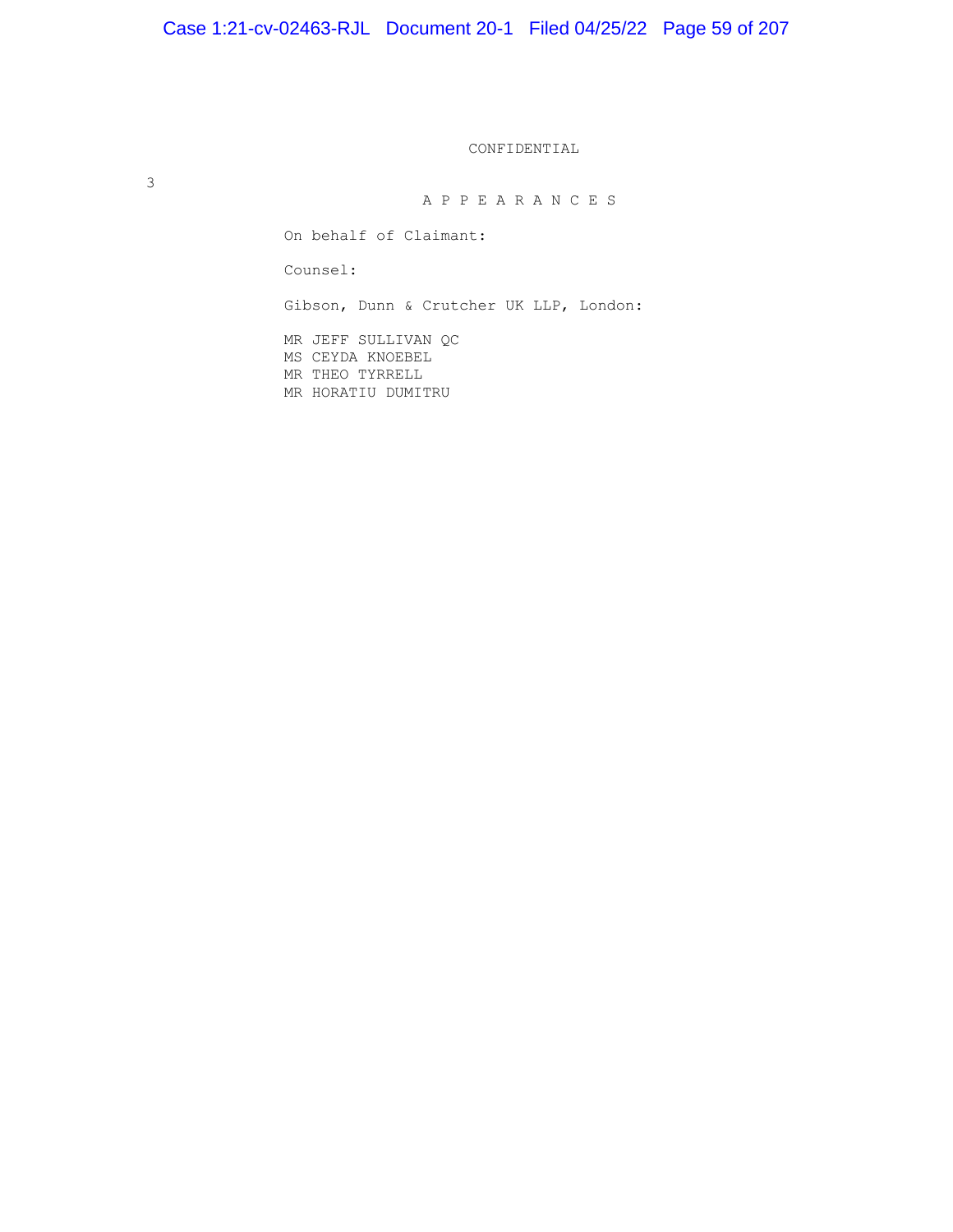# Case 1:21-cv-02463-RJL Document 20-1 Filed 04/25/22 Page 60 of 207

CONFIDENTIAL

4

A P P E A R A N C E S

On behalf of Respondent:

Counsel:

State Attorney's Office, Kingdom of Spain:

 MS MARIA DEL SOCORRO GARRIDO MORENO MS GABRIELA CERDEIRAS MEGIAS MS LOURDES MARTÍNEZ DE VICTORIA GÓMEZ MS AMPARO MONTERREY SANCHEZ MR JAVIER COMERÓN HERRERO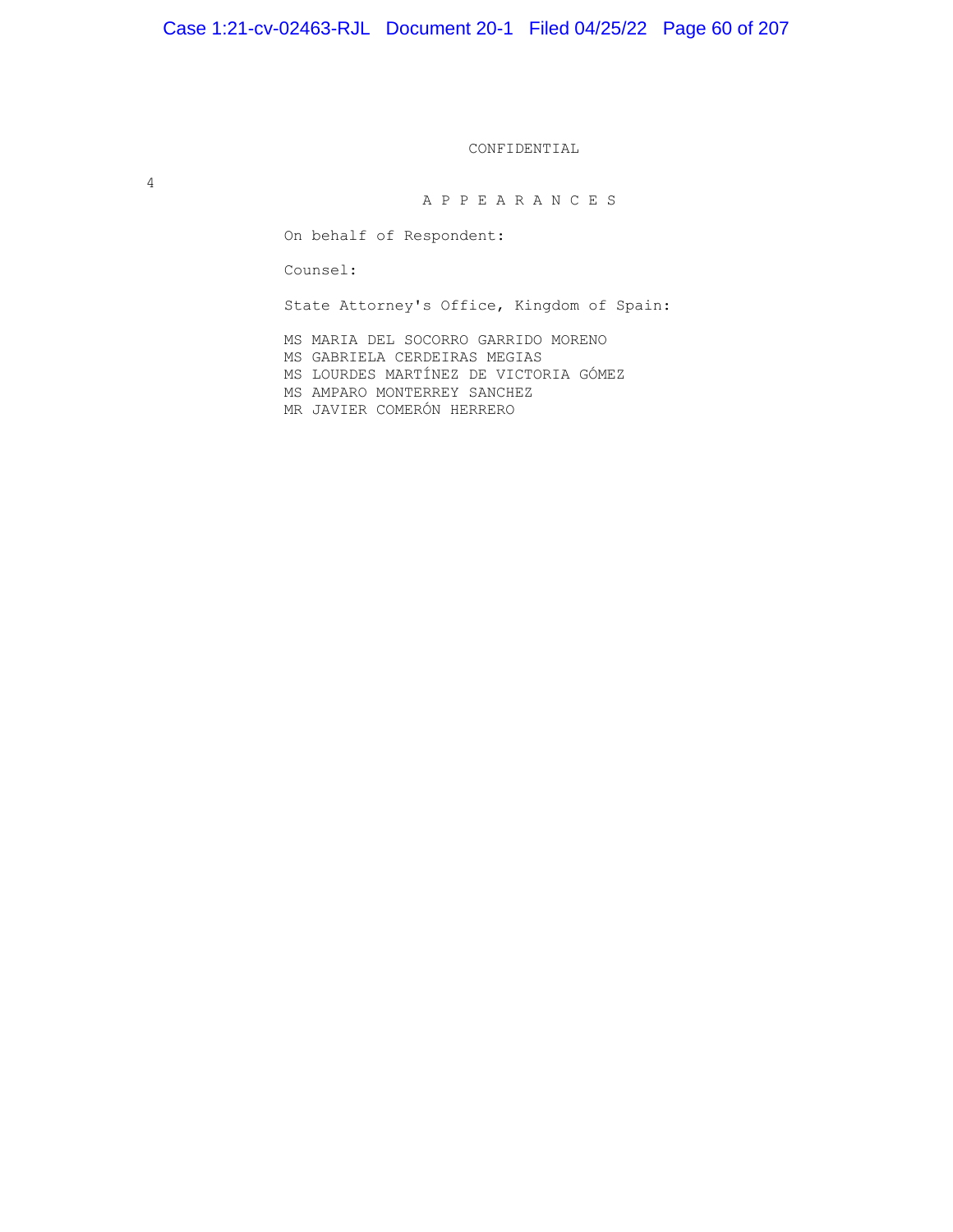CONFIDENTIAL-REVISED

# I N D E X

| Kingdom of Spain's Opening Statement 14  |
|------------------------------------------|
| by Ms Cerdeiras 14                       |
| by Ms Martinez de Victoria 47            |
| Claimants' Opening Statement 74          |
| by Mr Sullivan 74                        |
| Questions from the Committee 145         |
| Kingdom of Spain's Rebuttal 155          |
| Answers to the Committee's questions 155 |
| by Ms Cerdeiras 155                      |
| by Ms Martinez de Victoria 168           |
| Claimants' Sur-Rebuttal 177              |
| Answers to the Committee's questions 177 |
| by Mr Sullivan 177                       |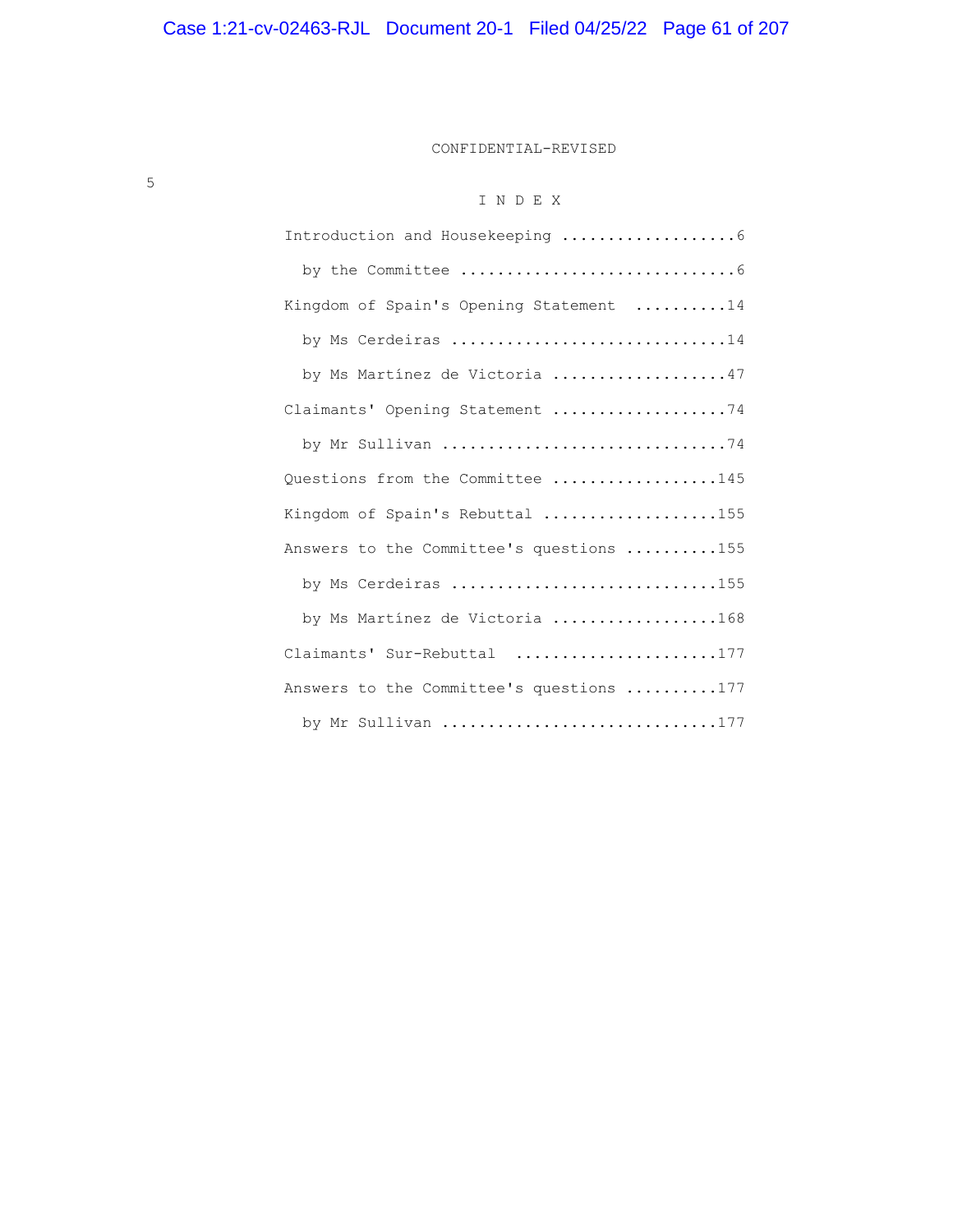CONFIDENTIAL-REVISED

 1 (11.12 am GMT, Friday, 11 February 2022) 2 Introduction and Housekeeping 3 by the Committee 4 PRESIDENT: Hello and welcome to all of 5 the parties. I can see on the screen Claimants -- 6 [Technical issue] 7 PRESIDENT: Excellent. Thank you, 8 Paul Jean, and the team for getting this all set up. 9 We have the updated list of participants. 10 We don't need to go through the list of participants 11 to save time, save to confirm for the Applicant, 12 Ms del Socorro Garrido Moreno, are you lead counsel 13 with Ms Cerdeiras Megias or just you? 14 MS CERDEIRAS: Madam President, I will be 15 with Ms Martínez de Victoria. 16 PRESIDENT: Thank you very much. And if 17 you could both keep your screens on throughout as 18 now, that would be perfect, and for the Claimants 19 I see Mr Sullivan. Is anybody joining you for 20 submissions today? 21 MR SULLIVAN: No, just myself. 22 PRESIDENT: Excellent. Welcome to the 23 rest of the teams. You are equally important even 24 though you are not visually with us right now; 25 probably more important, some would say.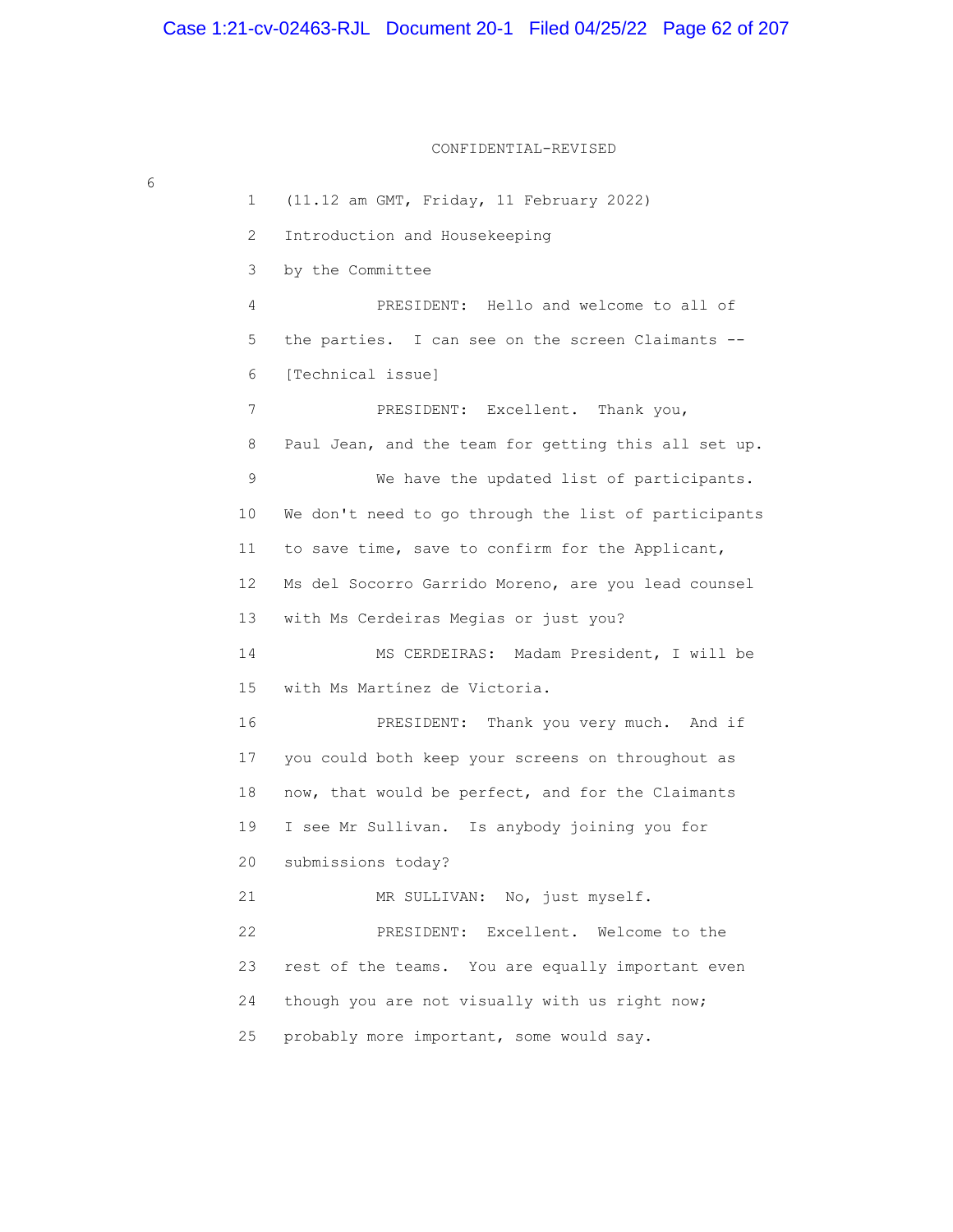# CONFIDENTIAL-REVISED

| 1  | So we have a few administrative matters to          |
|----|-----------------------------------------------------|
| 2  | deal with and we will try and get through them      |
| 3  | quickly. We have a further application for          |
| 4  | reconsideration of the stay on enforcement, and     |
| 5  | I just want to say per correspondence from the      |
| 6  | secretariat we will consider that matter after this |
| 7  | hearing, and so we don't want to hear from you any  |
| 8  | more on that today.                                 |
| 9  | In relation to the new documents, per our           |
| 10 | email to you earlier this week, what we would like  |
| 11 | to hear from you both, and starting with the        |
| 12 | Applicant, although the Applicant wasn't the first  |
| 13 | in time to put in a post-Award authority, but       |
| 14 | because it is your application more broadly for     |
| 15 | annulment, we will hear from the Applicant first,   |
| 16 | just briefly summarising your position as to the    |
| 17 | scope of this Committee's authority to take into    |
| 18 | account any new authorities that postdate the Award |
| 19 | that were not before the Tribunal when it prepared  |
| 20 | the Award, and that includes the Komstroy judgment  |
| 21 | submitted by the Claimants. And so our authority to |
| 22 | take those into account for the purpose of          |
| 23 | ascertaining whether or not the Tribunal exceeded   |
| 24 | its powers in that Award, so I would like to hear   |
| 25 | very briefly, as a housekeeping matter, from the    |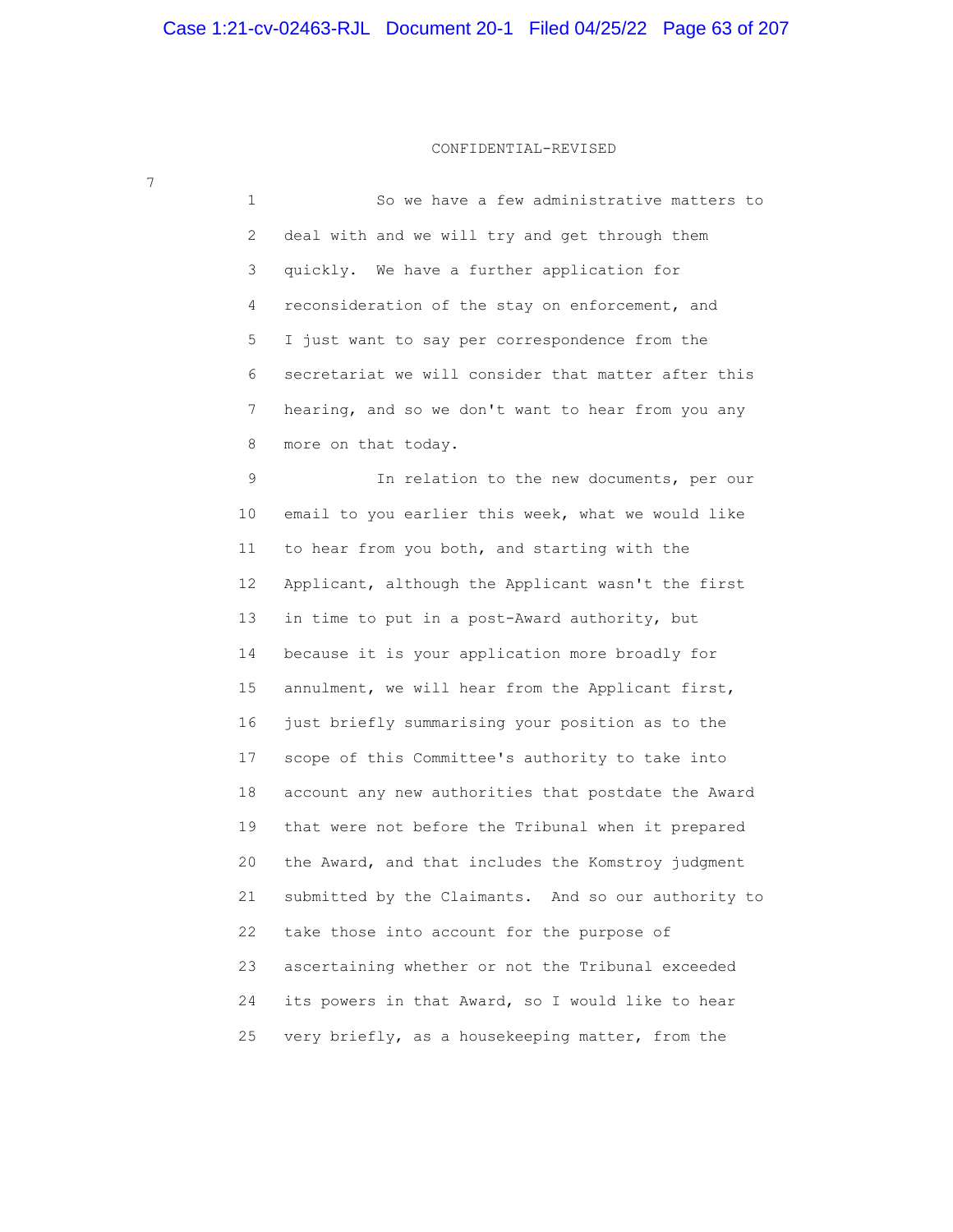# CONFIDENTIAL-REVISED

| 1               | Applicant first on that. We now have those six             |
|-----------------|------------------------------------------------------------|
| 2               | authorities which have helpfully been given exhibit        |
| 3               | numbers, so in the context of those, as well as the        |
| 4               | Komstroy judgment, could we please hear you on that?       |
| 5               | Thank you, Madam President.<br>MS CERDEIRAS:               |
| 6               | I will speak in Spanish, if I may. Thank you.              |
| 7               | Thank you very much indeed, Madam                          |
| 8               | President, and members of the Committee, for your          |
| 9               | In the opinion the of Kingdom of Spain, these<br>question. |
| 10              | documents, even though they are post-award,                |
| 11              | particularly the legal authorities submitted by the        |
| 12 <sup>°</sup> | Kingdom of Spain, added to the record, are indeed          |
| 13              | later documents post-Award, but they are in                |
| 14              | reference to documents that had already been               |
| 15              | submitted to the Arbitral Tribunal stemming from the       |
| 16              | Achmea judgment, and therefore the Kingdom of Spain        |
| 17              | believes these are documents that this Committee is        |
| 18              | certainly entitled to take into account.                   |
| 19              | Thank you very much.<br>PRESIDENT:                         |
| 20              | Mr Sullivan?                                               |
| 21              | MR SULLIVAN: Thank you, Madam President.                   |
| 22              | The Claimants' position --                                 |
| 23              | Well, first a clarification. I think                       |
| 24              | there are two separate issues. I think the                 |
| 25              | question, Madam President, that you put to us is           |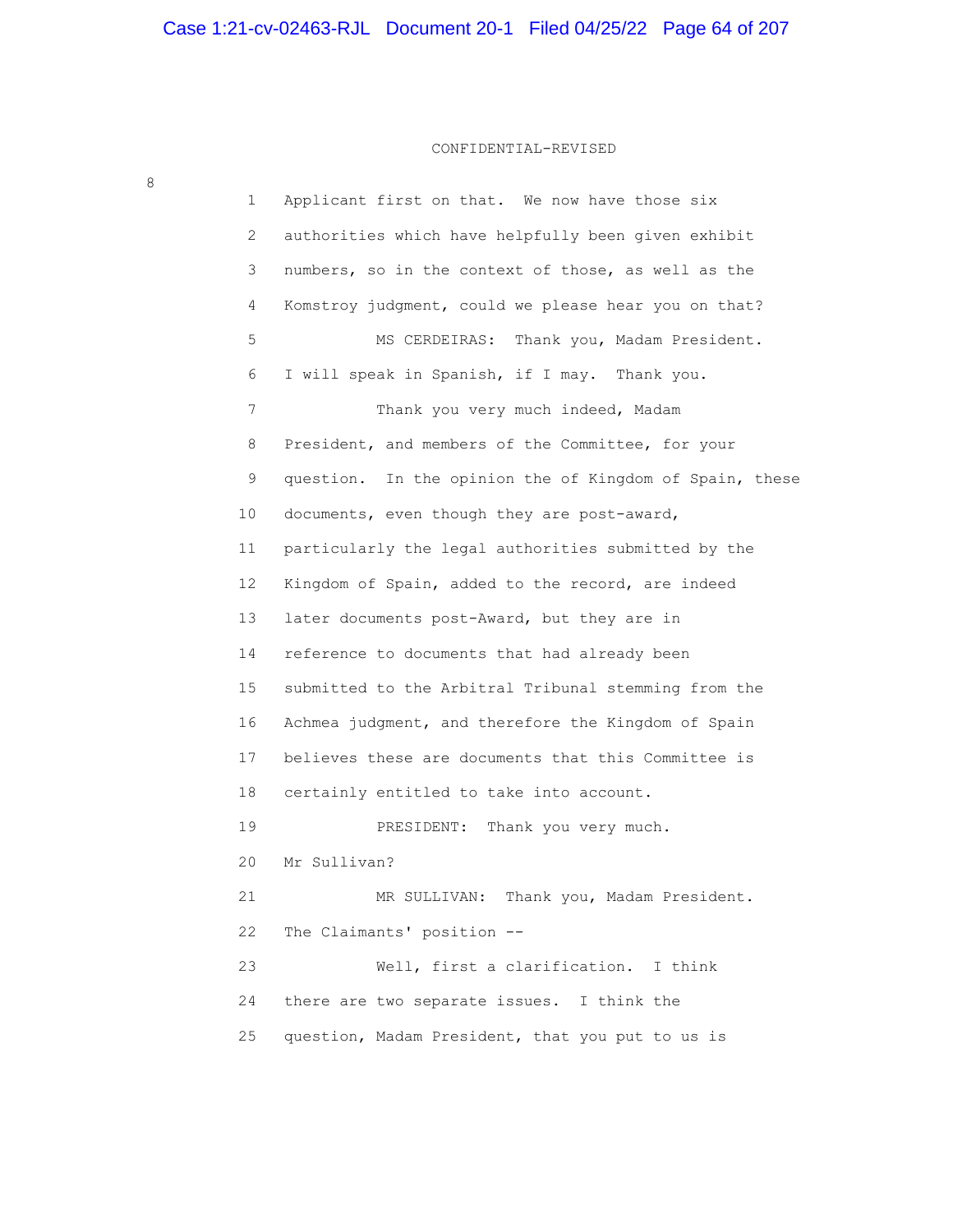| 22  |                       |                                                       |
|-----|-----------------------|-------------------------------------------------------|
|     | 1                     | second, just an administrative issue? Apologies       |
|     | $\mathbf{2}^{\prime}$ | that I can't listen to the Spanish. The English       |
|     | 3                     | translation is very, very fast. The transcriber       |
|     | 4                     | I assume is keeping up because he or she has a        |
|     | 5                     | written version of what you are saying, but my brain  |
|     | 6                     | can't keep up, so I don't know if it is the same in   |
|     | 7                     | Spanish or if Spanish brains are faster than mine     |
|     | 8                     | but can we slow down a little, please? It might       |
|     | 9                     | just be the translation. Thanks.                      |
|     | 10                    | MS CERDEIRAS: As I was saying, all those              |
|     | 11                    | documents that were at the disposal of the Tribunal   |
|     | 12 <sup>°</sup>       | concerning Hydro Energy, led to a lack of             |
|     | 13                    | competence, lack of jurisdiction to hear the dispute, |
| and |                       |                                                       |
|     | 14                    | the legal authorities that have been cited in the     |
|     | 15                    | annulment Memorials, although some are not from the   |
|     | 16                    | underlying arbitration, but they do not mean new      |
|     | 17                    | arguments: they are additional new                    |
|     | 18                    | pronouncements. Those were additional decisions       |
|     | 19                    | that were in the public domain and that reaffirm      |
|     | 20                    | what the Kingdom of Spain insistently explained to    |
|     | 21                    | the Arbitral Tribunal.                                |
|     | 22                    | Anyway, in any event the Kingdom of Spain             |
|     | 23                    | must insist that the Tribunal in the underlying       |
|     | 24                    | arbitration had the necessary elements to assess its  |
|     | 25                    | lack of jurisdiction over an intra-EU dispute.        |

22

and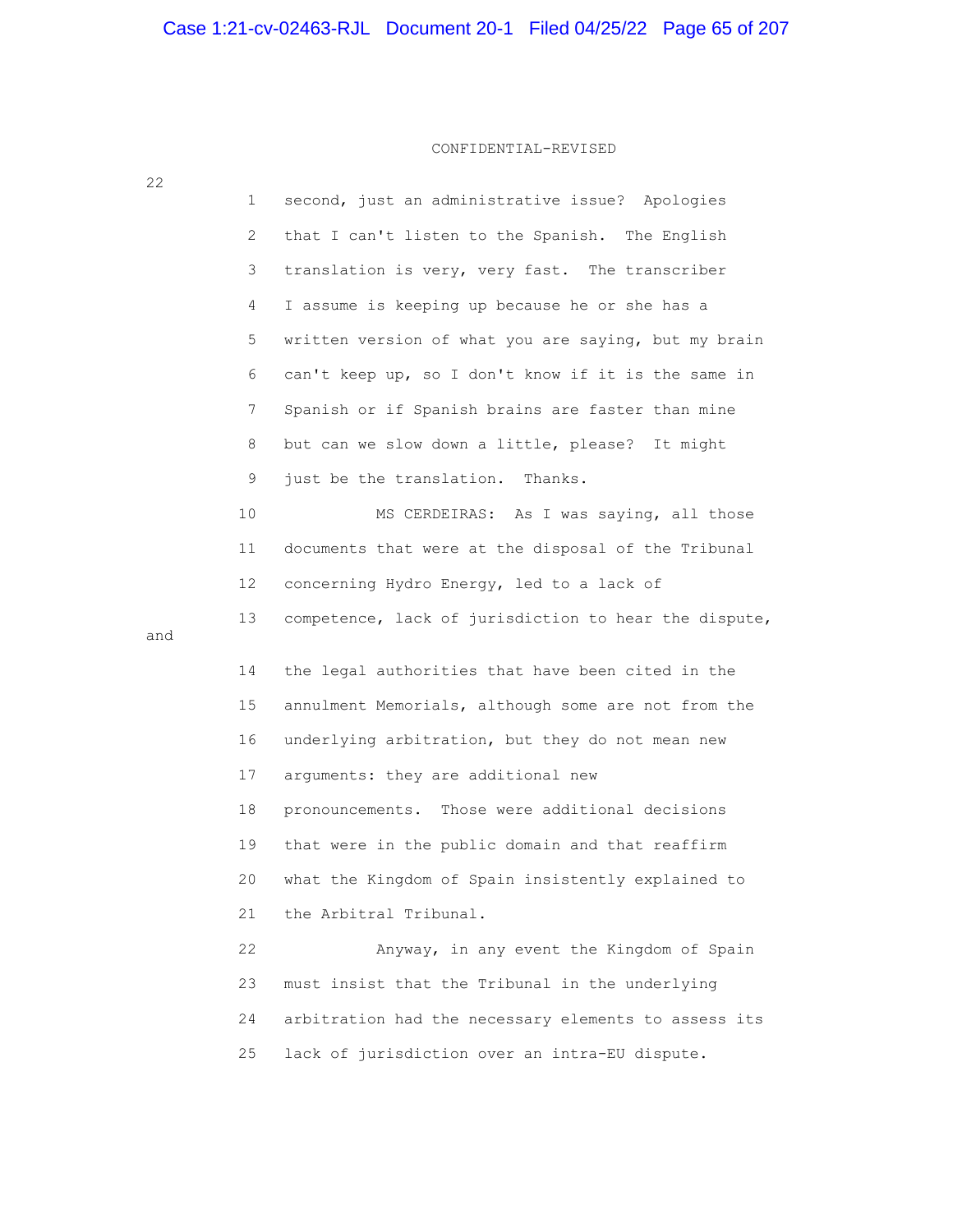23

 1 Unfortunately the Tribunal gave preference to its 2 will to declare jurisdiction over that dispute 3 instead of understanding correctly what was the 4 applicable law concerning its jurisdiction or its 5 lack of it, and also to the merits of the case in a 6 strictly European dispute, and we emphasise that 7 this is an investment made by European investors on 8 European territory and under European regulations. 9 The Kingdom of Spain repeatedly explained 10 to the HydroEnergy Tribunal that neither the EU nor 11 the Member States gave their consent to submit 12 intra-EU disputes to arbitration, and that for the 13 purposes of article 26(1) we are not in a dispute 14 between a contracting party and an investor from 15 another contracting party, and the same explanation 16 has been made in the Memorials. Despite the 17 Claimants' insistence, this does not imply that we 18 are trying to re-arbitrate the case, but rather that 19 you understand that the only intention of this party 20 is for the Committee to see that this excess of 21 powers took place. 22 The HydroEnergy Tribunal notes the 23 parties' background as EU Member States, and

 24 acknowledges that the essential provisions of the 25 Treaty on the Function of the European Union which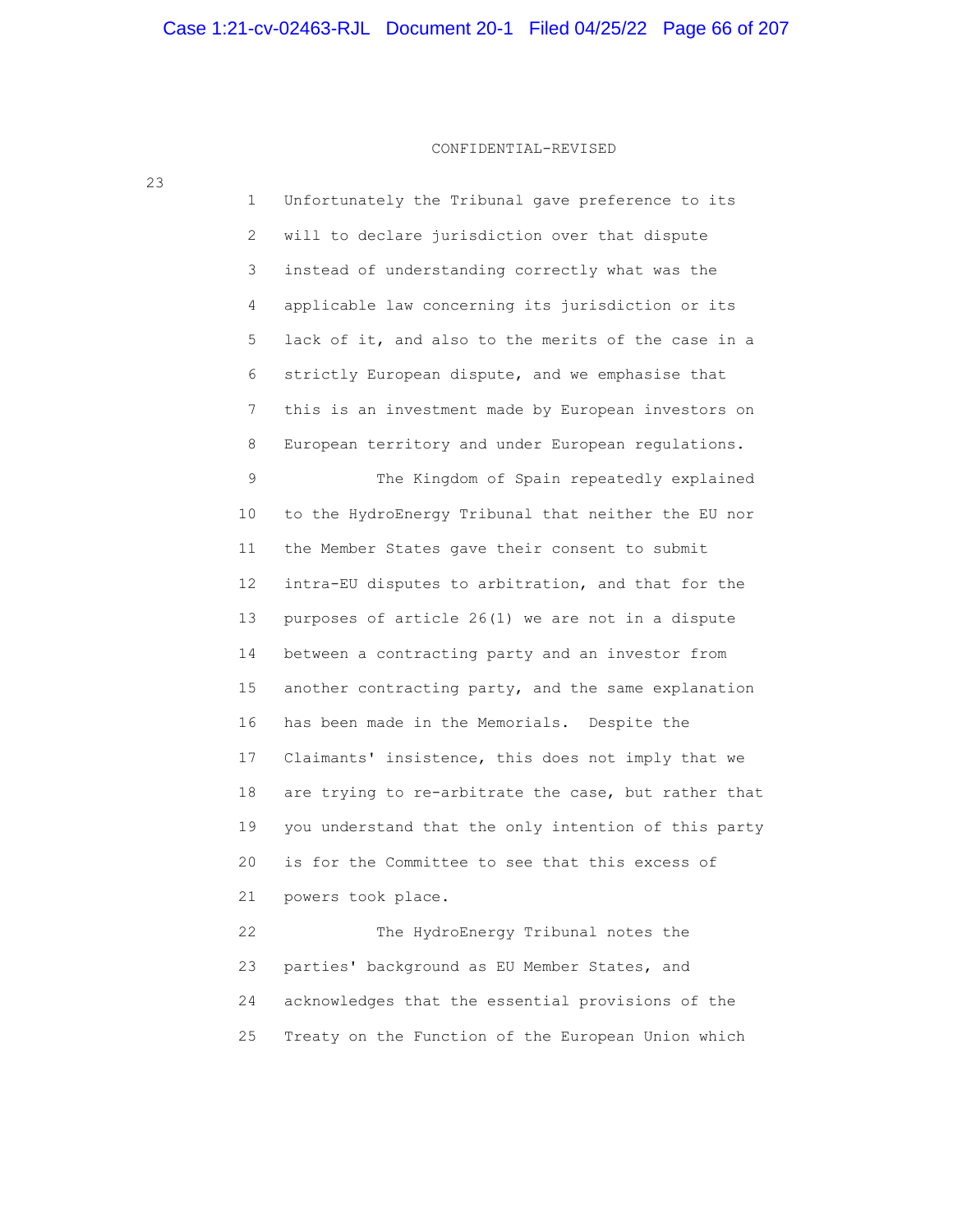1 are the basis of a jurisdictional objection were 2 already found in the Treaties establishing the 3 European Communities. 4 And the Tribunal acknowledges in 5 paragraph 494 and subsequent that the EU Treaties 6 and the case law of the European Court of Justice 7 are relevant. However, with manifest excess of 8 power, the Tribunal improperly declares jurisdiction 9 over a dispute to which there was no consent. 10 Neither Spain nor Luxembourg nor Sweden consented to 11 submit an intra-EU dispute to the dispute resolution 12 mechanism of article 26(3) ECT, because this was 13 contrary to articles 344 and 267 TFEU, and also to 14 article 19 of the Treaty of the European Union. 15 In paragraph 502 the Tribunal considers 16 the rules applicable between the parties under 17 article 42(1) of the ICSID Convention and article 18 26(6) of the ECT should be taken into account, 19 however, finally, the Tribunal misreads both the 20 Convention and article 26 of the ECT, ignoring that 21 the parties to the dispute are EU Members, and 22 concludes that there is an unconditional consent to 23 submit the dispute to arbitration. 24 The States concerned in the dispute that 25 ratified the ECT were party to the EU Treaties.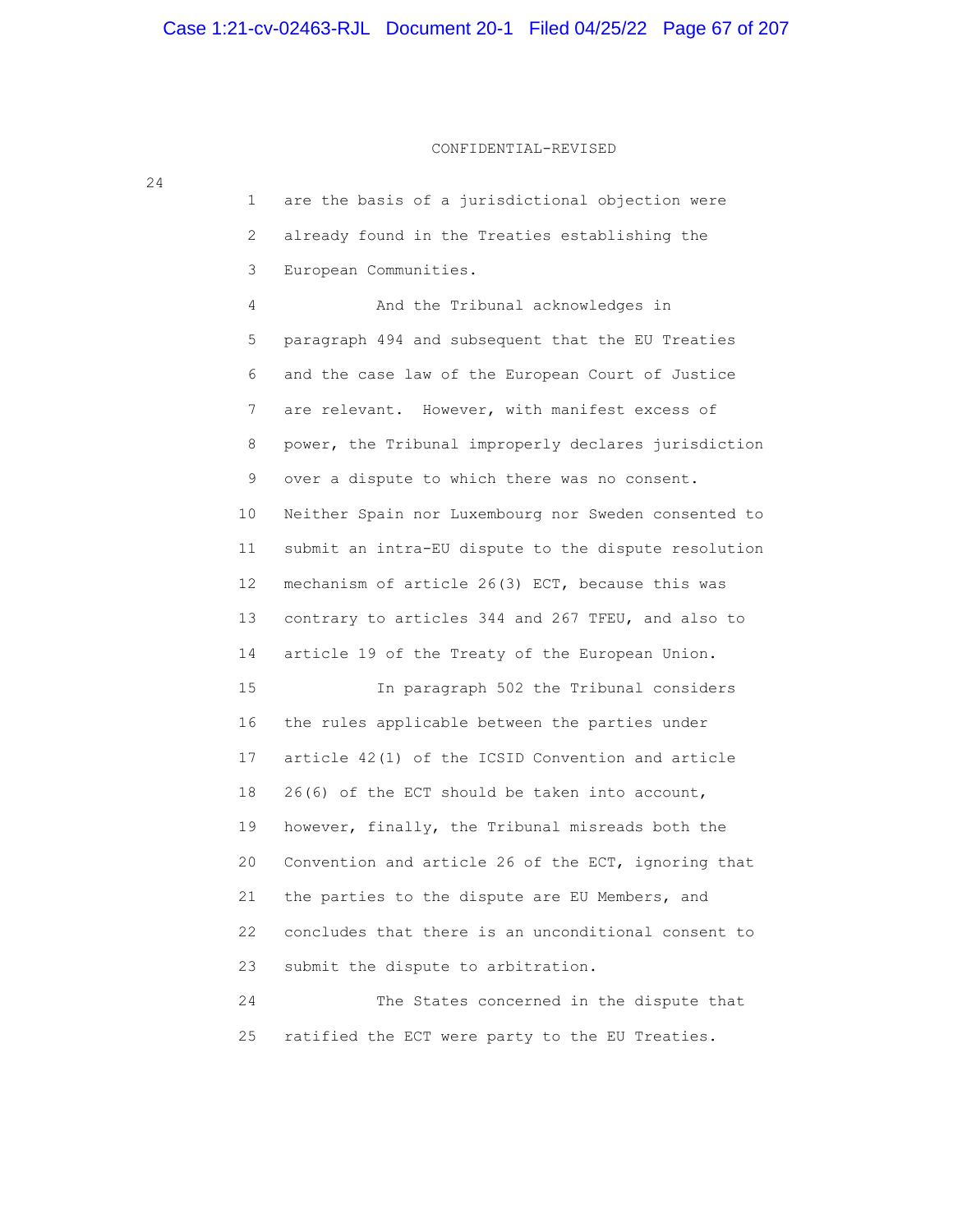25

 1 These EU Member States have chosen to exercise their 2 sovereign rights in such a way as to give precedence 3 to the EU Treaties in their mutual relations. This 4 is acknowledged by the Tribunal itself, citing the 5 constant case law of the CJEU in paragraph 494 of 6 the Decision.

7 In particular, this means that the States: 8 ie Spain, Luxembourg and Sweden, have agreed in 9 public international law that any other 10 international agreements applicable between them are 11 to be interpreted in the light of and in conformity 12 with European Treaties. The States, as parties to 13 the ECT and the EU Treaties, in their relations with 14 each other, expected the Arbitral Tribunal to give 15 full effect to their sovereign choice, and this same 16 choice does not affect in any way the rights and 17 obligations of States that are not party to the EU 18 Treaties and are contracting parties to the ECT, but 19 disregarding the sovereign choice of Spain, 20 Luxembourg and Sweden, disregarding that would 21 amount to a denial of the erga omnes obligations 22 deriving from the EU Treaties. Obligations which, 23 as emphasised by the European Court of Justice in 24 the Achmea judgment, "are based on the fundamental 25 premise that each Member State shares with all the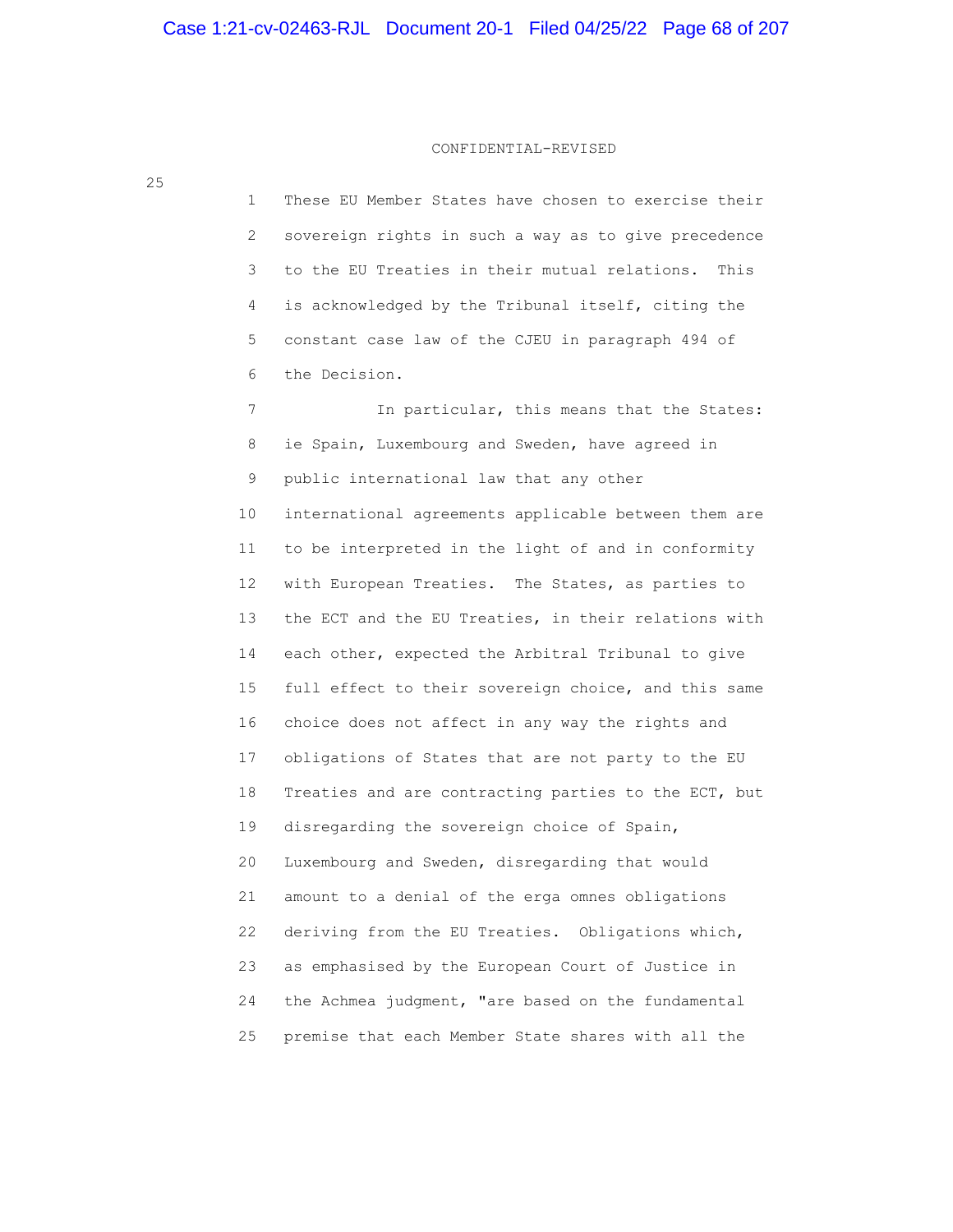| 26          |                 |                                                       |
|-------------|-----------------|-------------------------------------------------------|
|             | $\mathbf{1}$    | other Member States, and recognises that they share   |
|             | 2               | with it a set of common values on which the           |
|             | 3               | European Union is founded, as enshrined in article 2  |
|             | 4               | of the TEU". That is Achmea, paragraph 34.            |
|             | 5               | The Vienna Convention (cited by the                   |
|             | 6               | Tribunal in 474 and 475, and we assume that the       |
|             | 7               | Tribunal applied), states that a treaty must be       |
|             | 8               | interpreted in good faith in accordance to the        |
|             | 9               | ordinary meaning of its terms, in accordance with     |
|             | 10              | the context, and having regard to the object and      |
| be found in | 11              | purpose of the treaty. This interpretation rule is to |
|             | 12 <sup>°</sup> | paragraphs 2 and 3 of the article, and those are not  |
|             | 13              | subsidiary in nature and there is no sort of          |
|             | 14              | hierarchy between them. They are part of the rule     |
|             | 15              | of interpretation provided for in the article.        |
|             | 16              | Article 31(2), as you know, includes, in              |
|             | 17              | addition to the text, preamble and annexes: "(a) any  |
|             | 18              | agreement relating to the Treaty which was made       |
|             | 19              | between all the parties in connection with the        |
|             | 20              | conclusion of the treaty; and (b) any instrument      |
|             | 21              | made by one or more parties in connection with the    |
|             | 22              | conclusion of the treaty and accepted by the other    |
|             | 23              | parties as an instrument related to the treaty".      |
|             | 24              | And paragraph 3 adds that "together with              |
|             | 25              | the context, regard shall be had to: (a) any          |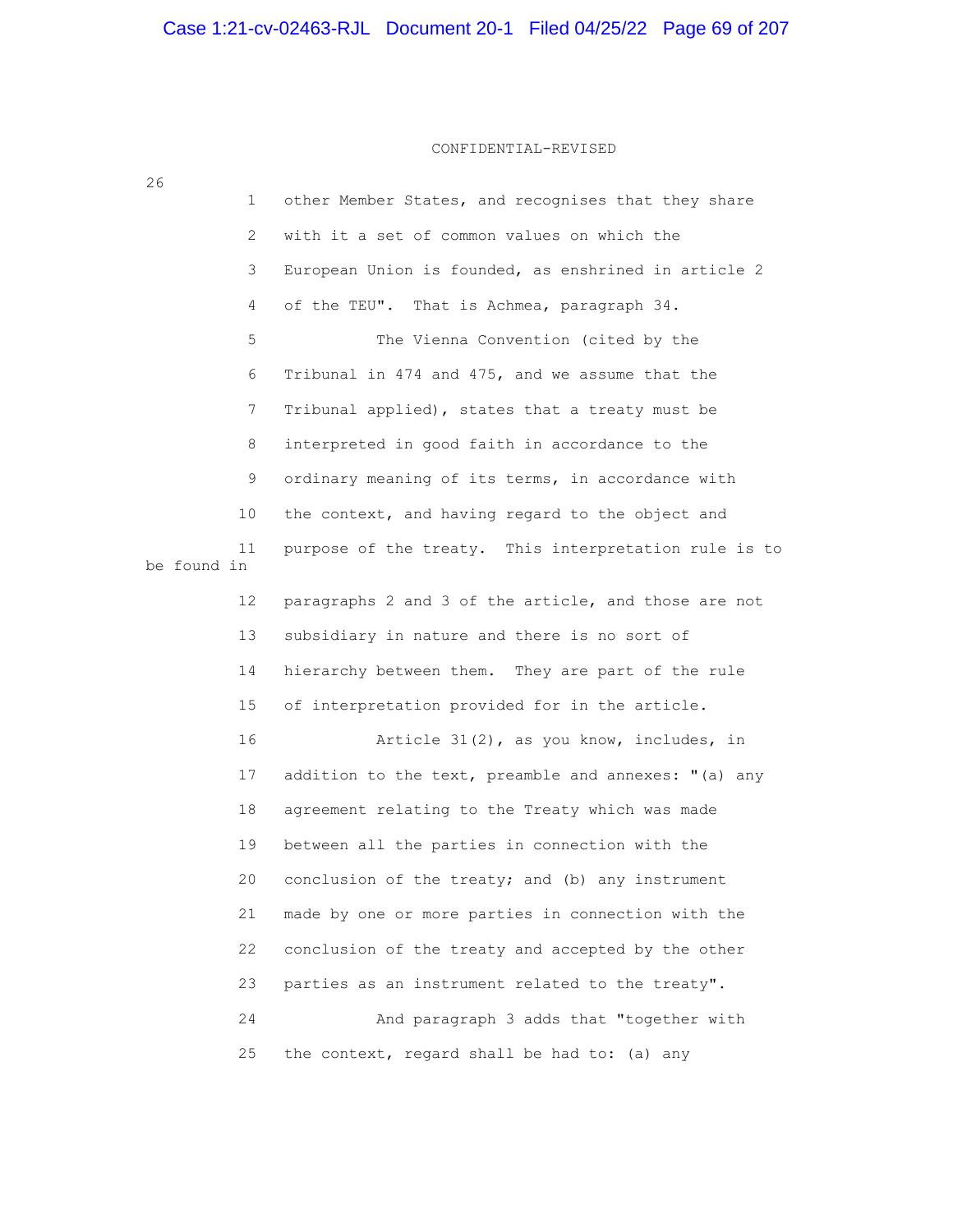| $\mathbf 1$ | subsequent agreement between the parties ()          |
|-------------|------------------------------------------------------|
| 2           | (b) any subsequent practice () and (c) any           |
| 3           | relevant form of international law applicable in the |
| 4           | relations between the parties".                      |
| 5           | And despite referring to such a rule of              |
| 6           | interpretation, the HydroEnergy Award Tribunal did   |
| 7           | no more than a literal interpretation of articles 1, |
| 8           | 10, 25, 26 of the ECT without analysing the context  |
| 9           | in its entirety as required by the                   |
| 10          | Vienna Convention. And not only by virtue of the     |
| 11          | iura novit curia principle, but also because the     |
| 12          | Respondent made constant references to the fact that |
| 13          | given the intra-EU nature of the dispute the context |
| 14          | was of utmost relevance in assessing whether the     |
| 15          | intervening parties had consented or not to the      |
| 16          | arbitration procedure of article 26.                 |
| 17          | And this is precisely the mistake made by the        |
| 18          | tribunals that have ruled on the intra-EU            |
| 19          | objections. They have all confined themselves to     |
| 20          | literal interpretations and several of those         |
| 21          | tribunals have persisted in their error when ruling  |
| 22          | on the petitions for review.                         |
| 23          | If the Tribunal had analysed the context             |
| 24          | of the ECT, it would have realised that it lacked    |
| 25          | jurisdiction because neither Spain nor Luxembourg    |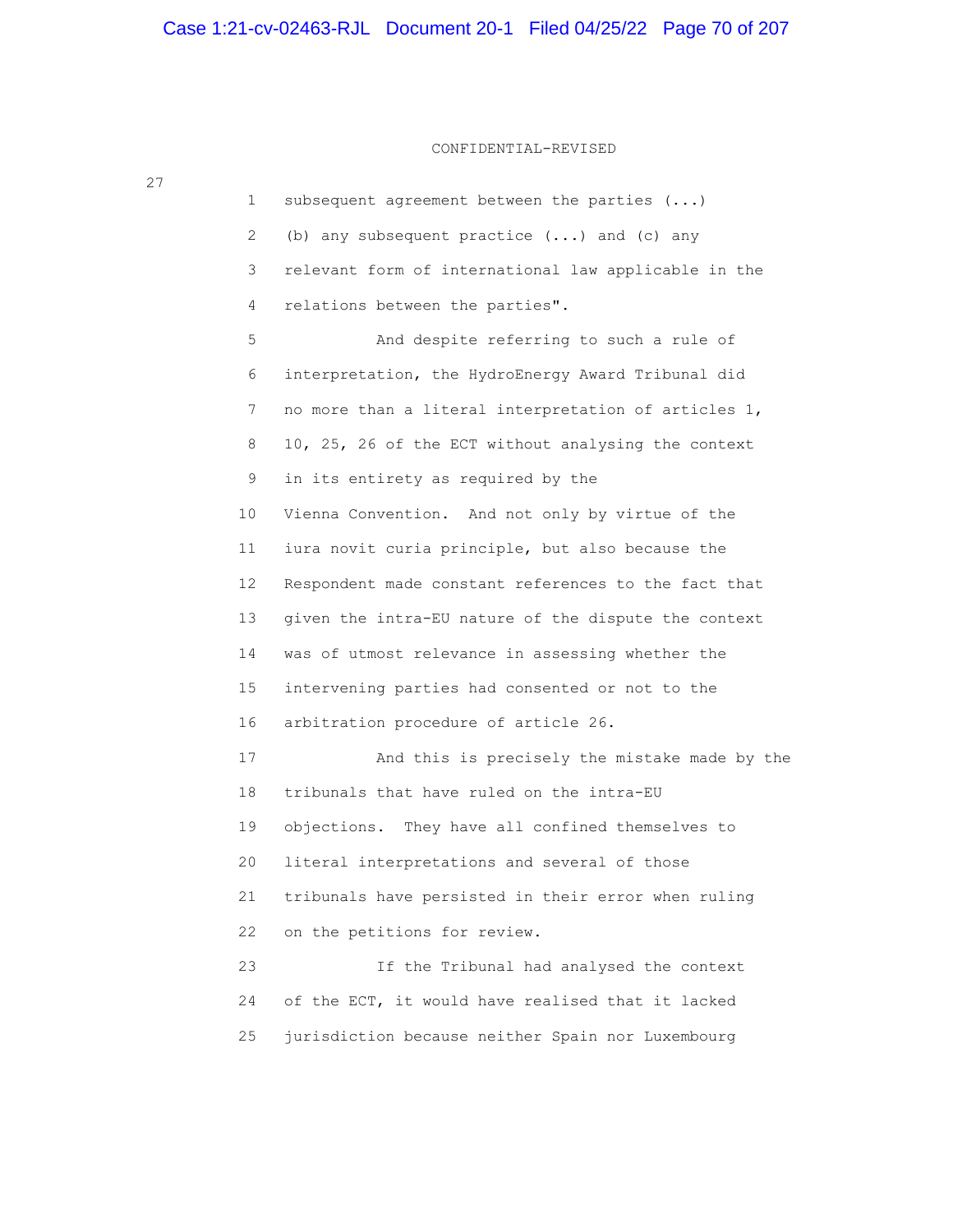1 nor Sweden agreed to submit an intra-EU dispute to 2 arbitration, because it is contrary to article 219 3 TCEE, and that is a constituting treaty of the 4 European Communities, and now it is article 344 of 5 the TFEU. 6 The ECT is a multilateral investment 7 treaty. It was promoted and adopted at the 8 initiative of the European Union. It is signed by 9 50 contracting parties including the European Union, 10 and its Member States acting as a single bloc. The 11 negotiation and promotion of the Treaty was based on 12 the European Energy Charter signed in 1991 which was 13 also promoted at the initiative of the 14 European Union at a conference promoted and financed 15 by the European Union itself. 16 Although the ECT is a multilateral treaty 17 in the sense that it has been negotiated and signed 18 by a number of parties, but it is a treaty that when 19 it is applied, and especially in what concerns us 20 here, ie Part III and Part V of the Treaty, it has a 21 bilateral application. It governs the relations 22 between an investor from the territory of one 23 contracting party who invests in the territory of 24 another contracting party.

25 And the main consequence to be drawn from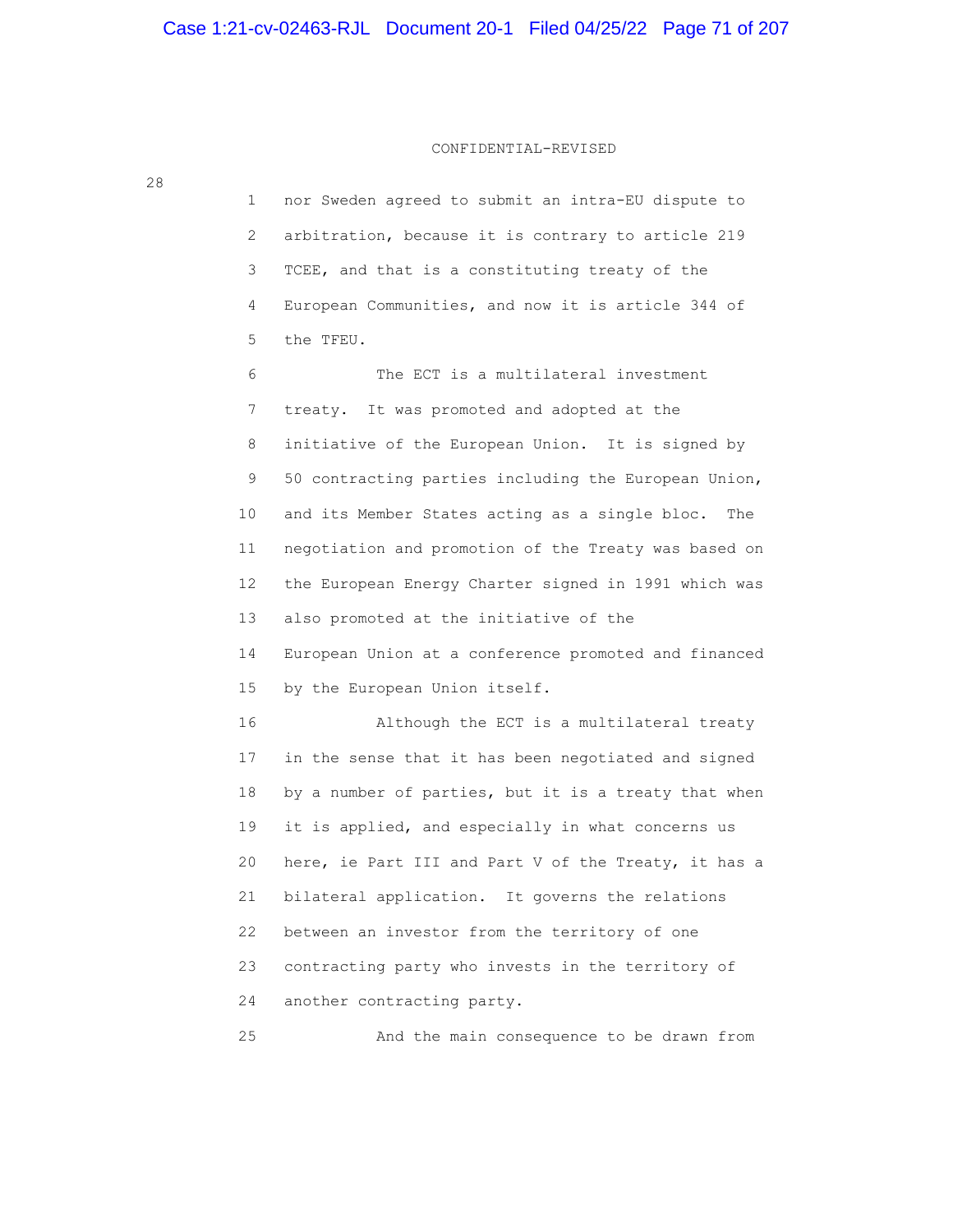29

 1 this is, as we said, that when the application of 2 the ECT is sought between two EU Member States, the 3 fundamental principles and rules that govern the 4 relationships between those Member States must 5 necessarily be taken into account, and those are 6 none other than the principles of EU law, principle 7 of primacy, the principle of mutual trust, the 8 principle of autonomy, among many others.

 9 The purposes of the ECT was to create an 10 environment of co-operation in the energy sector 11 between the European Union and the states of the 12 Soviet bloc. Therefore, at no time was the ECT 13 conceived as an instrument that could lead to a 14 change in the rules and principles governing EU law; 15 rather, it preserves the principle of the autonomy 16 of the Union and the primacy of European law.

 17 This respect for the principles of EU law 18 by the Member States that concurred in the signature 19 of the ECT follows from the simple fact that both 20 the EU and the Member States signed the ECT after 21 the creation of the European Communities. So it 22 would make no sense for states that had established 23 a community that is the subject of international 24 law, through which they had endowed themselves with 25 rules to govern their mutual relations, and to which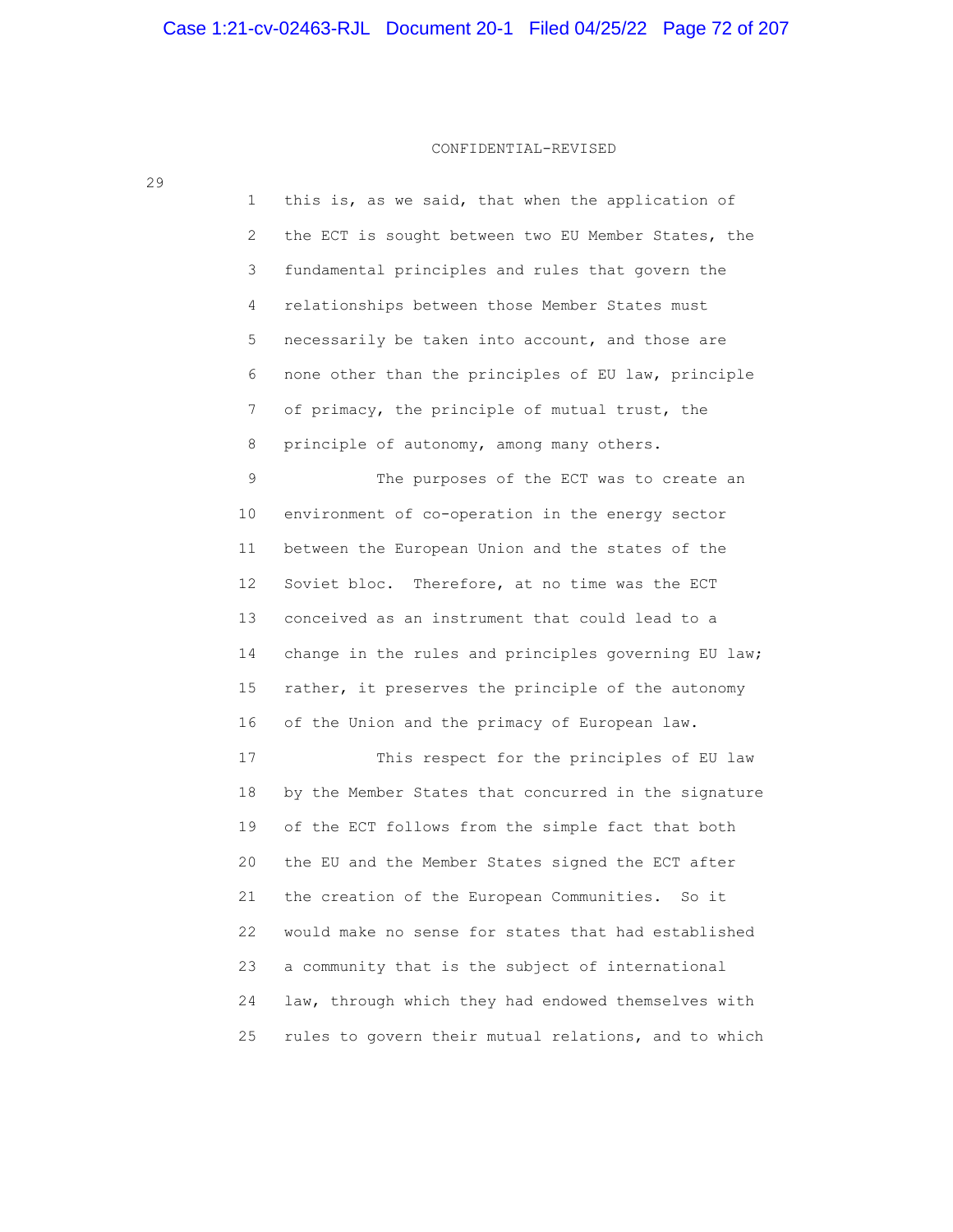1 they had bestowed competence, it would make no sense 2 to proceed years later to adopt a treaty that would 3 be contrary to those essential principles and rules 4 and that would jeopardise the objectives envisaged 5 in the Treaty of Rome and successive treaties 6 establishing the EU. 7 But not only does this conclusion follow 8 from the very context of the promotion, negotiation 9 and signature of the ECT, but also it is because the 10 European Communities sent a communication to the 11 Secretariat of the Treaty saying that: 12 First of all, the EU is an REIO for the 13 purposes of the Treaty and it exercises the powers 14 conferred by Member States through autonomous 15 decisions and its own judicial institutions. 16 Secondly, the EU and its Member States 17 have concluded the ECT and they are internationally 18 bound by it according to their respective 19 competences. 20 The Court of Justice of the European Union 21 has exclusive jurisdiction to examine any question 22 relating to the application and interpretation of 23 the founding treaties and acts adopted thereunder, 24 including of course the ECT within the EU. 25 So this declaration is an instrument that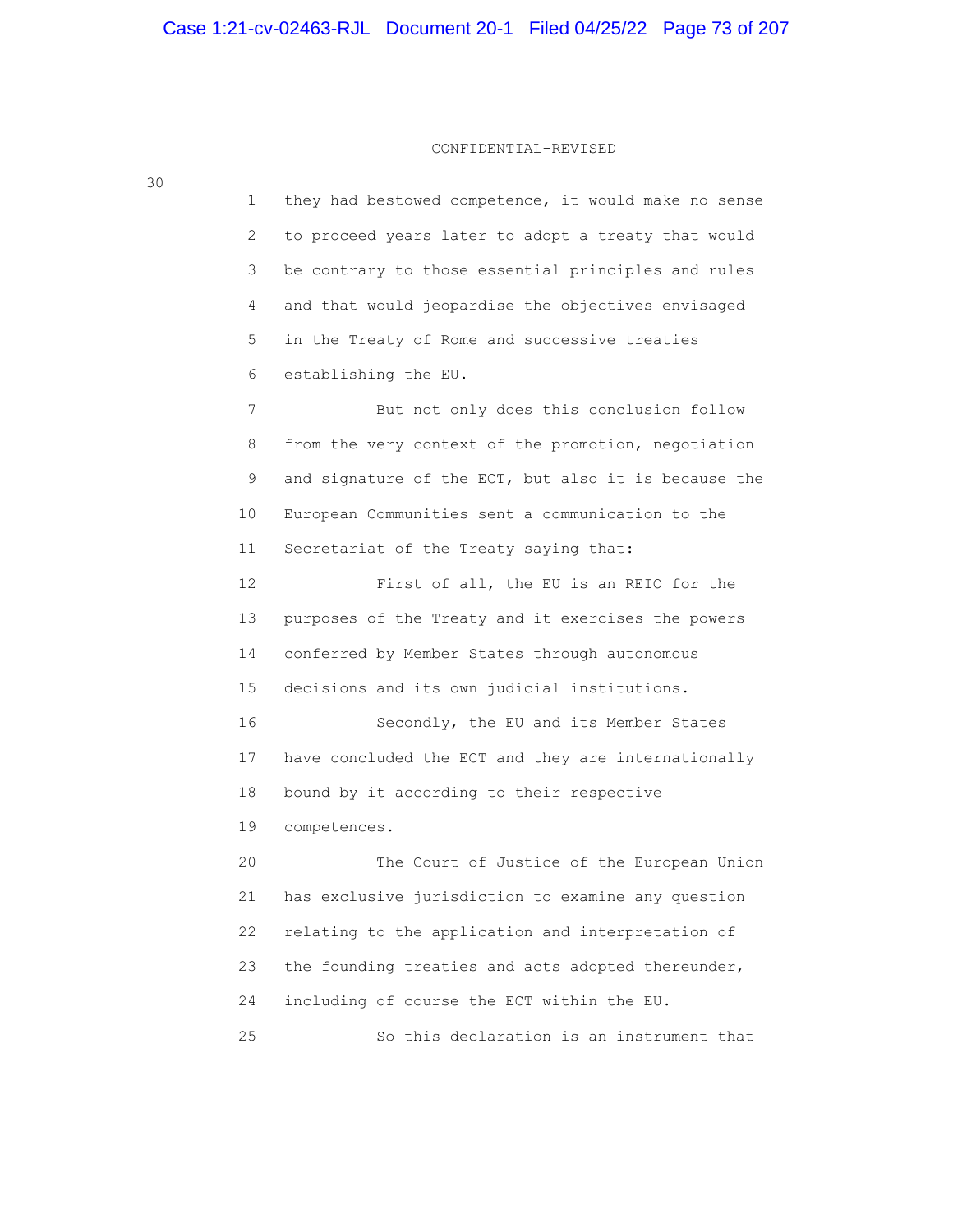CONFIDENTIAL-REVISED

| ◡⊥ |    |                                                      |
|----|----|------------------------------------------------------|
|    | 1  | serves as a standard of interpretation of the ECT in |
|    | 2  | accordance with Article 31(2)(b) of the              |
|    | 3  | Vienna Convention. A regime that removes from the    |
|    | 4  | jurisdiction of Member States' tribunals and the     |
|    | 5  | CJEU disputes that are purely intra-EU would not be  |
|    | 6  | compatible with EU law, and it is clear because      |
|    | 7  | these disputes have only an internal dimension that  |
|    | 8  | is governed by European law contained in the         |
|    | 9  | Treaties in preference to any other treaty or        |
|    | 10 | international agreement.                             |
|    | 11 | And this incompatibility between the                 |
|    | 12 | system of arbitration provided for in the ECT and    |
|    | 13 | the jurisdictional system recognised and accepted by |
|    | 14 | the Member States of the European Communities, which |
|    | 15 | is now the European Union, was evident at the time   |
|    | 16 | of the conclusion of the ECT, and this means that    |
|    | 17 | the ECT was by no means designed to facilitate the   |
|    | 18 | initiation of arbitration proceedings between        |
|    | 19 | different Member States of the European Union.       |
|    | 20 | The Member States undertook from the                 |
|    | 21 | Treaty establishing the European Economic Community, |
|    | 22 | they committed themselves not to take any action     |
|    | 23 | which might jeopardise the objectives laid down in   |
|    | 24 | the Treaty.<br>They also committed themselves not to |
|    | 25 | submit questions which might involve interpretation  |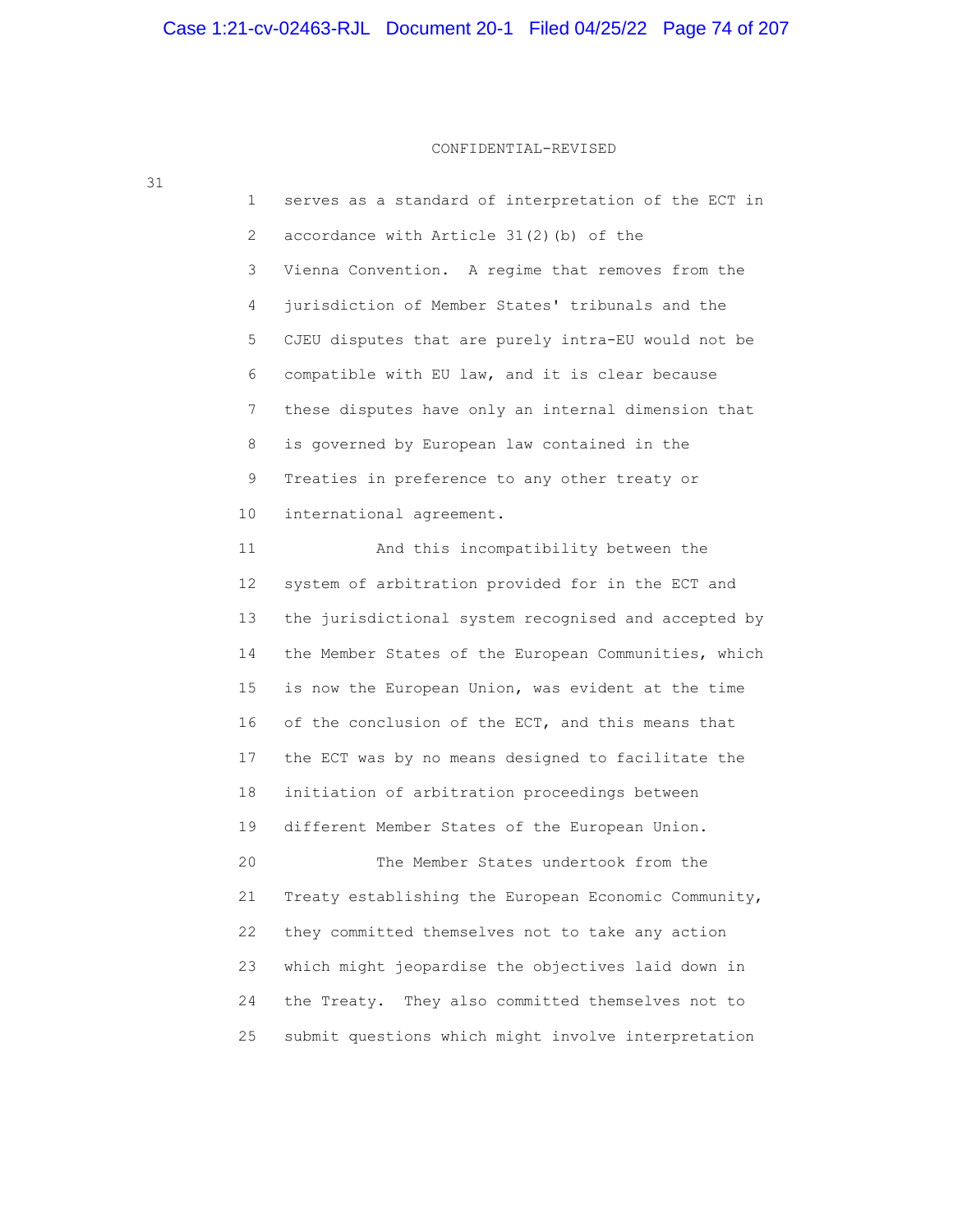# Case 1:21-cv-02463-RJL Document 20-1 Filed 04/25/22 Page 75 of 207

32

# CONFIDENTIAL-REVISED

| 1               | of the Treaties to a settlement procedure other than   |
|-----------------|--------------------------------------------------------|
| 2               | those provided for in the Treaties.                    |
| 3               | Not only is the conclusion of the lack of              |
| 4               | jurisdiction reached on the basis of the above, but    |
| 5               | the same conclusion is reached if the ECT is           |
| 6               | analysed in the light of any relevant form of          |
| 7               | international law applicable in the relations          |
| 8               | between the parties; ie the principle of primacy       |
| 9               | that governs relations between the EU Member States    |
| 10              | and more specifically between the parties in this      |
| 11              | arbitration.                                           |
| 12 <sup>°</sup> | The principle of the primacy of EU law                 |
| 13              | constitutes international law in relations between     |
| 14              | Member States. This principle is considered as a       |
| 15              | source of international law in accordance with         |
| 16              | article 38 of the Statute of International Court of    |
| 17              | The primacy of EU law in relations between<br>Justice. |
| 18              | EU Member States is international custom respected     |
| 19              | by the international community. As explained in our    |
| 20              | Memorials, the primacy of EU law and relations         |
| 21              | between the Member States meets all the requirements   |
| 22              | to be considered a source of international law.        |
| 23              | The principle of primacy is recognised,                |
| 24              | accepted and respected by all Member States of the     |
| 25              | European Communities since their integration into      |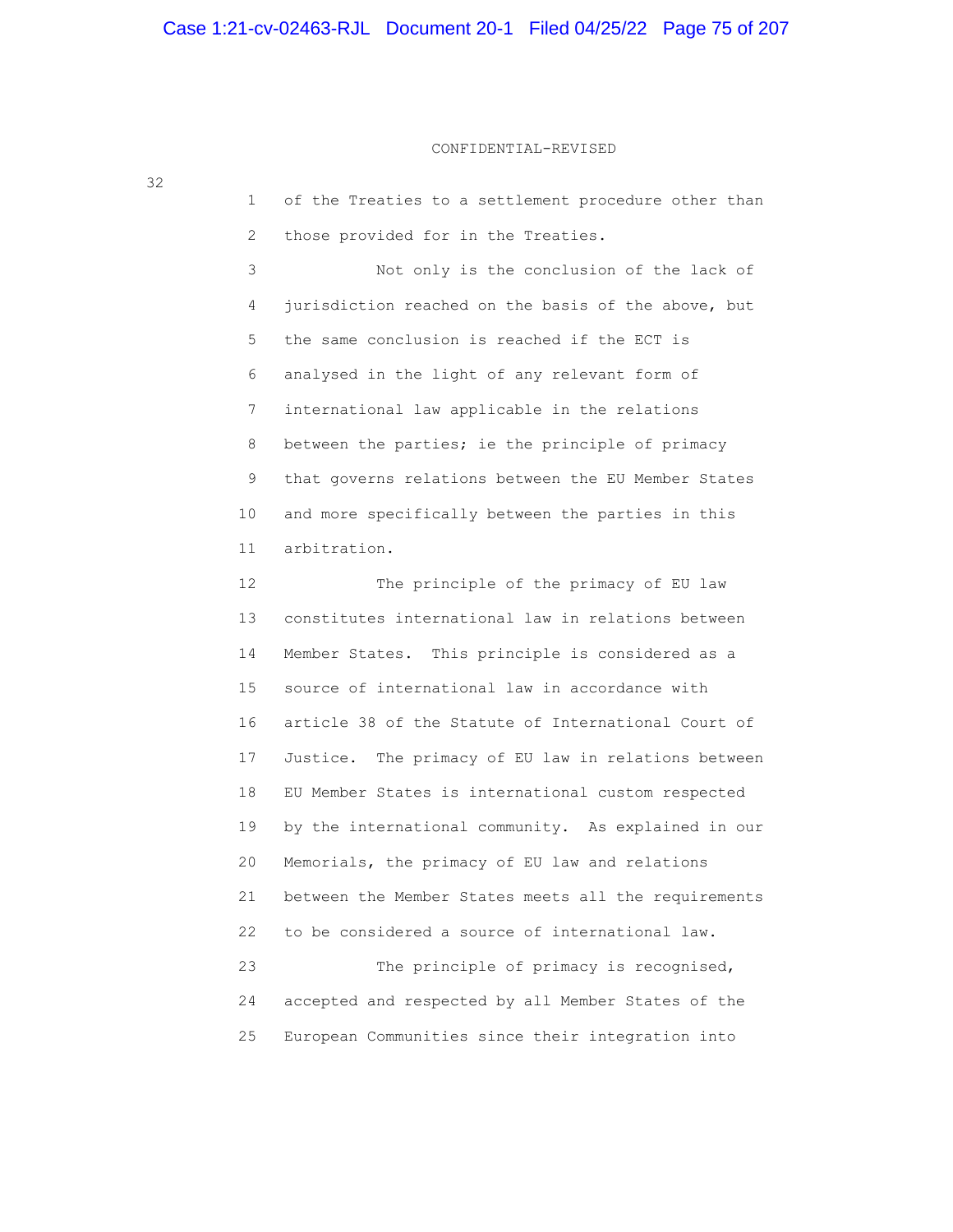# CONFIDENTIAL-REVISED

| 1  | the European Union, and it could not be otherwise    |
|----|------------------------------------------------------|
| 2  | because that was the basic premises for accession to |
| 3  | the Union. This has been stated very strongly by     |
| 4  | the European Court of Justice on many occasions.     |
| 5  | The HydroEnergy Tribunal, in its eagerness           |
| 6  | to assume jurisdiction over this dispute, excludes   |
| 7  | the argument of the primacy of EU law and relations  |
| 8  | between Member States arguing in a very simple way   |
| 9  | that it is a principle that only applies in respect  |
| 10 | of domestic law as that was the case in the Costa v  |
| 11 | Enel judgment, and this is the argument that the     |
| 12 | Claimants rely on. It is obvious that we do not      |
| 13 | agree with that conclusion.                          |
| 14 | The principle of primacy was initially               |
| 15 | developed in the context of a relationship between   |
| 16 | Union law and domestic law and then it was extended  |
| 17 | to relations between Member States in the field of   |
| 18 | public international law. The principle of primacy   |
| 19 | of EU law is not limited to a Member State's         |
| 20 | domestic law. It extends beyond it. The principle    |
| 21 | of the primacy of EU law applies in respect of       |
| 22 | international agreements or treaties applicable      |
| 23 | between Member States. EU law takes precedence over  |
| 24 | any rules created by the EU and Member States in     |

25 international agreements concluded and to be applied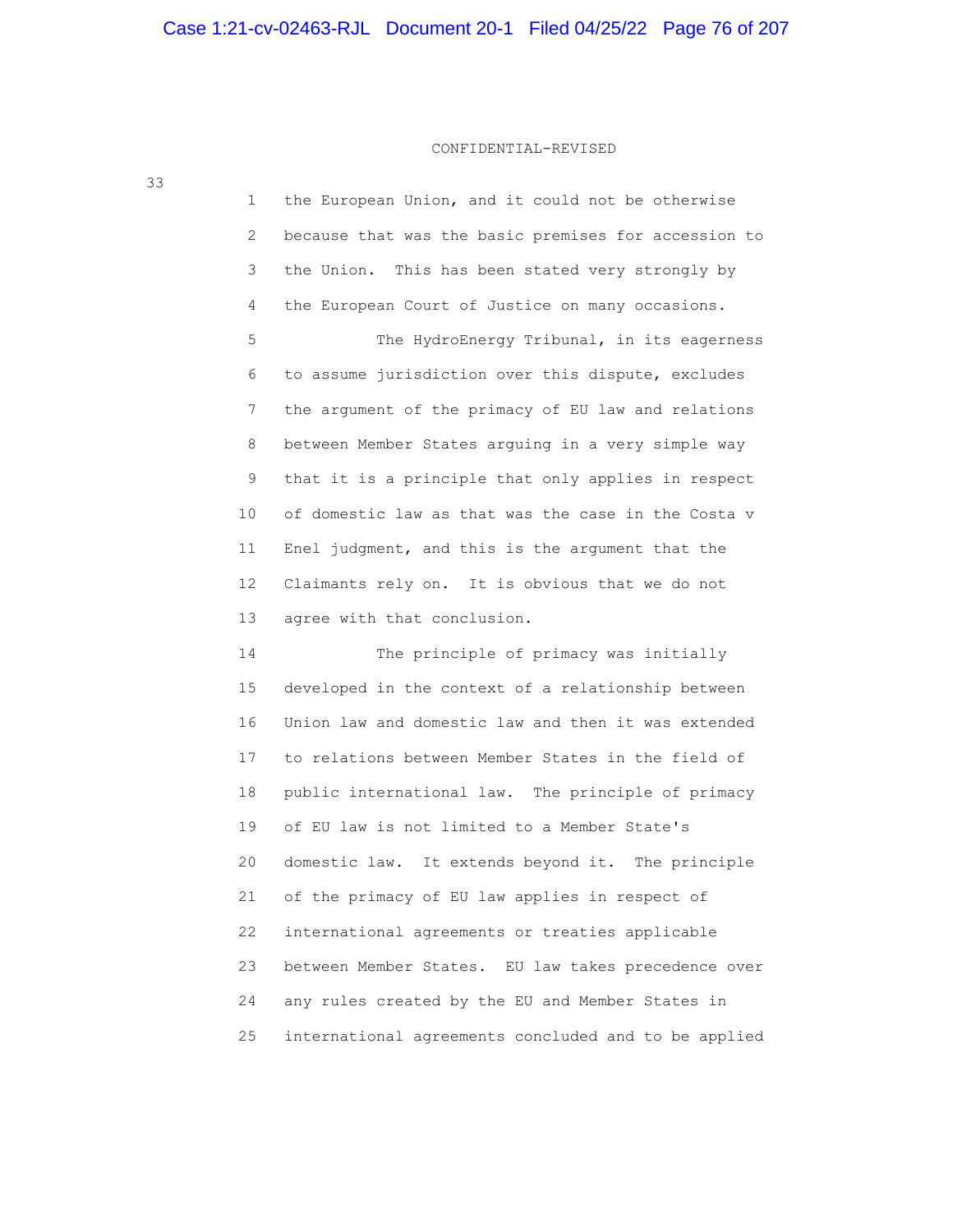1 between them. 2 The international treaties to which the 3 European Union and its Member States accede, as is 4 the case of the ECT, are concluded by means of an 5 act of the Union. This international treaty is 6 therefore subordinated to the constitutional system 7 of the Union's treaties as long as the application 8 of the international agreement is strictly 9 intra-European. 10 What does it mean? It means that the 11 international treaties such as the ECT to which the 12 EU and Member States are parties, are subject to the 13 system of sources of European law, and there the EU 14 treaties take precedence. 15 In a strictly European dispute such as the 16 present one, there is no international law 17 comprising the ECT on the one hand and EU law on the 18 other. There is only one international law 19 applicable in the relations between Spain, 20 Luxembourg and Sweden and it comprises both the ECT 21 as an EU Act and the EU Treaties. By a sovereign 22 choice the conflicting countries in this case 23 established -- here Spain, Luxembourg and Sweden -- 24 establish that this set of rules of international

25 law governs their mutual relations with hierarchy of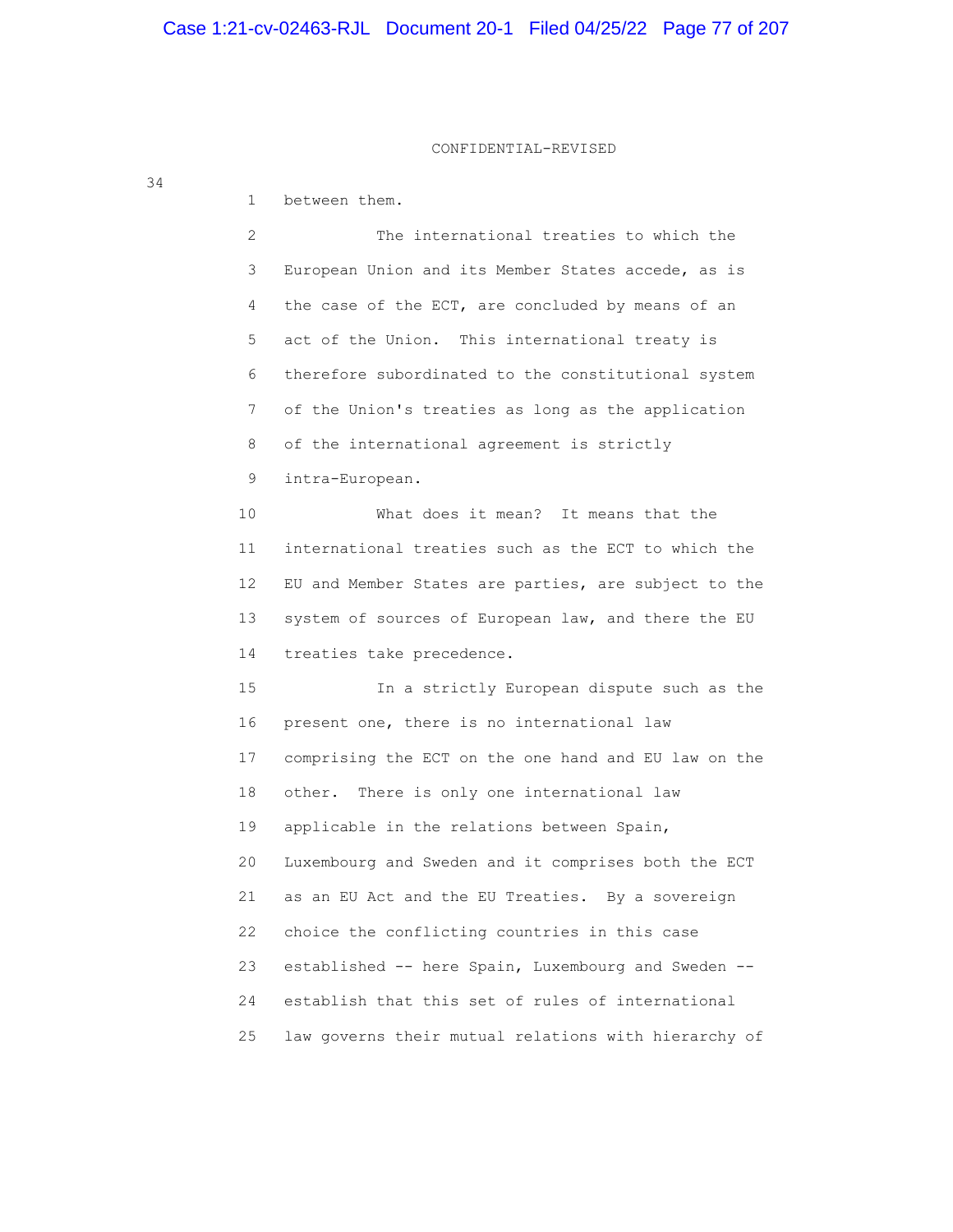# CONFIDENTIAL-REVISED

| 35 | $\mathbf 1$    | the rules contained in the EU Treaties over the      |
|----|----------------|------------------------------------------------------|
|    | $\overline{2}$ | rest.                                                |
|    | 3              | And the prevalence of EU Treaty law over             |
|    | 4              | any international agreements between Member States   |
|    | 5              | has been clearly stated by the EU institutions as    |
|    | 6              | well as by the United Nations, as you can see on the |
|    | 7              | slide.                                               |
|    | 8              | EU law is part of international law                  |
|    | 9              | binding on all Member States and the inapplicability |
|    | 10             | of article 26 of the ECT as a matter of EU law means |
|    | 11             | that neither the Kingdom of Spain nor any other      |
|    | 12             | Member State made a valid offer for arbitration to   |
|    | 13             | investors from other EU Member States and there is   |
|    | 14             | no valid arbitration agreement between the           |
|    | 15             | Hydro Energy and Hydroxana parties and the Kingdom   |
|    | 16             | of Spain.                                            |
|    | 17             | This lack of agreement to submit a                   |
|    | 18             | strictly European dispute to arbitration was obvious |
|    | 19             | and manifest to the Member States when they          |
|    | 20             | concluded the ECT.                                   |
|    | 21             | The Member States knew that they could not           |
|    | 22             | submit a dispute involving the interpretation of EU  |
|    | 23             | law to a dispute resolution mechanism located        |
|    | 24             | outside of the EU jurisdictional system.             |
|    | 25             | An explicit disconnection clause was not             |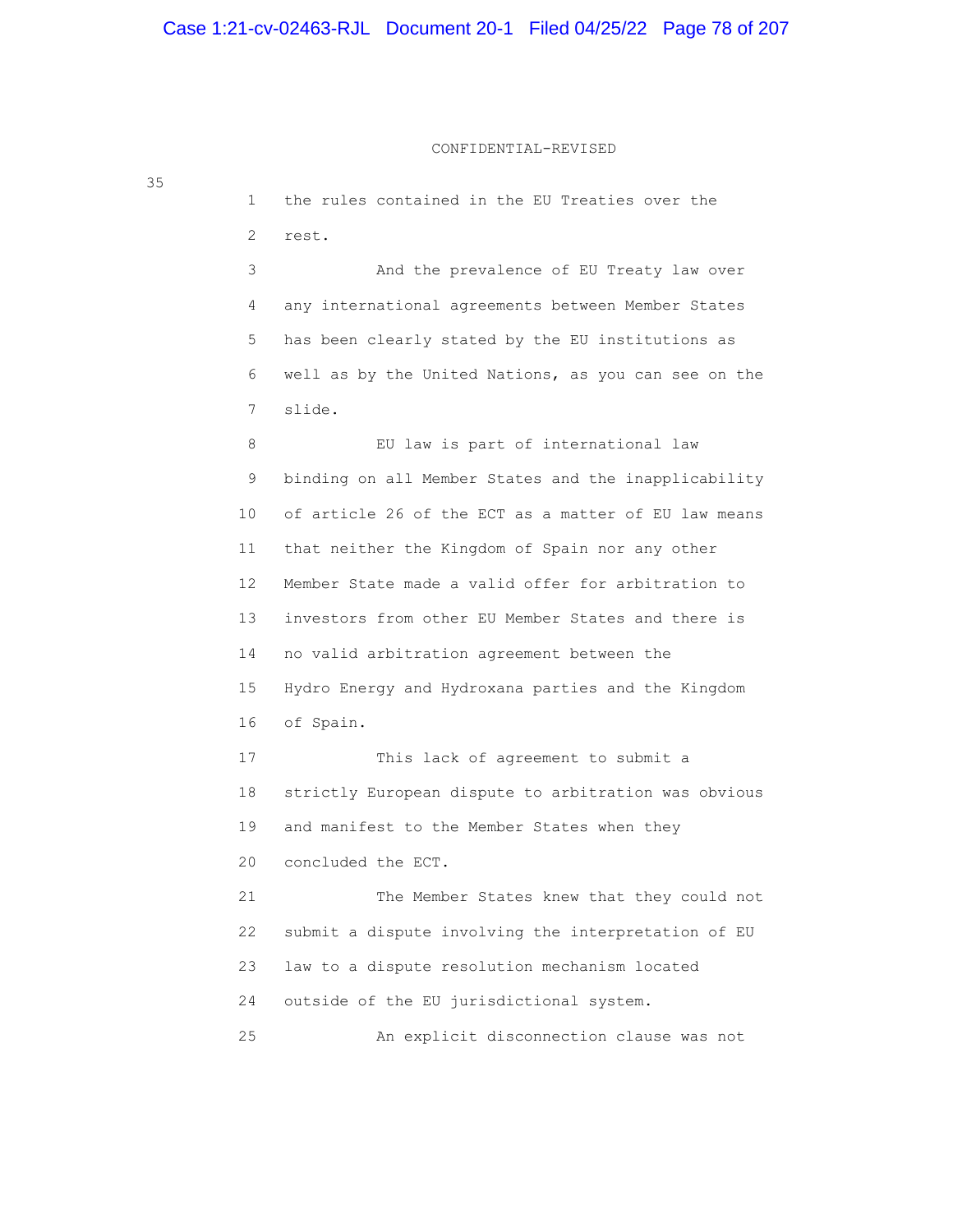36

 1 necessary between the contracting Member States in 2 the ECT because at the genesis of their integration 3 into the EU was the acceptance of the principle of 4 the primacy of EU law, the system of sources of EU 5 law and respect for the provisions of article 219 of 6 the TEC, article 19 of the European Union Treaty, 7 and the current articles 267 and 344 of the Treaty 8 on the Functioning of the European Union.

 9 And this is demonstrated not only by an 10 interpretation of ECT in accordance with Article 31 11 of the Vienna Convention, but if any doubt could 12 remain, the same conclusion is reached if we use the 13 complementary mechanism of interpretation contained 14 in article 32 VCLT to which the Claimants seem to 15 refer in their Rejoinder. The truth is that the 16 European Union and its Member States did not need an 17 explicit disconnection clause since all the States 18 that negotiated and signed the Treaty recognised the 19 division of competences, the attribution of 20 competences, between the Union and its Member States 21 and this is clear from the travaux préparatoires on 22 the Treaty between 1991 and its signature. 23 And they all reflect the same idea: the

 24 negotiations leading to the conclusion of the ECT 25 were conducted by the individual States in full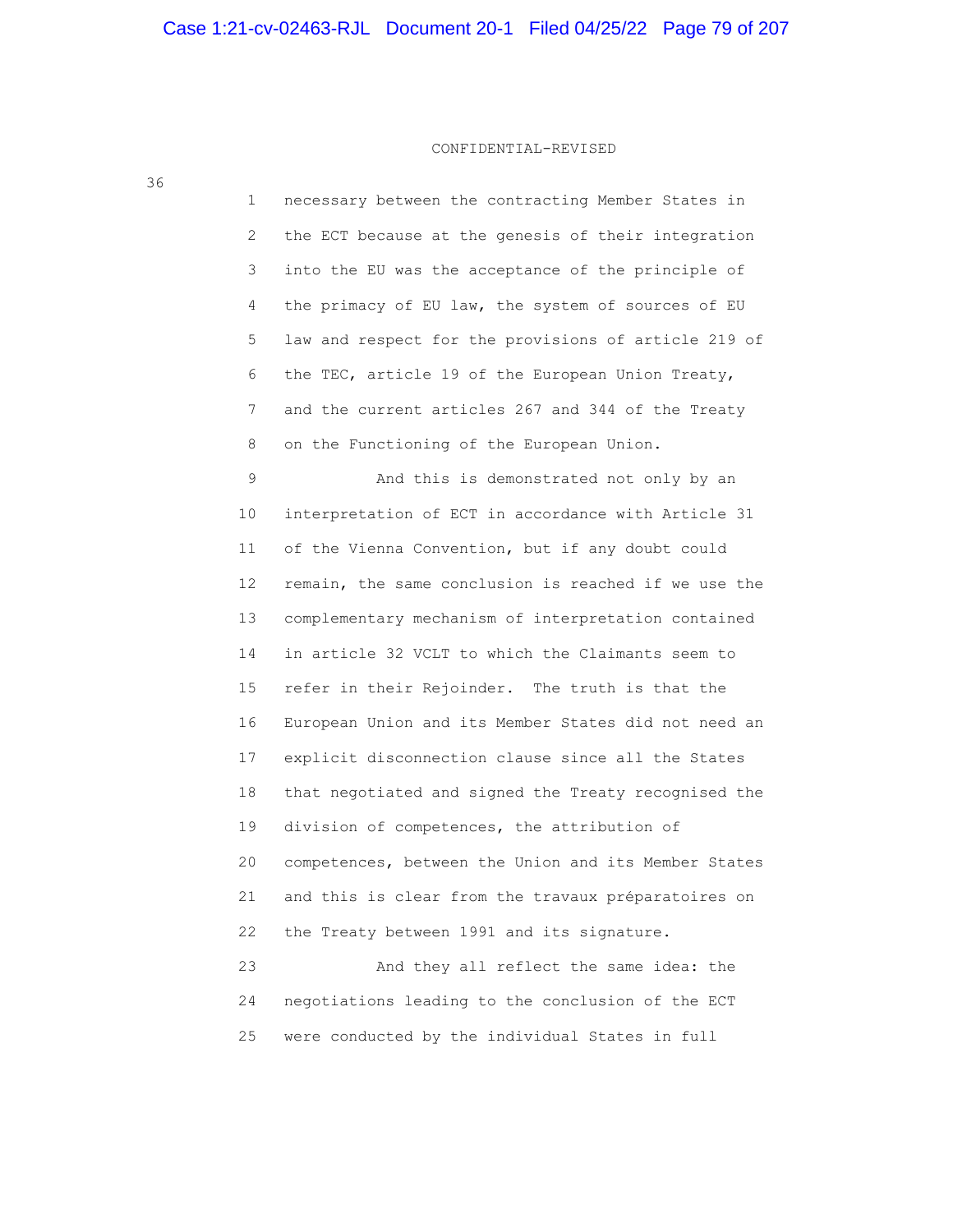| 1  | compliance with the rules of competence applicable     |
|----|--------------------------------------------------------|
| 2  | to the EU Member States under the Treaties             |
| 3  | establishing the European Communities. This            |
| 4  | delimitation of competences by virtue of which the     |
| 5  | EU and the Member States assumed their respective      |
| 6  | obligations by signing the ECT was communicated as     |
| 7  | well to the other contracting parties in the           |
| 8  | declaration sent to the Secretariat of the Treaty in   |
| 9  | 1998, to which we have already referred.               |
| 10 | The European Union did indeed promote the              |
| 11 | inclusion of an explicit disconnection clause in the   |
| 12 | Treaty. This is clear from the document CL-298         |
| 13 | provided by the Claimants.                             |
| 14 | As the Committee can see, the reason why               |
| 15 | it was not included was because the ECT negotiating    |
| 16 | parties did not consider it necessary and the          |
| 17 | Secretary General made it explicitly and clearly       |
| 18 | The Secretary-General literally stated that<br>stated. |
| 19 | an explicit disconnection clause in relation to the    |
| 20 | EU and its Member States was not necessary "given      |
| 21 | the existence of 27".                                  |
| 22 | It is striking how the Claimants in the                |
| 23 | present case omit the first sentence of this           |
| 24 | communication from the Secretary General, and they     |
| 25 | want to imply that the clause was simply denied, but   |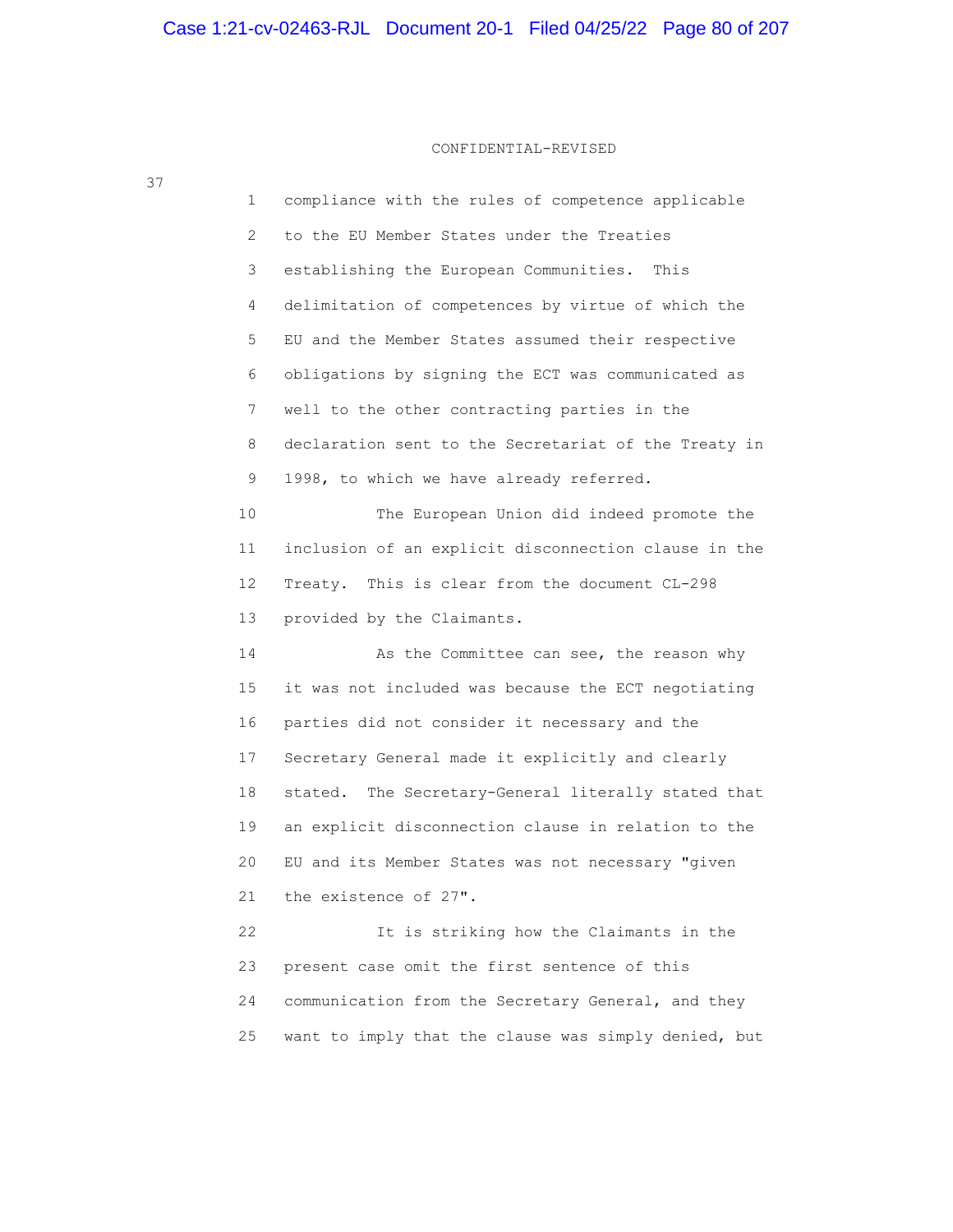# CONFIDENTIAL-REVISED

| ı               | in reality it was not considered necessary given the |
|-----------------|------------------------------------------------------|
| 2               | existence of another article in the Treaty whose     |
| 3               | effect would have been the same.                     |
| 4               | There is no evidence to support the                  |
| 5               | Claimants' contention that the EU Member States      |
| 6               | would have wanted to consent to intra-EU             |
| 7               | arbitration, as they simply could not do that        |
| 8               | because it would have been contrary to the EU        |
| 9               | legal order and the fundamental principles of the    |
| 10              | Union. In other words, because it was radically      |
| 11              | contrary to the sovereign choice they had made       |
| 12 <sup>°</sup> | before the conclusion of the ECT, and that choice    |
| 13              | was none other than that EU law would prevail in     |
| 14              | their mutual relations.                              |
| 15              | If the Tribunal had analysed the ECT as a            |
| 16              | whole, it would have noted how there is an           |
| 17              | unequivocal recognition of the delimitation of       |
| 18              | competences between the EU and the Member States,    |
| 19              | there is full compliance with the EU's founding      |
| 20              | Treaties, and no Member State raised any objection   |
| 21              | to the explicit disconnection clause proposed by the |
| 22              | European Communities or to the implicit              |
| 23              | disconnection confirmed by the Secretary General of  |
| 24              | the Conference.                                      |
|                 |                                                      |

25 The Court of Justice of the European Union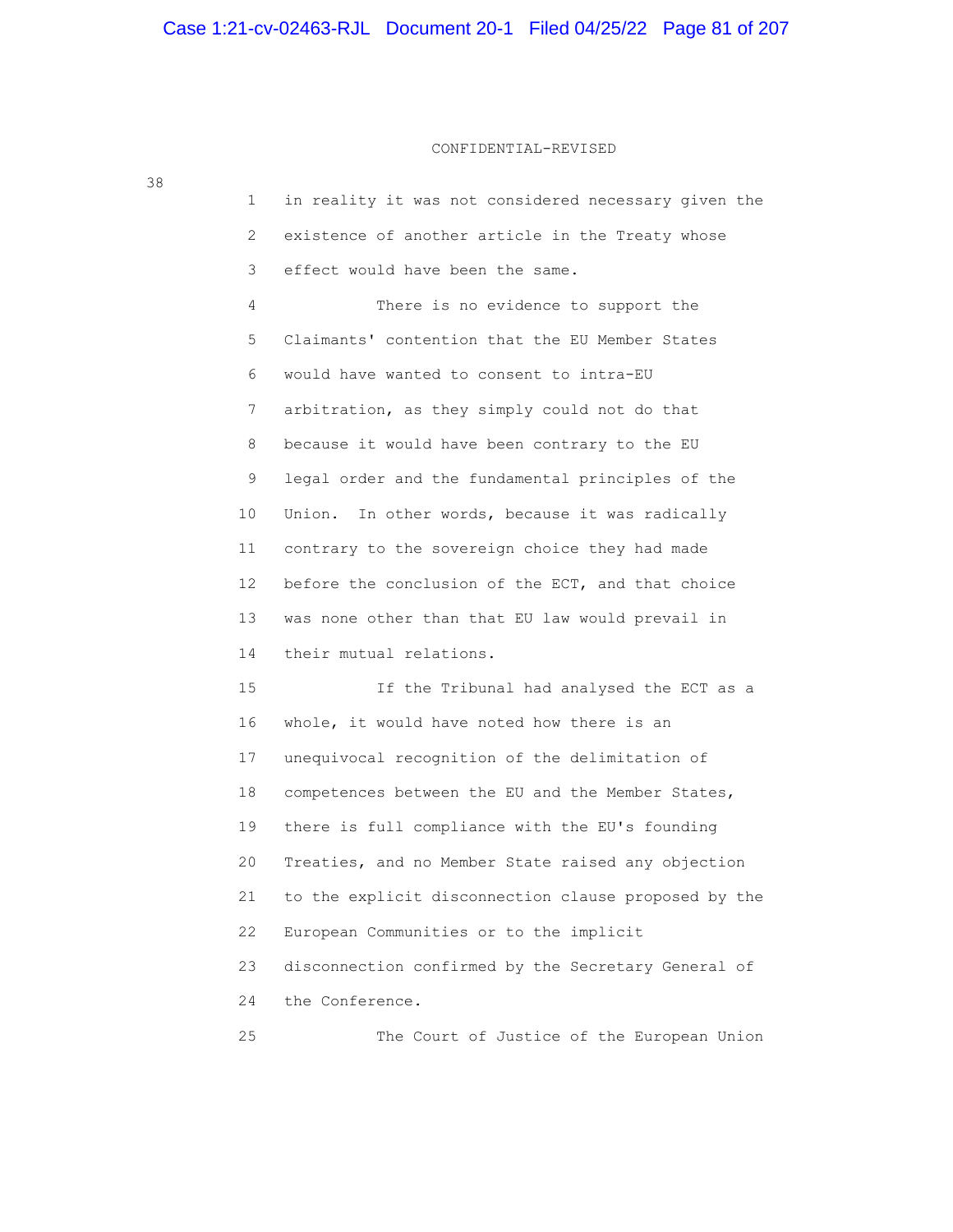| 1               | in its Achmea judgment confirmed that in view of    |
|-----------------|-----------------------------------------------------|
| 2               | articles 267 and 344 TFEU, the EU treaties have     |
| 3               | always prohibited EU Member States from offering to |
| 4               | settle investor-state disputes within the EU before |
| 5               | international arbitral tribunals, and this is true  |
| 6               | not only with regard to bilateral investment        |
| 7               | treaties but also with regard to multilateral       |
| 8               | treaties such as the ECT.                           |
| 9               | This was made absolutely clear by the               |
| 10              | European Commission in the 2017 State Aid Decision  |
| 11              | and the Commission's Communication to Parliament in |
| 12 <sup>°</sup> | 2018. It goes without saying that the               |
| 13              | Arbitral Tribunal had at its disposal all these     |
| 14              | legal authorities.                                  |
| 15              | The Kingdom of Spain insistently argued in          |
| 16              | the underlying arbitration that the pronouncements  |
| 17              | of the Achmea judgment were applicable to the       |
| 18              | present case, in other words the Tribunal had       |
| 19              | numerous elements that demonstrated its lack of     |
| 20              | jurisdiction. Its lack of jurisdiction derives from |
| 21              | the lack of consent of Member States to submit an   |
| 22              | intra-EU dispute to arbitration. The commitment to  |
| 23              | submit a dispute to arbitration under article 26(3) |
| 24              | ECT does not cover disputes that may arise between  |
| 25              | an investor from one Member State and another       |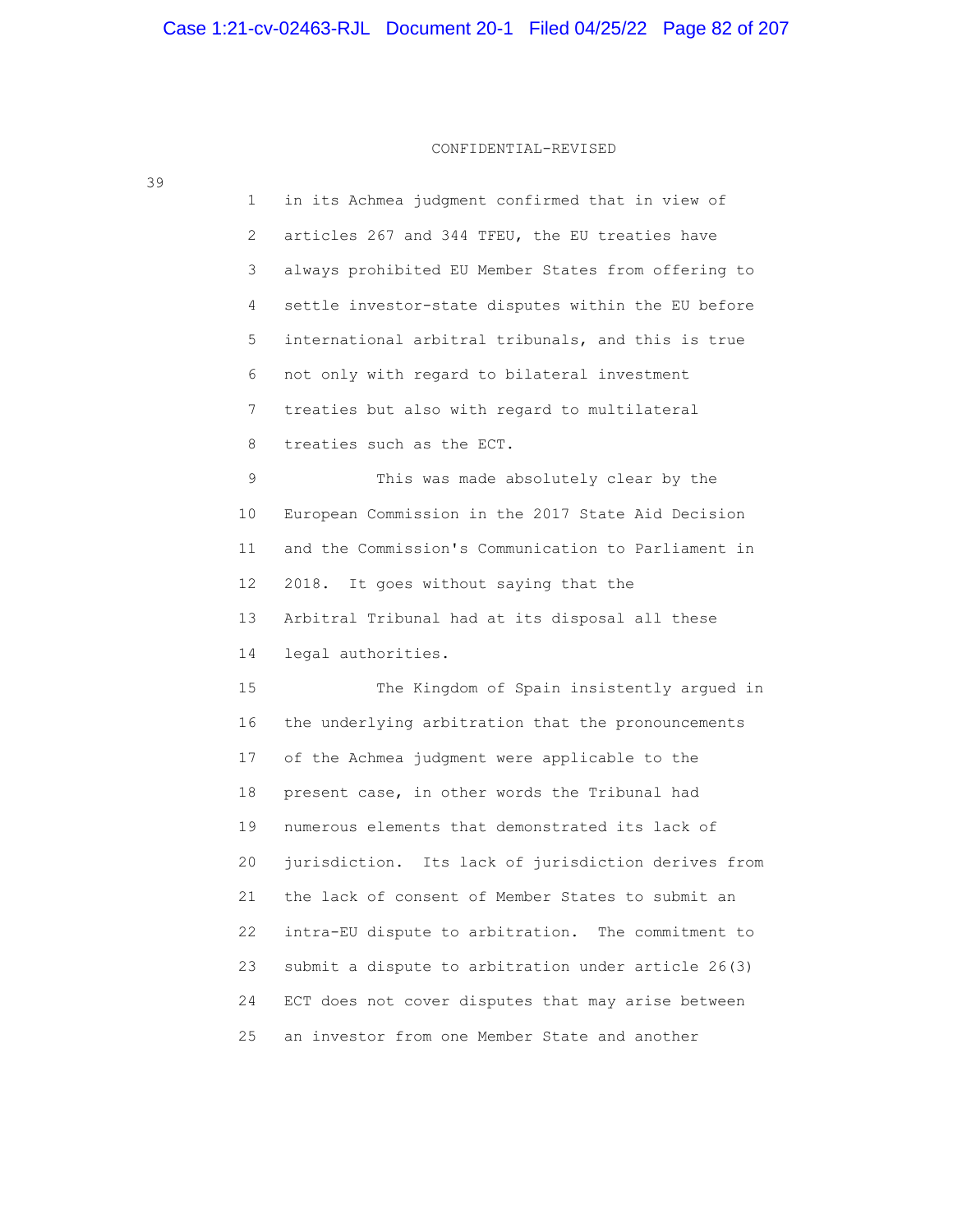40

 1 Member State as between them there is no diversity 2 of contracting party. 3 The Tribunal, despite acknowledging that the 4 rulings of the European Court of Justice are 5 relevant, excludes Achmea's conclusion on the basis 6 that the Court of Justice's rulings are not binding 7 on the Arbitral Tribunal. However, the fact remains 8 that the Arbitral Tribunal, as it owes its existence 9 to an agreement between Member States, should have 10 observed the rulings of the Court of Justice as they 11 are binding on Member States and their citizens. 12 The manifest nature of this excess of power is also 13 demonstrated and confirmed by recent rulings of the 14 Court of Justice. The Court of Justice of the 15 European Union has once again recalled that it is 16 not compatible and has never been possible for 17 Member States to have given their consent to 18 international arbitration in order to resolve an 19 intra-EU dispute as this is contrary to EU law, to 20 article 344, TFEU. 21 The Court of Justice has expressly ruled

 22 on the ECT and on the possibility that article 26 23 ECT can be understood to cover intra-European 24 arbitration. The Court of Justice has stated 25 categorically that such a possibility does not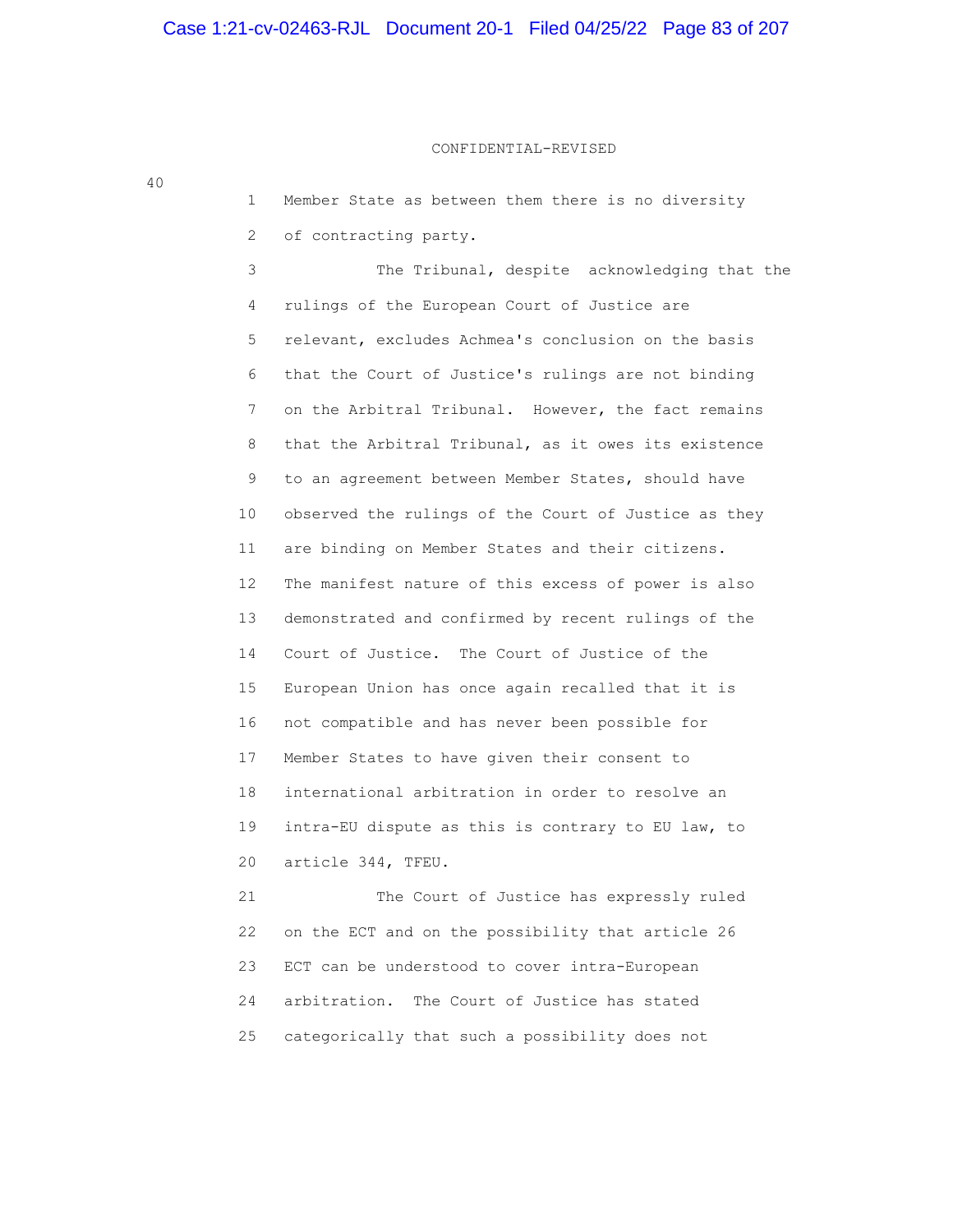| 41 |                       |                                                      |
|----|-----------------------|------------------------------------------------------|
|    | $\mathbf 1$           | exist, and that it cannot be understood that article |
|    | $\mathbf{2}^{\prime}$ | 26(3) of the ECT was conceived by the drafters of    |
|    | 3                     | the ECT, which included the EU and the               |
|    | 4                     | Member States, could not have been conceived to      |
|    | 5                     | cover intra-European operation.                      |
|    | 6                     | The Court of Justice of the EU in the                |
|    | 7                     | Komstroy judgment has followed the same reasoning as |
|    | 8                     | in Achmea, which is not surprising as the Tribunal   |
|    | 9                     | itself acknowledges the Achmea rulings were not      |
|    | 10 <sub>o</sub>       | limited to bilateral agreements. They referred, and  |
|    | 11                    | it was very clear in the Achmea judgment, also to    |
|    | 12 <sup>°</sup>       | arbitration clauses contained in international       |
|    | 13                    | agreements. The CJEU recalls in the Komstroy         |
|    | 14                    | judgment that the ECT as an EU Act is part of the EU |
|    | 15                    | law.                                                 |
|    | 16                    | Secondly, that the limits of the                     |
|    | 17                    | international agreements of the EU and the Member    |
|    | 18                    | States derive from the legal and institutional       |
|    | 19                    | system shaped by the founding Treaties. Third, that  |
|    | 20                    | an Arbitral Tribunal constituted under article 26    |
|    | 21                    | ECT and called upon to resolve disputes between an   |
|    | 22                    | EU Member State and an investor from another         |
|    | 23                    | Member State will necessarily involve the            |
|    | 24                    | interpretation and application of EU law.            |
|    | 25                    | And, lastly, that an Arbitral Tribunal               |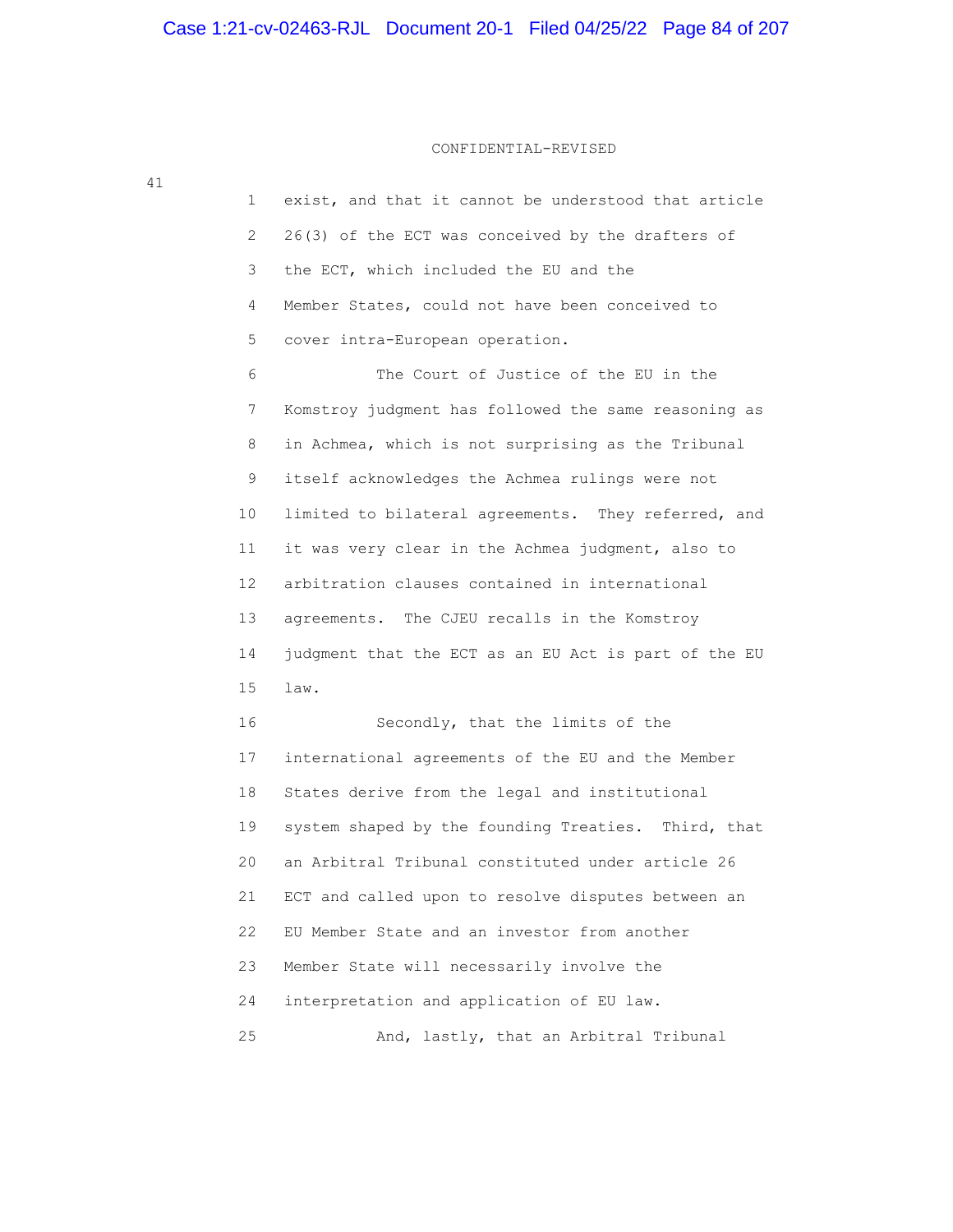1 constituted under the ECT is not part of the 2 jurisdictional system of the EU, and therefore 3 cannot ensure a uniform application of EU law. 4 The Komstroy judgment recalls that the 5 fact that the EU has competence in international 6 matters and that it has ratified the ECT does not 7 imply that a provision such as article 26 ECT can 8 mean that an intra-EU dispute can be excluded from 9 the Union's jurisdictional system, preventing any 10 effectiveness ofEU law. 11 Finally the Court of Justice confirms that 12 the mechanism of dispute settlement through 13 arbitration provided for in article 26 binds Member 14 States in relation to investors from third states 15 that are parties to the ECT in respect of 16 investments made in the territory of those 17 Member States, but the ECT does not impose the same 18 obligation on Member States between themselves as 19 this would be contrary to the principle of autonomy 20 and primacy of Union law. 21 The Court of Justice in the PL Holdings ruling 22 once again goes back to the same reasoning expressed 23 in Achmea in clearly stating once again that there 24 shouldn't be any investment arbitration intra-EU.

25 The Court of Justice is referring to Achmea and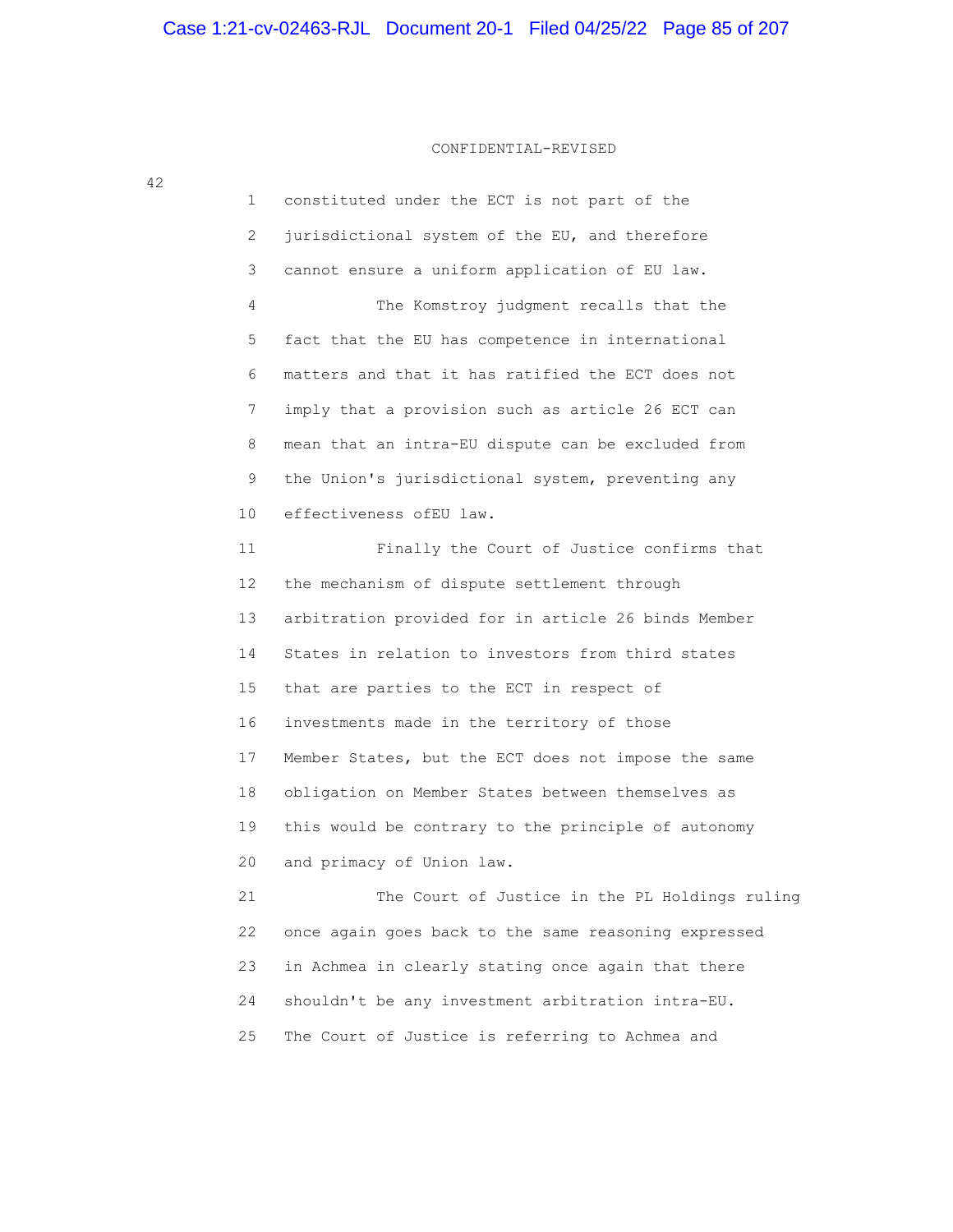| 43 | 1  | again is indicating that the arbitral clause in the   |
|----|----|-------------------------------------------------------|
|    | 2  | reference treaty could endanger the mutual trust      |
|    | 3  | principle as well as the cooperation principle.<br>It |
|    | 4  | is also indicating that the Member States would have  |
|    | 5  | accepted that a dispute that resorts to an            |
|    | 6  | Arbitral Tribunal would be an evasion of the          |
|    | 7  | obligations of that State from the articles of the    |
|    | 8  | treaties at article 4 TEU, articles 267 and 344 of    |
|    | 9  | the TFEU as interpreted in the judgment of March 6,   |
|    | 10 | 2018, the Achmea judgment.                            |
|    | 11 | The Court of Justice based on the                     |
|    | 12 | reasoning contained in Achmea and the principles of   |
|    | 13 | primacy and sincere cooperation warns that a Member   |
|    | 14 | State cannot remove a dispute involving the           |
|    | 15 | interpretation and application of European Union law  |
|    | 16 | from the EU judicial system but also has a duty to    |
|    | 17 | combat such a situation by invoking the lack of       |
|    | 18 | jurisdiction of the Arbitral Tribunal.                |
|    | 19 | The Court of Justice rejects the                      |
|    | 20 | applicant's request for the effects of the judgment   |
|    | 21 | to be limited in time in line with its previous       |
|    | 22 | Finally, as regards the protection of<br>rulings.     |
|    | 23 | investors' rights the Court of Justice recalls that   |
|    | 24 | such protection is found in EU law and that in no     |
|    | 25 | case can the invocation of a lack of protection       |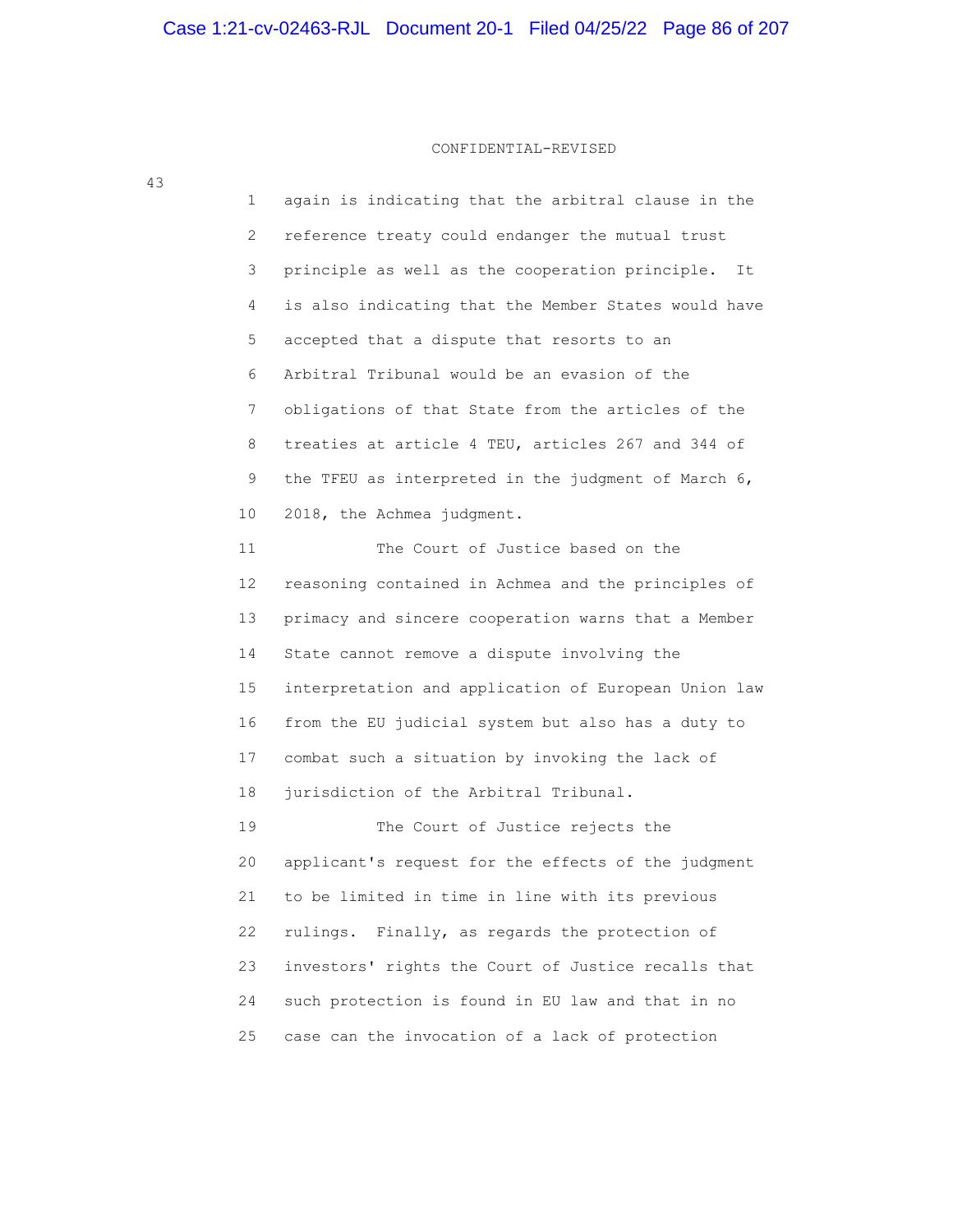## CONFIDENTIAL-REVISED

 1 imply a breach of the fundamental rules and 2 principles of EU law. 3 In short, the Court of Justice has once 4 again confirmed that the Member States have not been 5 able to undertake to remove disputes concerning the 6 application and interpretation of EU law from the EU 7 judicial system such as this case. 8 As Professor Kohen recalls, in line with 9 what was stated by the European Commission in 2017 10 and 2018, legal authorities made available to the 11 Tribunal, EU law provides European investors 12 investing in another Member State with the 13 appropriate protection mechanisms to which they are 14 subject. 15 The issue of the lack of jurisdiction of 16 an Arbitral Tribunal constituted under the ECT to 17 hear an intra-EU dispute is so clear that the 18 Swedish Court of Appeal, home country of one of the 19 Claimants, has itself withdrawn the question 20 referred to the CJEU for a preliminary ruling in 21 view of the pronouncements in Achmea, Komstroy and 22 PL Holdings. 23 It is noteworthy that the Court of 24 Appeal's order was issued at the request of the 25 Court of Justice, and the initiative to resort to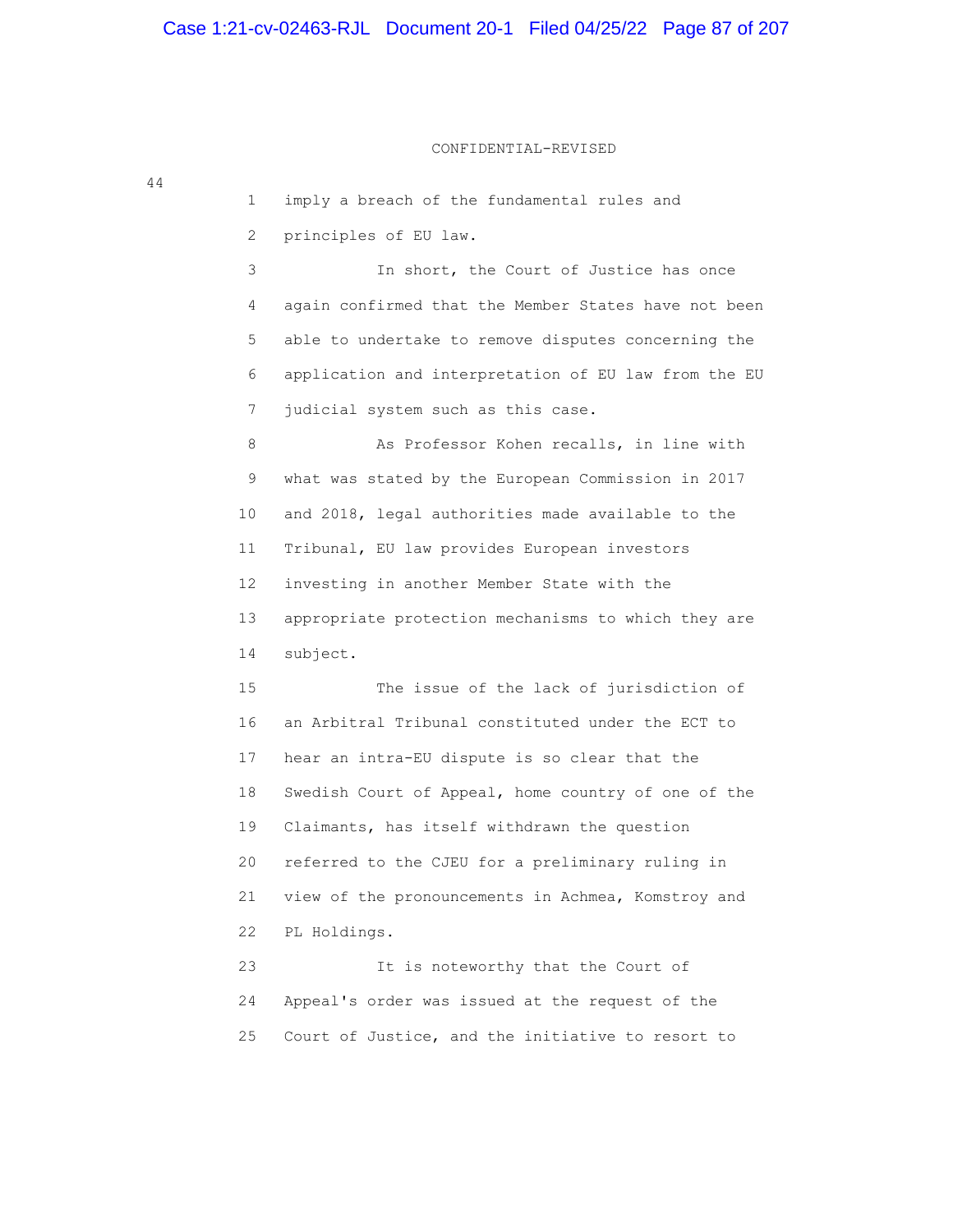# CONFIDENTIAL-REVISED

| 45 |                       |                                                      |
|----|-----------------------|------------------------------------------------------|
|    | 1                     | asking the Court of Appeal in light of this judgment |
|    | $\mathbf{2}^{\prime}$ | the Swedish Court's request for a preliminary ruling |
|    | 3                     | was still valid.                                     |
|    | 4                     | The parties here argue that -- the                   |
|    | 5                     | Hydro Energy parties argue that this Committee       |
|    | 6                     | should ignore any post-award developments and ask    |
|    | 7                     | the Committee to ignore in particular these Court of |
|    | 8                     | Justice rulings. However, this position overlooks    |
|    | 9                     | that the Court of Justice rulings are not new        |
|    | 10                    | developments. Therefore the Committee has the        |
|    | 11                    | obligation to consider and pay due respect to any    |
|    | 12                    | binding interpretation issued by the Court of        |
|    | 13                    | Justice even after the Tribunal has issued its       |
|    | 14                    | award.                                               |
|    | 15                    | Even if Komstroy were to be considered a             |
|    | 16                    | "new" development, this would not alter the outcome. |
|    | 17                    | As the Court of Justice stated in Komstroy, all of   |
|    | 18                    | its conclusions resulted from its reasoning in       |
|    | 19                    | Achmea as the ECT operates "in a manner analogous to |
|    | 20                    | the BIT provision at issue in the case giving rise   |
|    | 21                    | to the judgment of Achmea". The Court of Justice     |
|    | 22                    | cites Achmea up to 14 times in the Komstroy          |
|    | 23                    | judgment, so it is clear that the reasoning is not   |
|    | 24                    | new.                                                 |
|    | 25                    | Hence, since the Court of Justice's                  |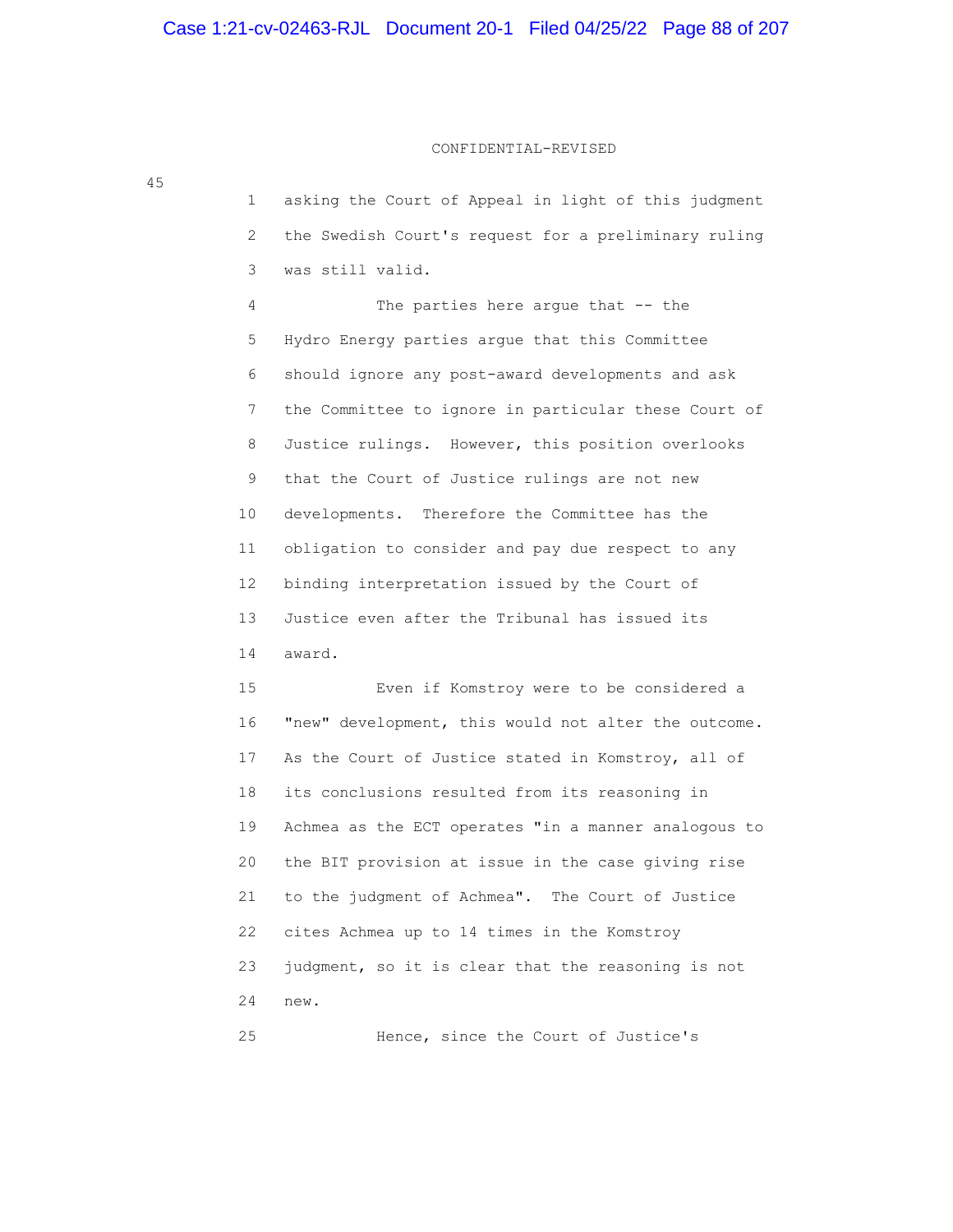1 judgment in Achmea made it abundantly clear that 2 intra-EU investment arbitration has been 3 incompatible with the EU Treaties from the moment 4 that they, or their respective predecessor treaties, 5 entered into force, the Tribunal whose Award is the 6 subject of the present annulment should have been 7 fully aware of its lack of jurisdiction. 8 Under the EU treaties, in particular 9 article 19 of the TEU, and articles 267 and 344 of 10 the TFEU, the EU Member States conferred on the 11 Court of Justice the power to give judgments on the 12 interpretation of EU law which have general and 13 binding effect on the EU Member States. 14 If this Committee derives its competences 15 from an international agreement between two EU 16 Member States, it must respect the interpretation of 17 the EU Treaties and the public international legal 18 order they establish in the opinion of the Kingdom 19 of Spain. 20 As established by the Court of Justice, 21 where the case law of the Court of Justice of the 22 European Union already provides a clear answer to a

 23 question referred to it for a preliminary ruling, a 24 tribunal of last instance is obliged to do whatever 25 is necessary to ensure the application of that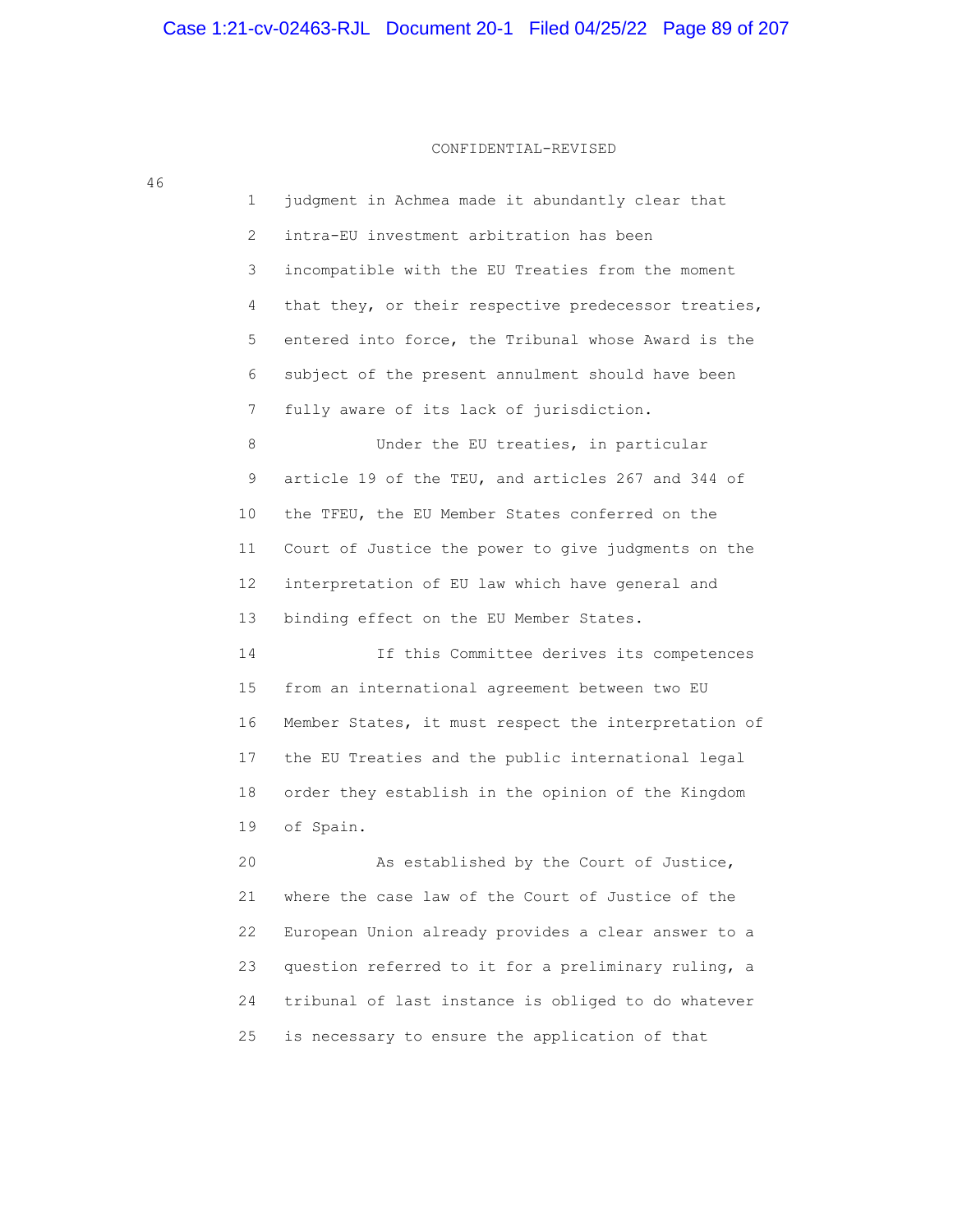#### CONFIDENTIAL-REVISED

 1 interpretation of EU law. 2 In conclusion, the Tribunal should have 3 declared its lack of jurisdiction as the dispute 4 giving rise to this underlying arbitration was not 5 covered by the dispute settlement mechanism provided 6 for in article 26(3) of the ECT. 7 Since this is strictly a European matter 8 in the present case, this means that the Committee 9 must annul the Award. 10 I conclude my presentation and now I give 11 the floor to Ms Martínez de Victoria and I thank you 12 for your attention. 13 by Ms Martínez de Victoria 14 MS MARTÍNEZ: Thank you very much, 15 Ms Cerdeiras. I will now continue with the opening 16 statements of the Kingdom of Spain in English. 17 Good morning, members of the Committee and 18 the rest of participants in this virtual hearing. 19 It is an honour for me to represent the Kingdom of 20 Spain in this annulment proceeding. 21 I will share my screen. 22 We shall now turn to analyse the reasons 23 why the non-application of EU law to the merits must 24 entail the annulment of the Decision. For the sake 25 of efficiency, we will be focusing on the points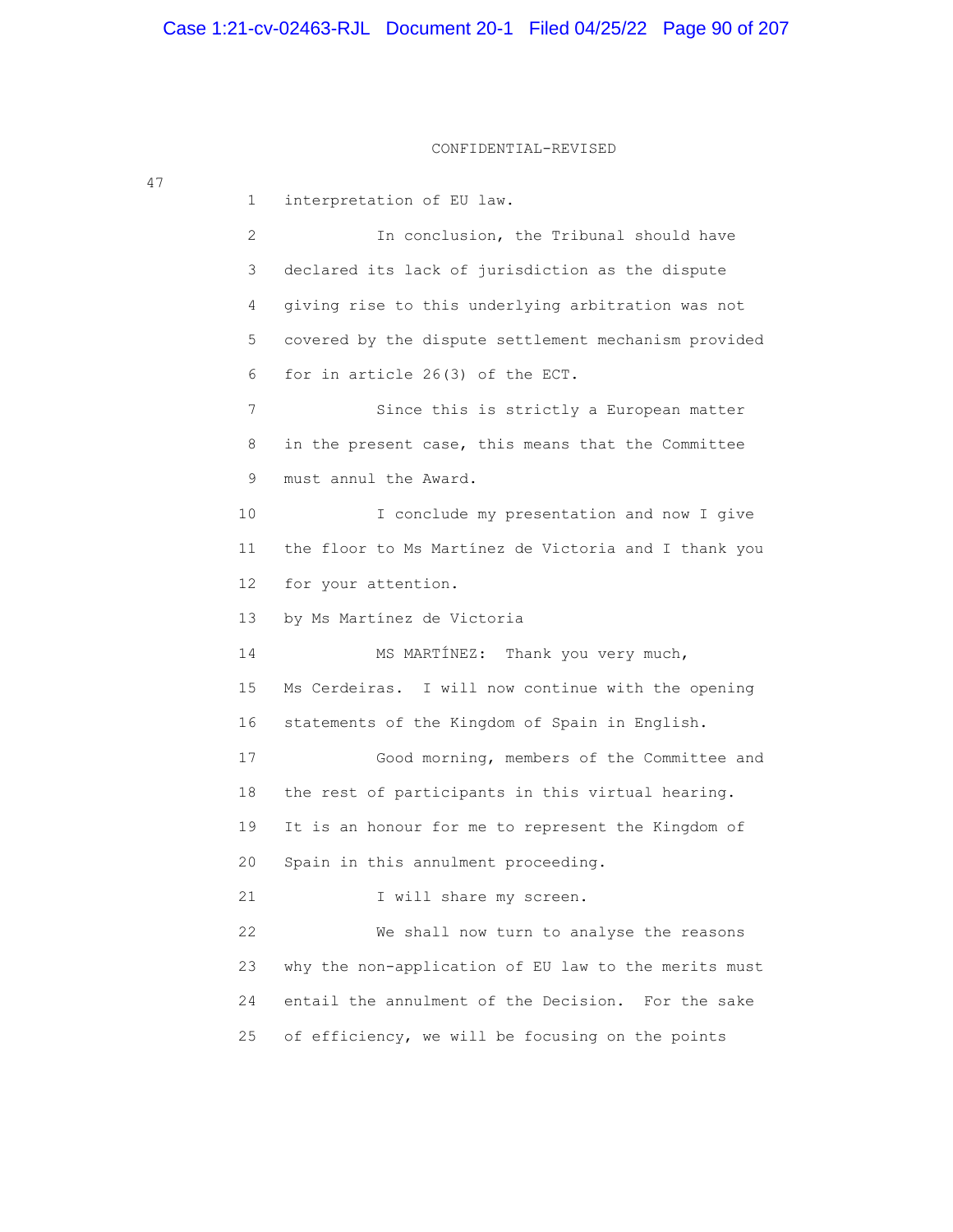# Case 1:21-cv-02463-RJL Document 20-1 Filed 04/25/22 Page 91 of 207

## CONFIDENTIAL-REVISED

 1 PRESIDENT: Thank you. 2 MR SULLIVAN: So that is the summary of 3 the Award. As I said, I haven't taken you through 4 all of the parties' arguments set out by the 5 Tribunal and analysed over the many pages of the 6 Award. We have gone through the key conclusions. 7 It is clear they have dealt with Spain's arguments. 8 The argument Spain now makes on annulment are 9 effectively twofold. First, they say there should 10 have been a literal reading of article 26(6). We 11 call it the Literal Approach. Then they say the 12 second argument is there was no consent, so we call 13 that the Consent Argument. 14 So starting with each of those two, the

 15 Literal Approach, Spain says there can be no 16 intra-EU arbitration under the ECT because one 17 cannot differentiate between the contracting 18 parties, and then Spain argues in its Reply, for 19 example at paragraph 44, that there are various 20 other provisions of the Treaty that, if you read them, 21 you will see there is no consent that was given. 22 None of the provisions cited by Spain say 23 anything about prohibiting intra-EU arbitration, and 24 there are references to these various provisions 25 this morning but they didn't take you to any of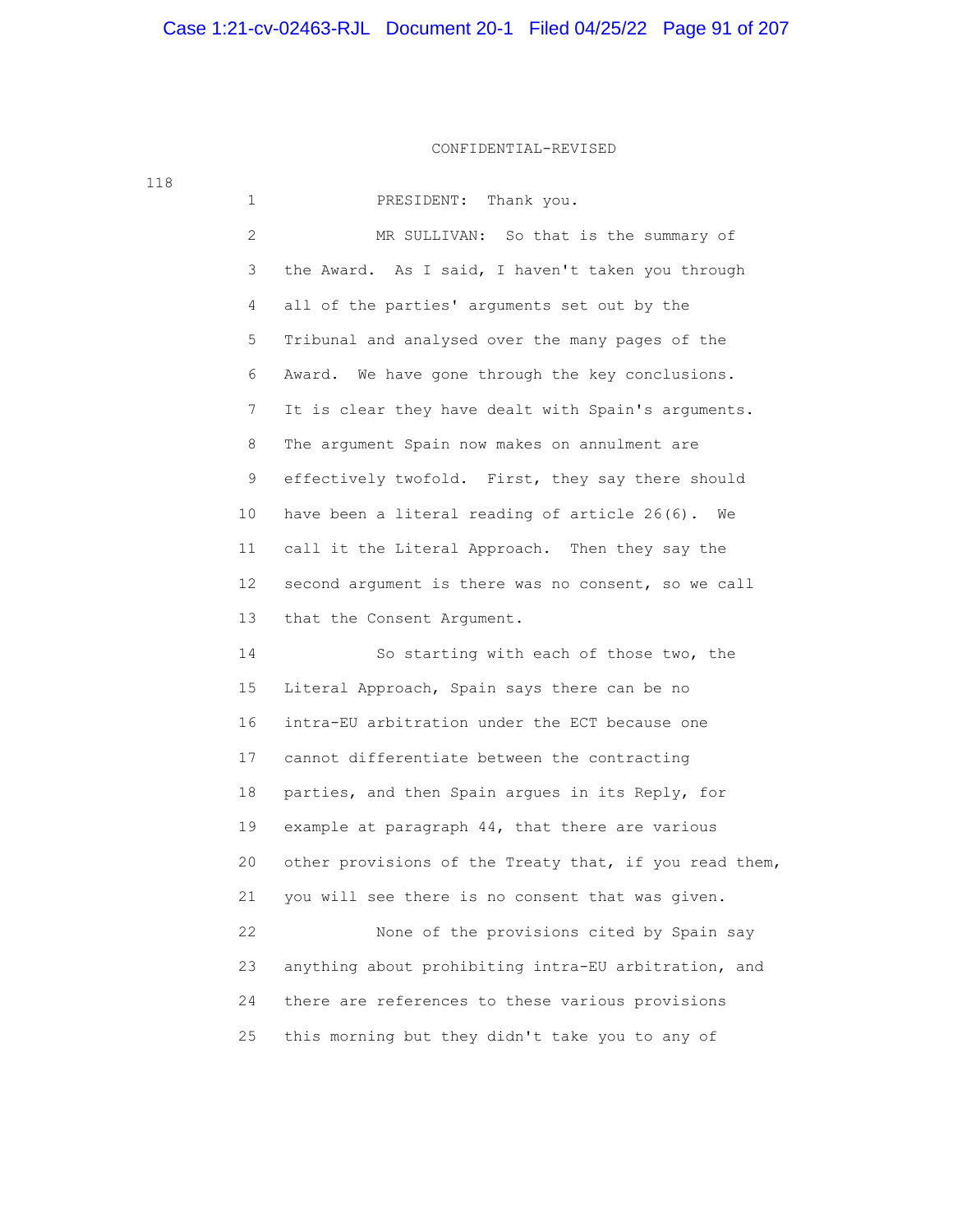## CONFIDENTIAL-REVISED

 1 them. These are the same arguments they made before 2 the Tribunal. They were rejected in the Award, 3 paragraphs 465-471, so they were rejected by the 4 Tribunal over those several paragraphs. They have 5 been uniformly rejected again by every single 6 tribunal that has considered them. 7 The next three slides (41-43) have quotes from 8 various other tribunals that are consistent with the 9 Hydro Tribunal, again showing that that analysis and 10 conclusion is reasonable and tenable. In the 11 interests of time I won't take you through those. 12 What they say is that Spain's arguments around the 13 REIO provision, articles 1(3), 1(10), 16, 25 and 36 14 of the ECT do not deprive the tribunal of 15 jurisdiction, the same thing the Hydro Tribunal 16 found. 17 One final point on the Literal Approach, 18 and I am very happy to go through these in detail, 19 Madam President, if you would like me to. I do fear 20 I am slightly running over. (Slide 44) 21 One final point that we heard about this 22 morning was the so-called disconnection clause, and 23 what we see in Spain's case is it varies across 24 cases depending upon the issue. In Spain's Reply on 25 annulment in this case it says the existence of an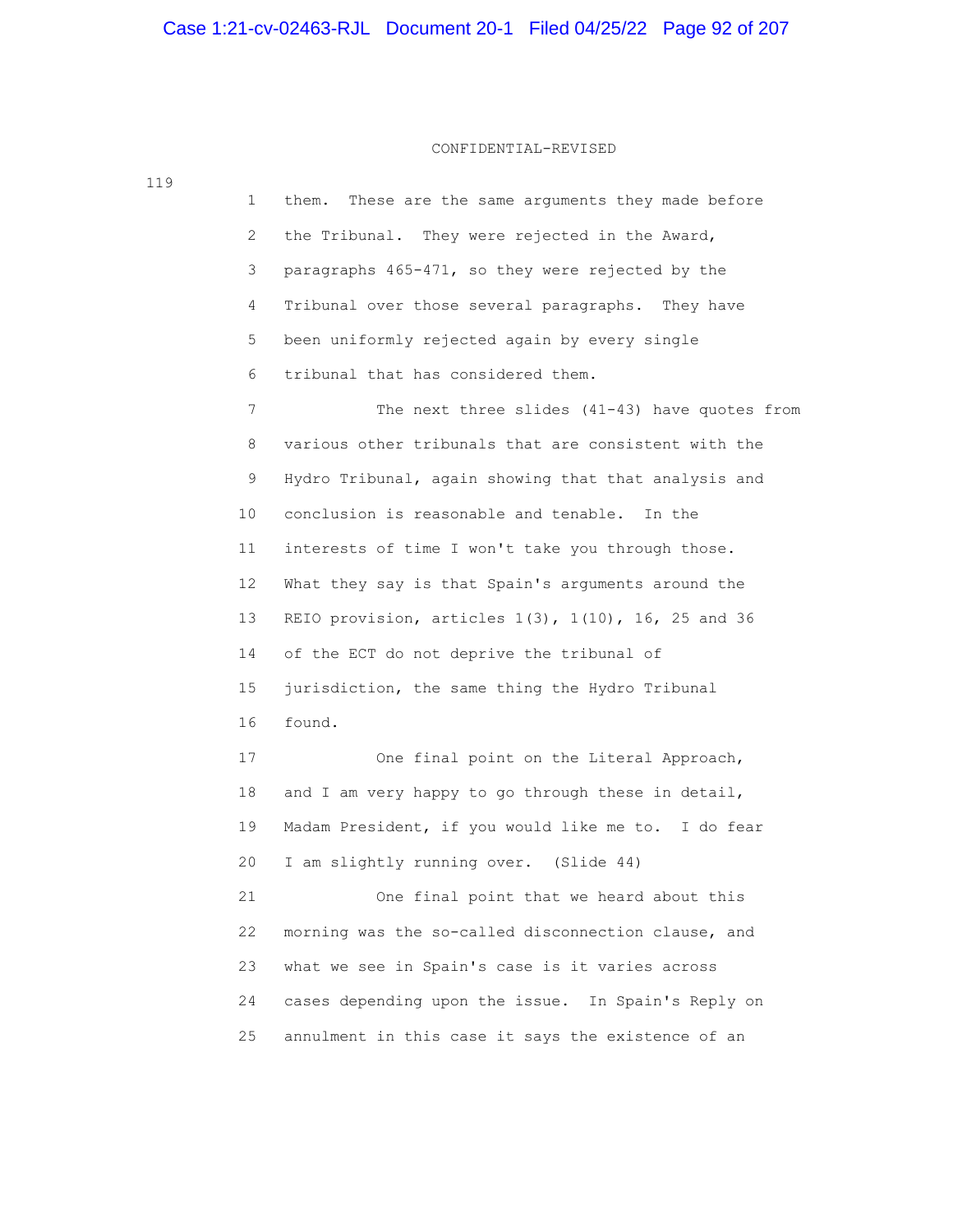120

 1 implicit disconnection clause can be inferred from 2 the main role of the principle of autonomy in EU 3 law, and we heard a lot this morning about how you 4 can read into the Treaty non-consent. No explicit 5 disconnection clause is required because everybody 6 understood that there was effectively an implicit 7 disconnection clause in the Treaty. That was in 8 Spain's argument in its Reply and this morning. 9 In the Antin case of course they say the 10 opposite. Spain made it very clear and we see this 11 in CL-192, that it is does not claim that an 12 explicit or implicit disconnection clause exists. 13 We make this point because we say again 14 you see inconsistency between the arguments that 15 Spain puts depending on the Tribunal it is before, 16 and the Tribunal we think should draw the 17 appropriate inferences from that. 18 The Consent Argument is the next point. 19 Spain's argument here is that it never consented to 20 intra-EU arbitration in the first place. Let me 21 just take you through those briefly. First, Spain 22 claims there can be no consent under EU law because 23 there is this contradiction between articles 267 and 24 344, the same argument it made before the underlying 25 Tribunal which we have just discussed. We looked at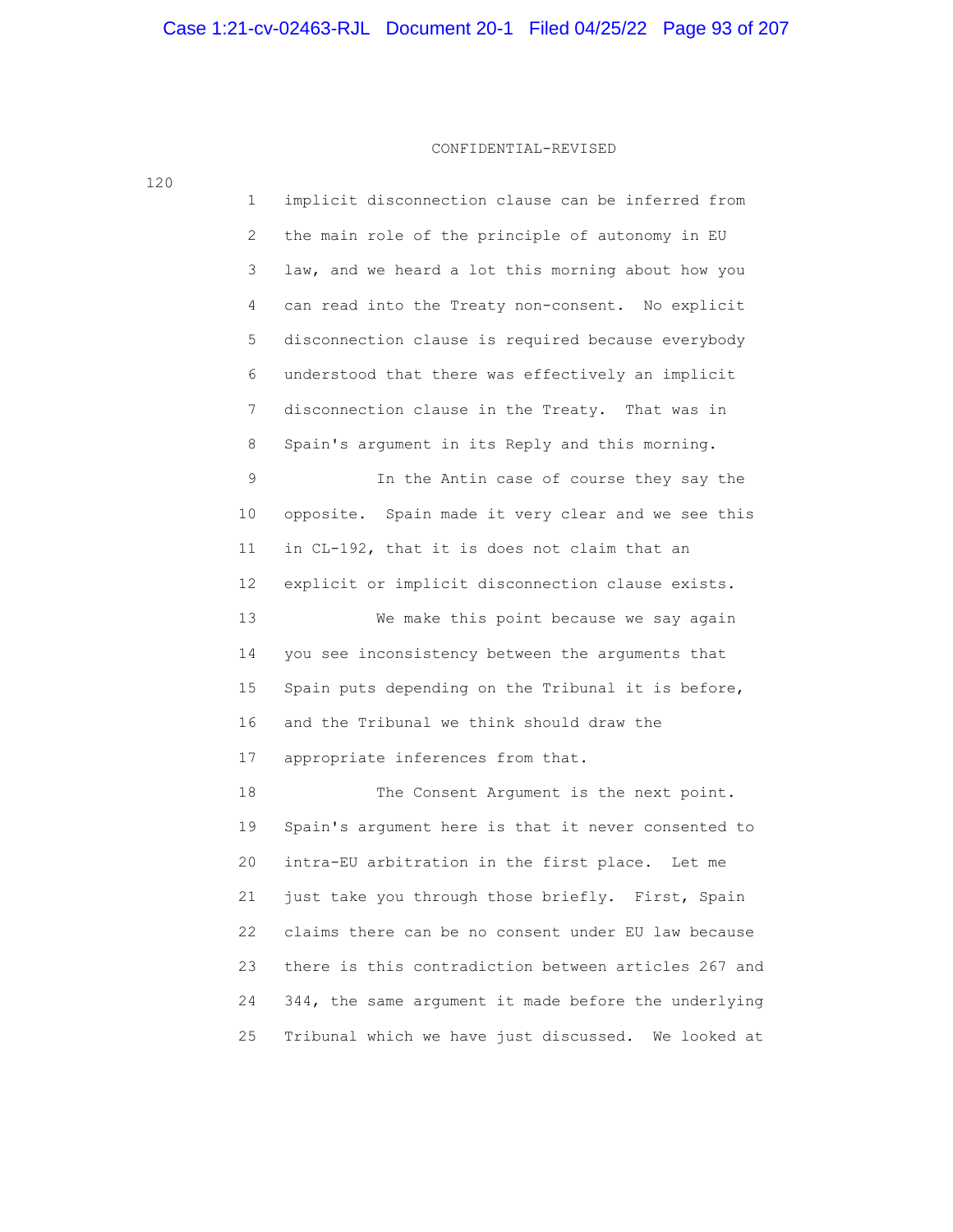| 121 | $\mathbf 1$ | the Tribunal's findings on that. Spain effectively   |
|-----|-------------|------------------------------------------------------|
|     | 2           | says there is this conflict between the ECT and EU   |
|     | 3           | That must be resolved in favour of EU law<br>law.    |
|     | 4           | because of the principle of primacy, and we heard a  |
|     | 5           | lot about the principle of primacy this morning.     |
|     | 6           | That argument was also put before the Tribunal.      |
|     | 7           | Our position on this is the same as it was           |
|     | 8           | before the Tribunal. There is no conflict between    |
|     | 9           | the ECT and EU law. No arbitral tribunal has ever    |
|     | 10          | found one in any of those 46 ECT cases I mentioned.  |
|     | 11          | The principle of primacy that Spain referred to is a |
|     | 12          | principle of EU law and that is not in dispute. As   |
|     | 13          | this Tribunal found and as every ECT Tribunal has    |
|     | 14          | ever found, EU law is not relevant to the question   |
|     | 15          | of jurisdiction, and the principle of primacy states |
|     | 16          | that EU law takes precedence over national law, not  |
|     | 17          | international law.                                   |
|     | 18          | We heard new submissions this morning                |
|     | 19          | suggesting it does take precedence over              |
|     | 20          | international law. That is not correct.<br>We have   |
|     |             |                                                      |

 21 various citations on the next few slides where 22 tribunals, again consistent with this Tribunal, 23 rejected the principle of primacy. The first is 24 Foresight v Spain. "The Tribunal is not persuaded 25 by the Respondent's submissions on the primacy of EU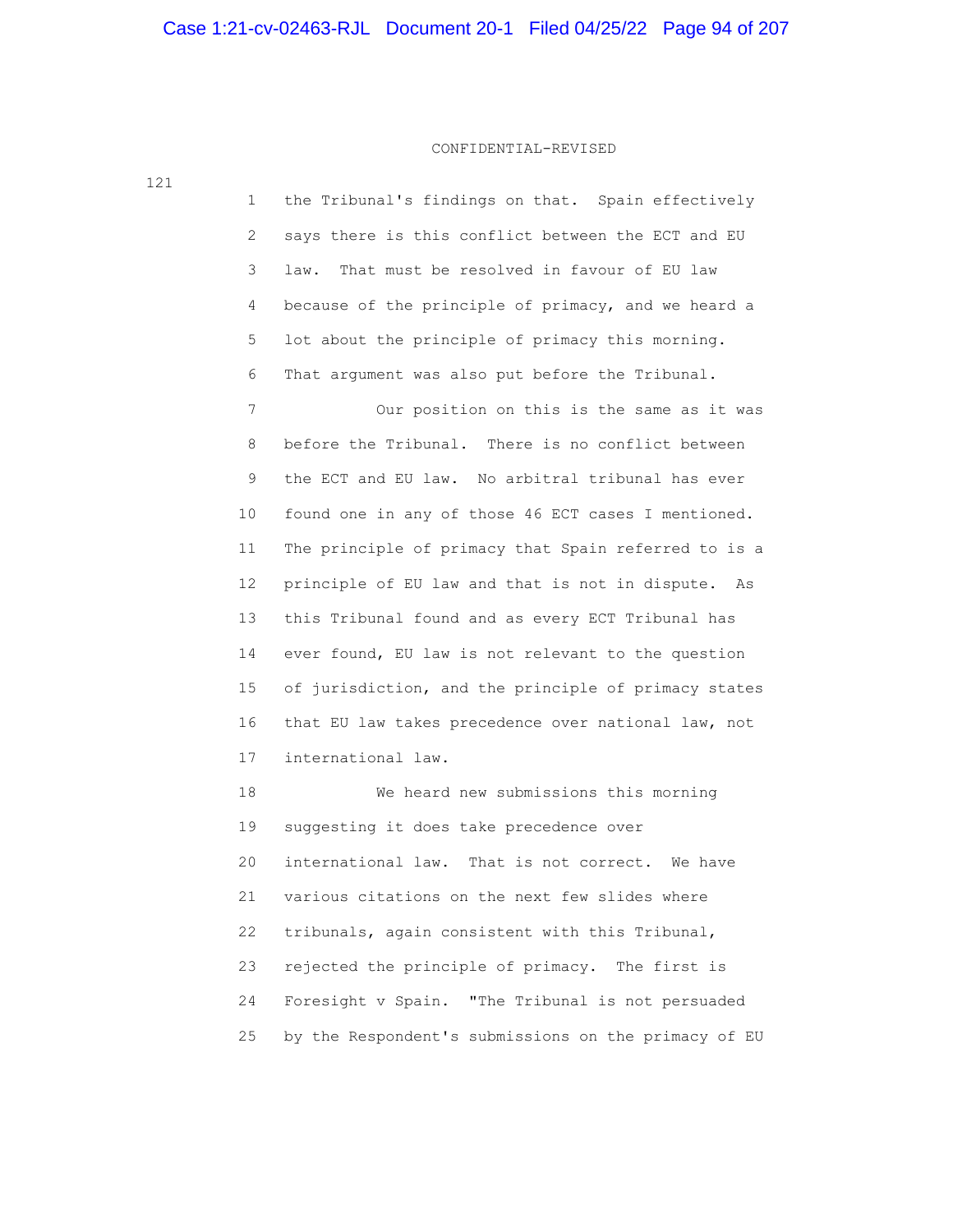1 law. Contrary to the Respondent's contention, 2 article 26(6) ECT applies to the merits of the case 3 and not to jurisdiction. The Tribunal must 4 determine its jurisdiction exclusively in accordance 5 with the jurisdictional requirements of the ECT". 6 Again, entirely on all fours with the Hydro 7 Tribunal's finding. 8 Mathias Kruck v Spain, again rejecting the 9 principle of primacy in paragraph 290. (Slide 47) 10 It has a "fundamental importance within the EU, but 11 it is far from being 'manifest' that a treaty 12 concluded by the EU itself, alongside its 13 Member States, without any reservation or any 14 declaration of how the express provisions of that 15 treaty were to be interpreted and applied, should be 16 regarded as incompatible with EU law", so again we 17 see consistency in the case law with the Hydro 18 Tribunal's findings.

 19 The next slide I think shows you, takes 20 you back to some of the Tribunal's analysis and 21 conclusions. 499, Madam President, here you see 22 I am answering my own questions or answering the 23 questions you put to me. "It is impossible to see 24 how, on the face of articles 267 and 344, and in 25 accordance with normal rules of treaty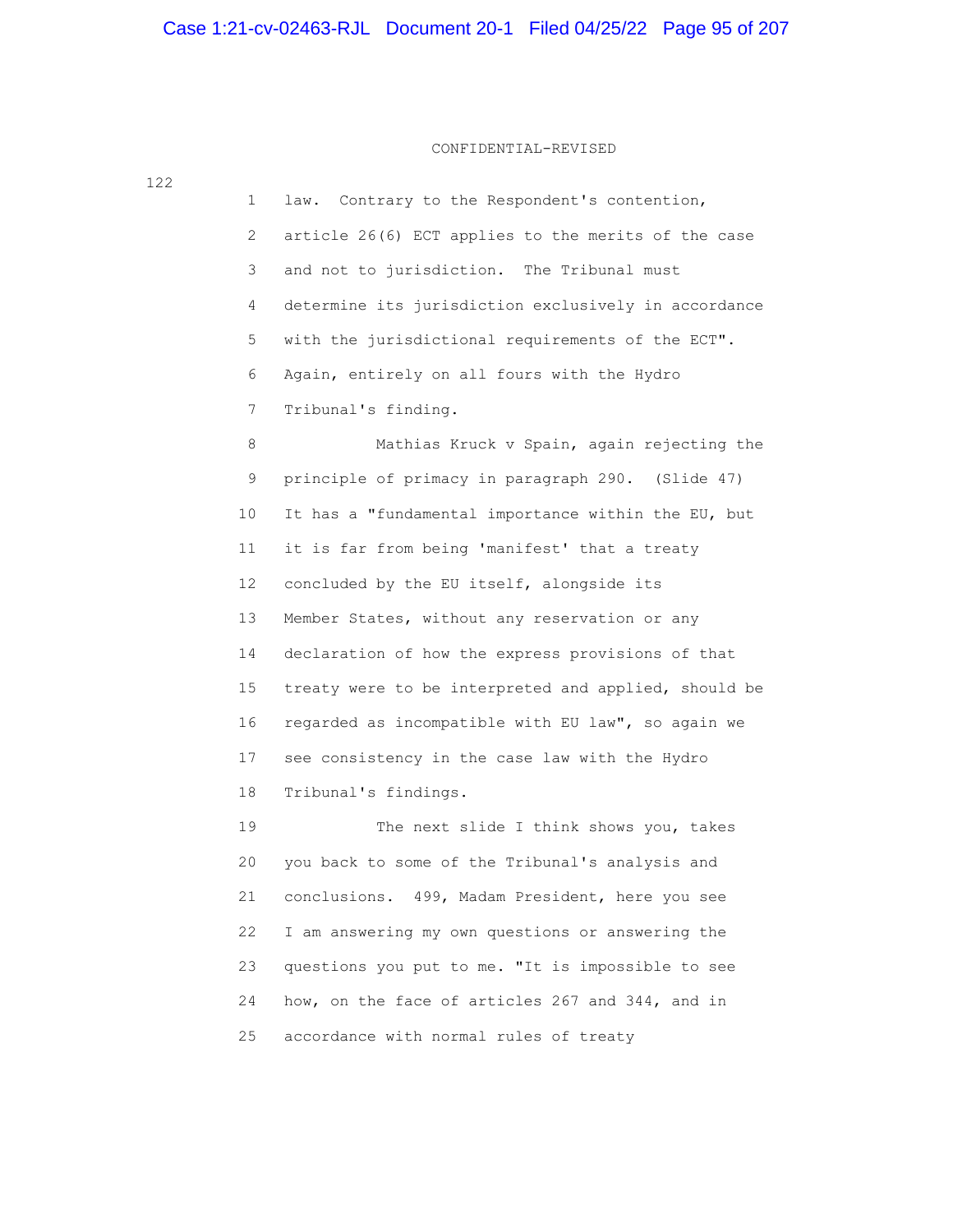#### CONFIDENTIAL-REVISED

 1 interpretation, the effect of article 26(3) is to 2 prevent national courts from making references to 3 the CJEU or to allow Member States to submit 4 disputes concerning the interpretation or 5 application of the Treaties to any method of 6 settlement other than those provided for in the EU 7 Treaties". So again, they are addressing Spain's 8 arguments under 344 and 267 and we saw the 9 conclusion in paragraph 500 earlier. 10 I have already mentioned the consistency 11 on the REIO points. The same here. Vattenfall AB v 12 Federal Republic of Germany also rejected the 267 13 and 344 arguments. You see that on the slide 49. 14 The Antin tribunal -- again this is the underlying 15 decision not the annulment decision -- again 16 rejecting Spain's arguments under 344 in that case. 17 The second argument Spain makes on consent 18 is that it didn't intend to consent because the 19 purpose of the ECT was to encourage investment in 20 the former Soviet republics. In other words it 21 wasn't meant to apply within the EU because that is 22 not what people were intending at the time. There 23 is no support, no evidence for this. That may have 24 been Spain's subjective intent at the time but it is 25 not recorded in the Treaty and the Treaty of course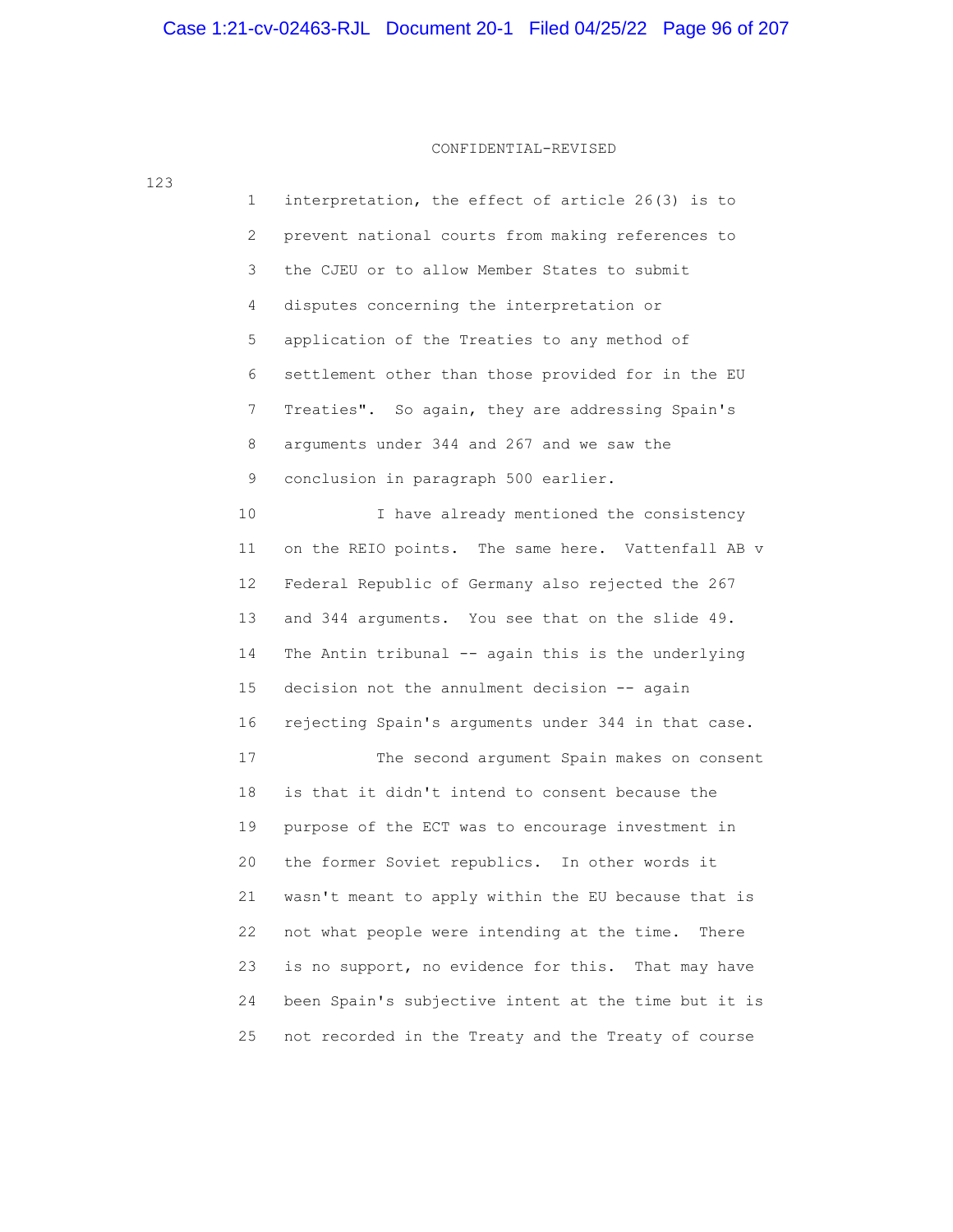| 124 |                       |                                                         |
|-----|-----------------------|---------------------------------------------------------|
|     | 1                     | is what matters. The argument has been rejected,        |
|     | $\mathbf{2}^{\prime}$ | time and again, by many, many tribunals in cases        |
|     | 3                     | against Spain and we have those. I won't take you       |
|     | 4                     | through those now.                                      |
|     | 5                     | The final argument that Spain makes is on               |
|     | 6                     | the various Court of Justice decisions, and in          |
|     | 7                     | addition various statements have been made publicly     |
|     | 8                     | by the European Commission or by the various EU         |
|     | 9                     | Member States. The first it refers to is the            |
|     | 10 <sub>1</sub>       | European Commission statement in 2018. That             |
|     | 11                    | argument has no merit in the Claimants' submission.     |
|     | 12 <sup>°</sup>       | It is the non-binding view of a single party to the     |
|     | 13 <sup>°</sup>       | ECT that has no force as a matter of public             |
|     | 14                    | international law. Spain has never offered an           |
|     | 15                    | explanation as to how it would under the Vienna         |
|     | 16                    | Convention and again this argument has been rejected    |
|     | 17                    | time and again.                                         |
|     | 18                    | In fact, the quote before you (slide 51)                |
|     | 19                    | is from Greentech Energy et al v Italian Republic       |
|     | 20                    | case, where you have Italy acknowledging that           |
|     | 21                    | the EC communication has no binding force. You see      |
|     | 22                    | that from both sides. EC communication is not a binding |
|     | 23                    | legal instrument. So it doesn't provide any             |
|     | 24                    | interpretation that is binding on the Tribunal or       |
|     | 25                    | this Committee, for that matter.                        |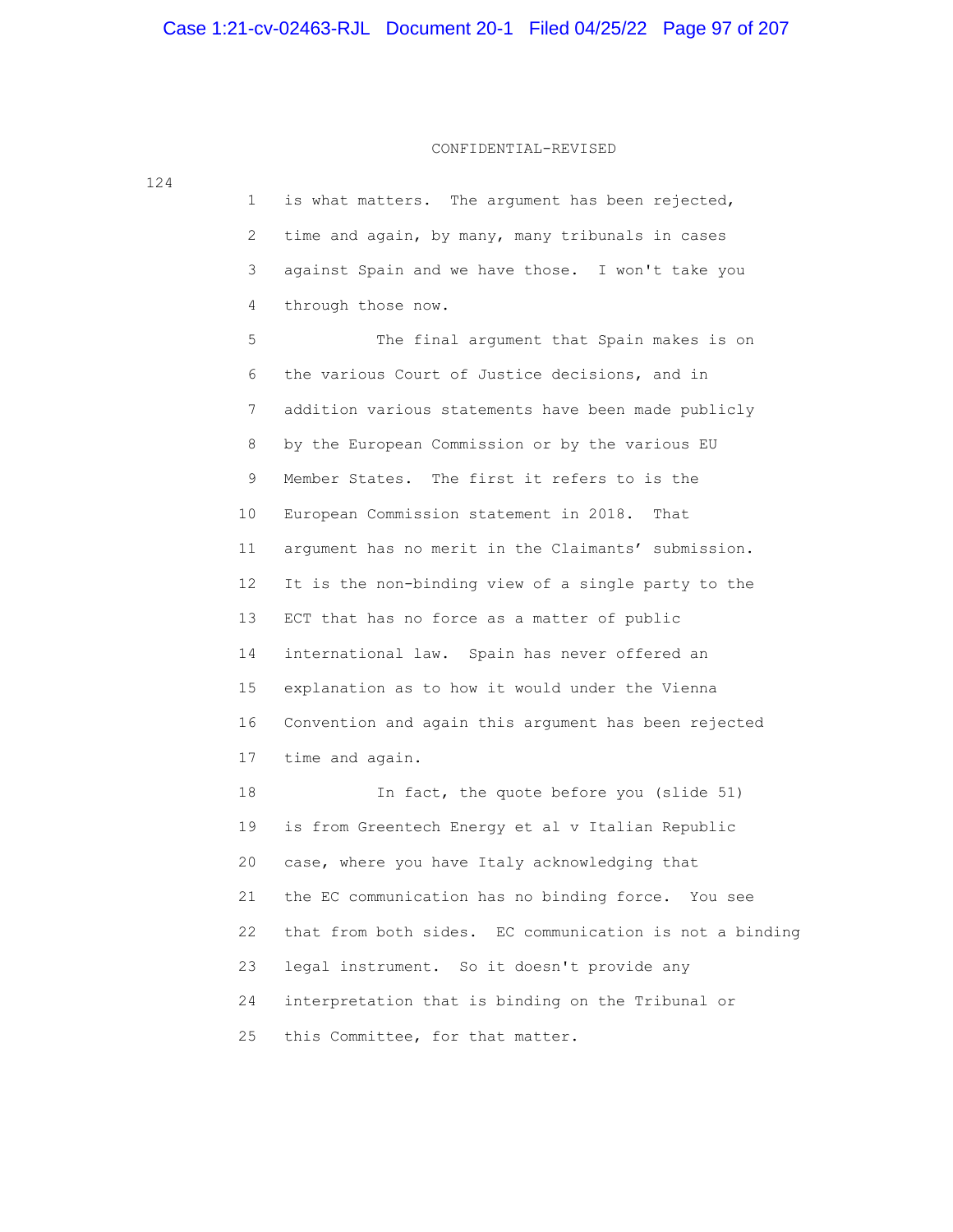| 1              | Spain also referred to the declarations of           |
|----------------|------------------------------------------------------|
| $\overline{2}$ | the various EU Member States on the effect of        |
| 3              | It was said this morning I believe that<br>Achmea.   |
| 4              | this was a binding interpretative statement under    |
| 5              | the Vienna Convention. That is not correct.          |
| 6              | Article 31(3) (a) refers to subsequent agreements    |
| 7              | between the parties regarding the interpretation of  |
| 8              | the Treaty, and you can see in the quote at the      |
| 9              | bottom the International Law Commission's            |
| 10             | conclusions on subsequent agreements make it clear   |
| 11             | that the term "parties" in Article 31(3)(a) requires |
| 12             | agreement between all parties to the Treaty, so that |
| 13             | January 2019 declaration was signed by 22 EU         |
| 14             | Member States. So not even all EU Member States,     |
| 15             | and it certainly wasn't signed by all parties to the |
| 16             | ECT and therefore has no force and effect as a       |
| 17             | matter of interpretation under the Vienna            |
| 18             | Convention.                                          |
| 19             | Let me just briefly address Komstroy.                |
|                |                                                      |

 20 This was submitted by the Claimants, as you pointed 21 out, Madam President, with our Rejoinder. We don't 22 think you should consider this. The reason it was 23 submitted, and the reason the Claimants have 24 submitted quite a few authorities under EU law, is 25 in response to the arguments that have been raised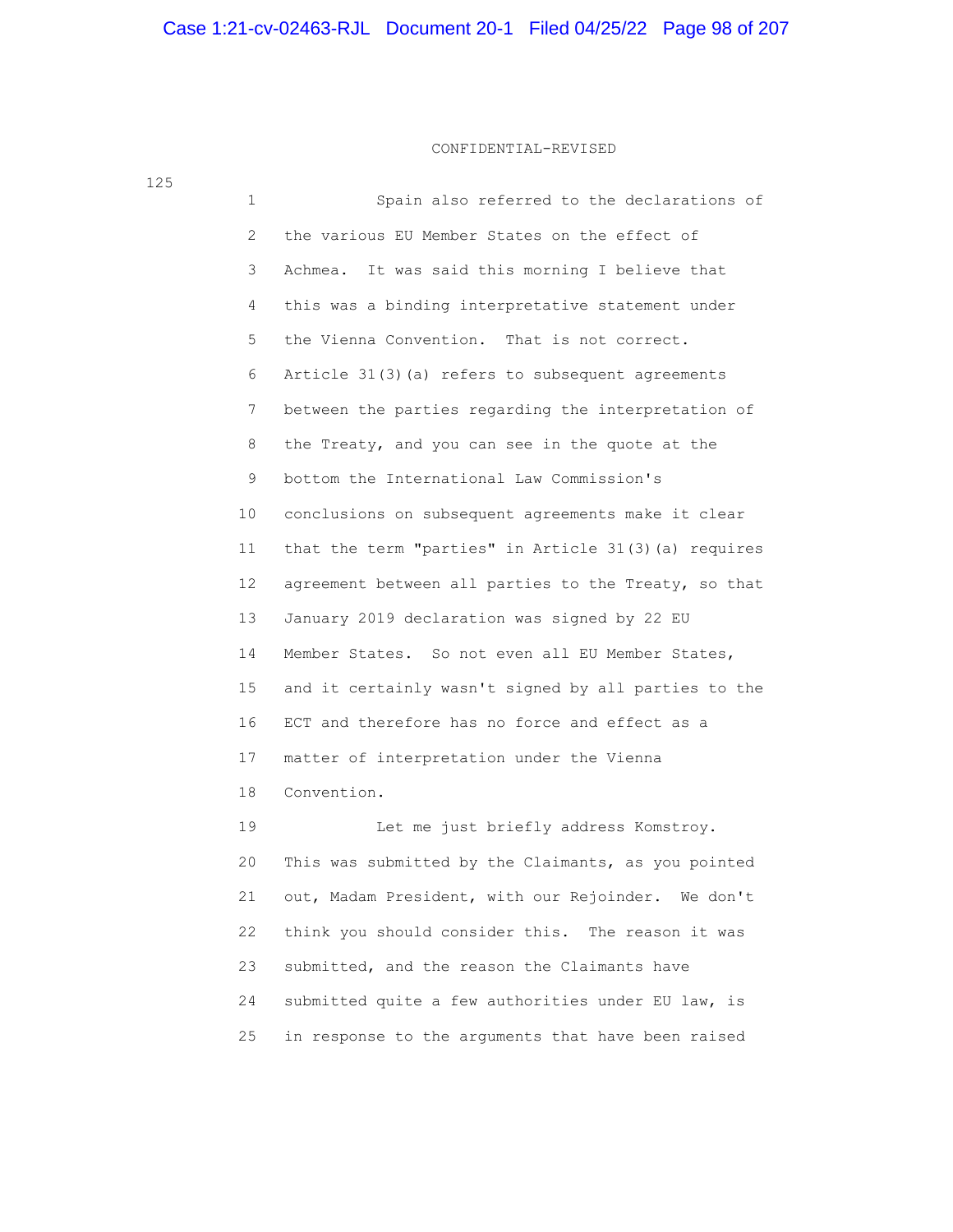126

 1 by Spain, and it was done in an abundance of caution 2 on the assumption that Spain would raise Komstroy 3 given its conclusions, so it was submitted with the 4 Rejoinder, but it is our position it has no 5 relevance to the Committee's analysis because it 6 wasn't before the Tribunal. And, in any event, even 7 if it were, if it had been, it would make no 8 difference and the reason for that is the Tribunal 9 determined EU law was not relevant to the question 10 of jurisdiction.

 11 And we see in the reconsideration 12 decisions that we have put on the record, the three 13 new authorities we have put in response this past 14 week, you see that very conclusion being drawn by 15 each of the tribunals. So post Komstroy, tribunals 16 have been asked to reconsider their findings on 17 jurisdiction and they have all said we reject that 18 because EU law is not relevant. It doesn't matter 19 what the Court of Justice says. They don't have 20 authority to interpret the ECT under public 21 international law. So we have set out our position 22 in the Rejoinder. I won't repeat that here. It is 23 at paragraphs 129 to 131 of the Rejoinder. 24 Manifest excess of powers and applicable

25 law is the next ground for annulment. Spain in this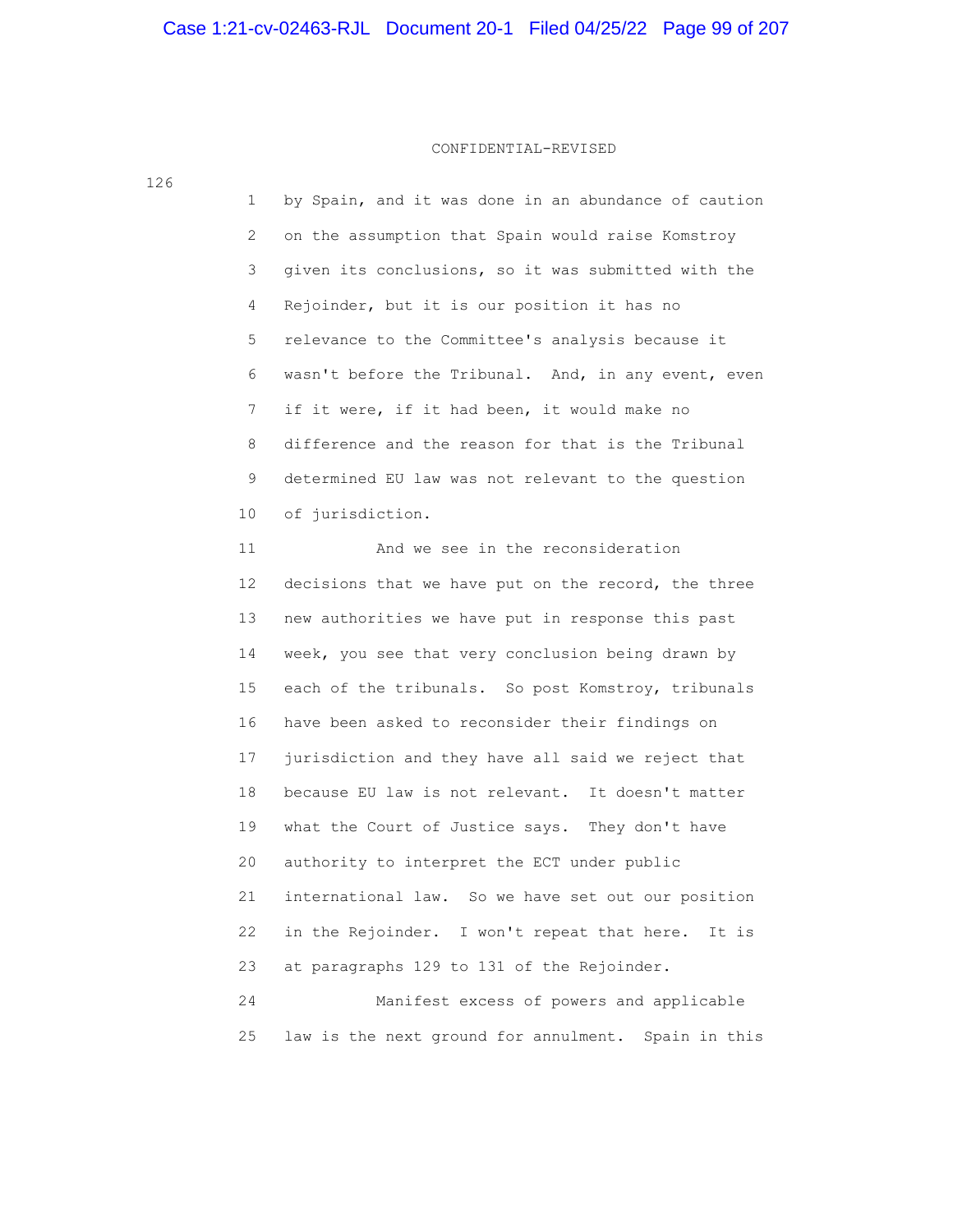|    | $\mathbf{1}$   | case you may recall originally argued that the          |
|----|----------------|---------------------------------------------------------|
|    | 2              | Tribunal exceeded its powers by both failing to         |
|    | 3              | apply EU State Aid law or by misapplying it.            |
|    | $\overline{4}$ | In the Reply, Spain clarified that and                  |
|    | 5              | made clear that they are limiting [this] argument to    |
|    | 6              | the failure to apply EU State Aid law, rather than      |
|    | 7              | the misapplication of that law, and that is why,        |
|    | 8              | Madam President, I mentioned earlier our                |
|    | 9              | understanding was that Spain was no longer arguing a    |
|    | 10             | misapplication of the law. That was Spain's reply       |
|    | 11             | at paragraph 182 where it clarified its position.       |
|    | 12             | So the question is did the Tribunal                     |
|    | 13             | manifestly exceed its power by incorrectly deciding     |
|    | 14             | the law applicable to the case? That is Spain's         |
|    | 15             | argument. In particular, as I said, they argue that     |
|    | 16             | Claimants could not have any legitimate expectation     |
|    | 17             | in light of EU State Aid law.                           |
|    | 18             | And you see the quotes from Spain's Reply               |
| It | 19             | where it sets out its argument on the slide (slide 54). |
|    | 20             | says, "EU law should have been applied to analyse       |
|    | 21             | the true legitimate expectation of the Hydro Energy     |
|    | 22             | Parties when they claimed the amount of State Aid       |
|    | 23             | should remain unchanged throughout the useful life      |
|    | 24             | of their projects, bearing in mind that the regime      |
|    | 25             | was never notified and as such this contravened the     |

127

It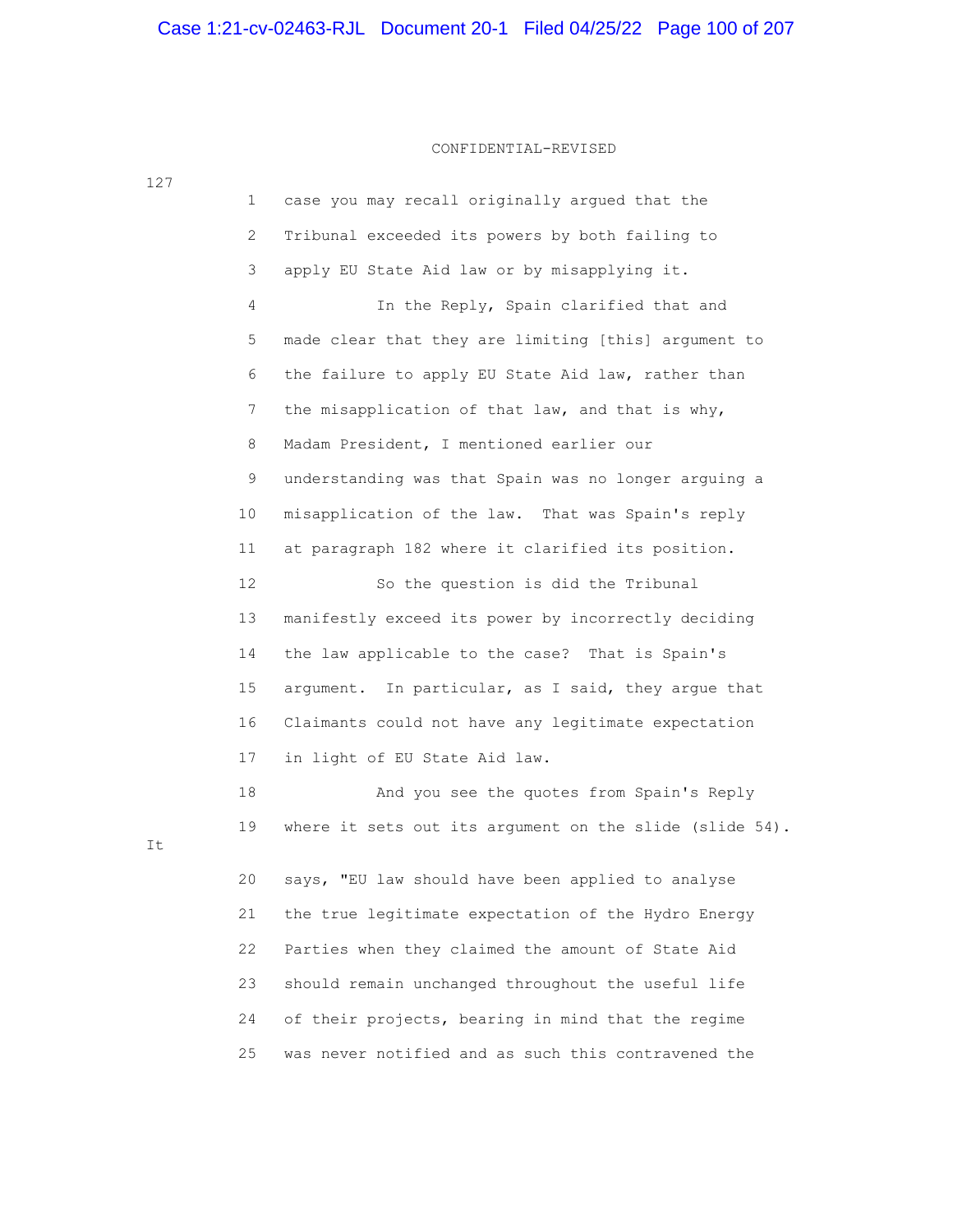# Case 1:21-cv-02463-RJL Document 20-1 Filed 04/25/22 Page 101 of 207

128

## CONFIDENTIAL-REVISED

 1 requirements of legislation on State Aid". 2 And then in 267, in its conclusion on 3 this, "the Hydro Energy Parties could not have had 4 legitimate expectations". 5 Our position is Spain's arguments fail for 6 several reasons. The first, EU law is not the 7 applicable law under the ECT, including EU State Aid 8 law. 9 And then the second point is the arguments 10 before the Tribunal went to questions of fact, and 11 legitimate expectations is a question of fact. This 12 is not even a question of applicable law, and 13 Spain's arguments on the failure to apply EU law are 14 limited to arguments on state aid and its relevance 15 to the Claimants' legitimate expectations. 16 So again going through the Award and its 17 analysis, most of this, as the Committee will 18 appreciate, is in the context of jurisdiction. That 19 is where Spain argued the relevance of EU law as 20 opposed to its relevance as a background fact. You 21 have first the starting point for the Tribunal is 22 article 26 of the ECT and article 42 of the 23 ICSID Convention. Those are the provisions on 24 applicable law and you see references to article 25 26(6) there, paragraph 456.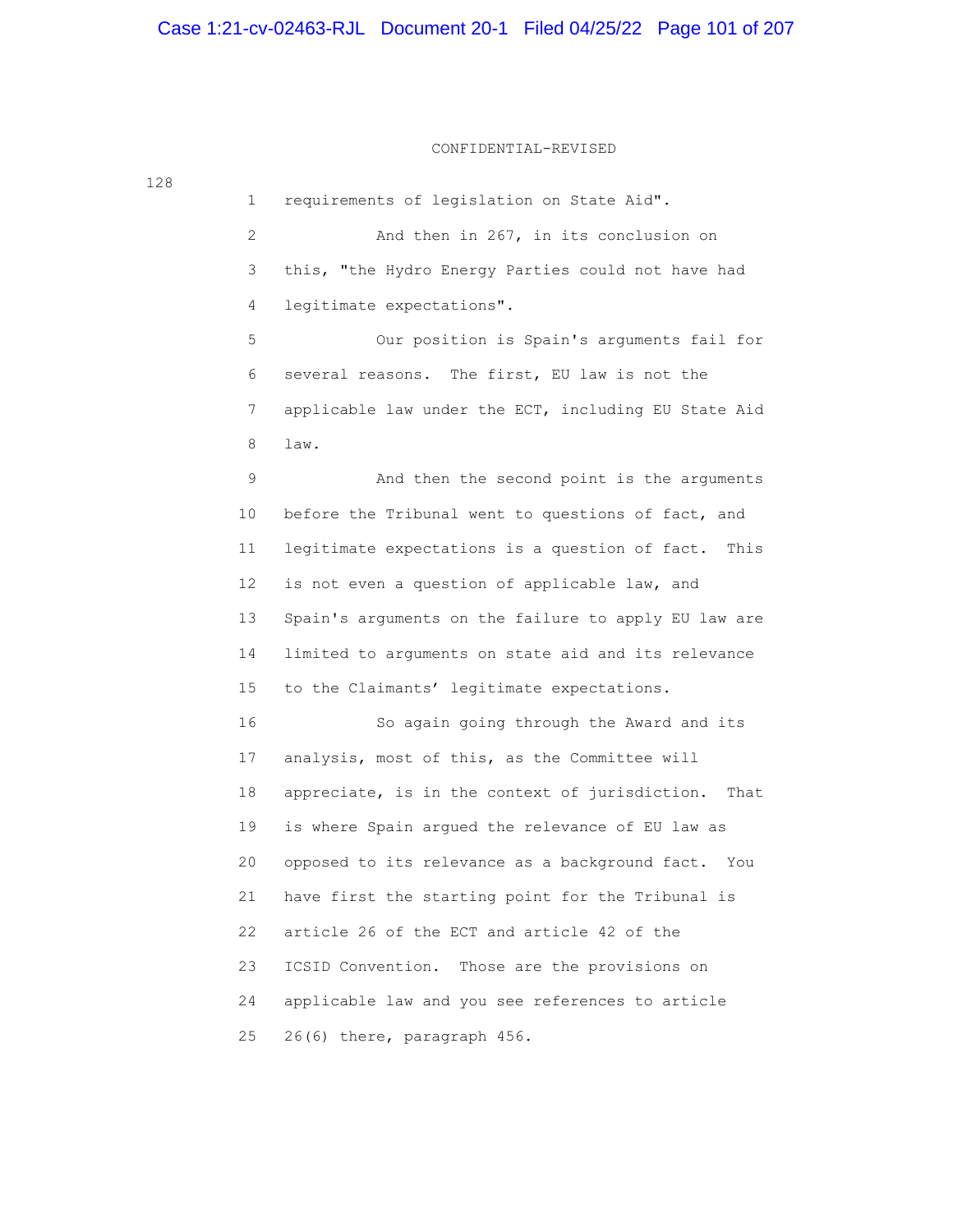# Case 1:21-cv-02463-RJL Document 20-1 Filed 04/25/22 Page 102 of 207

#### CONFIDENTIAL-REVISED

129 1 Then we have already gone through this, 2 the Tribunal in paragraph 502(2) and 502(3), which 3 you see on the slide (slide 56), notes that 26(6) provides that 4 the Tribunal shall decide the issues in dispute in 5 accordance with the Treaty and applicable rules and 6 principles of international law, and then in 502(4), 7 the issues in dispute on the merits are those 8 concerning alleged breaches of the obligations under 9 the ECT relating to investments, referring you back 10 to article 26(1). And then it adds -- 11 Well, sorry, before I come on to the next 12 one, you see article 26(1) at the bottom which 13 refers to the issues in dispute between the parties 14 and so what the Tribunal has found here is that 15 article 26(6) is limited to questions of the merits 16 and that is why it is not applicable to 17 jurisdiction. 18 It also then finds that the 26(6) is the 19 primary law that is applicable. 26(1) - What are 20 the issues in dispute? They are the alleged 21 breaches of the ECT under article 10(1) of the 22 Treaty. So that is the primary source of law, the 23 ECT itself. 24 And then the Tribunal considers the 25 question of whether EU law would fall within the